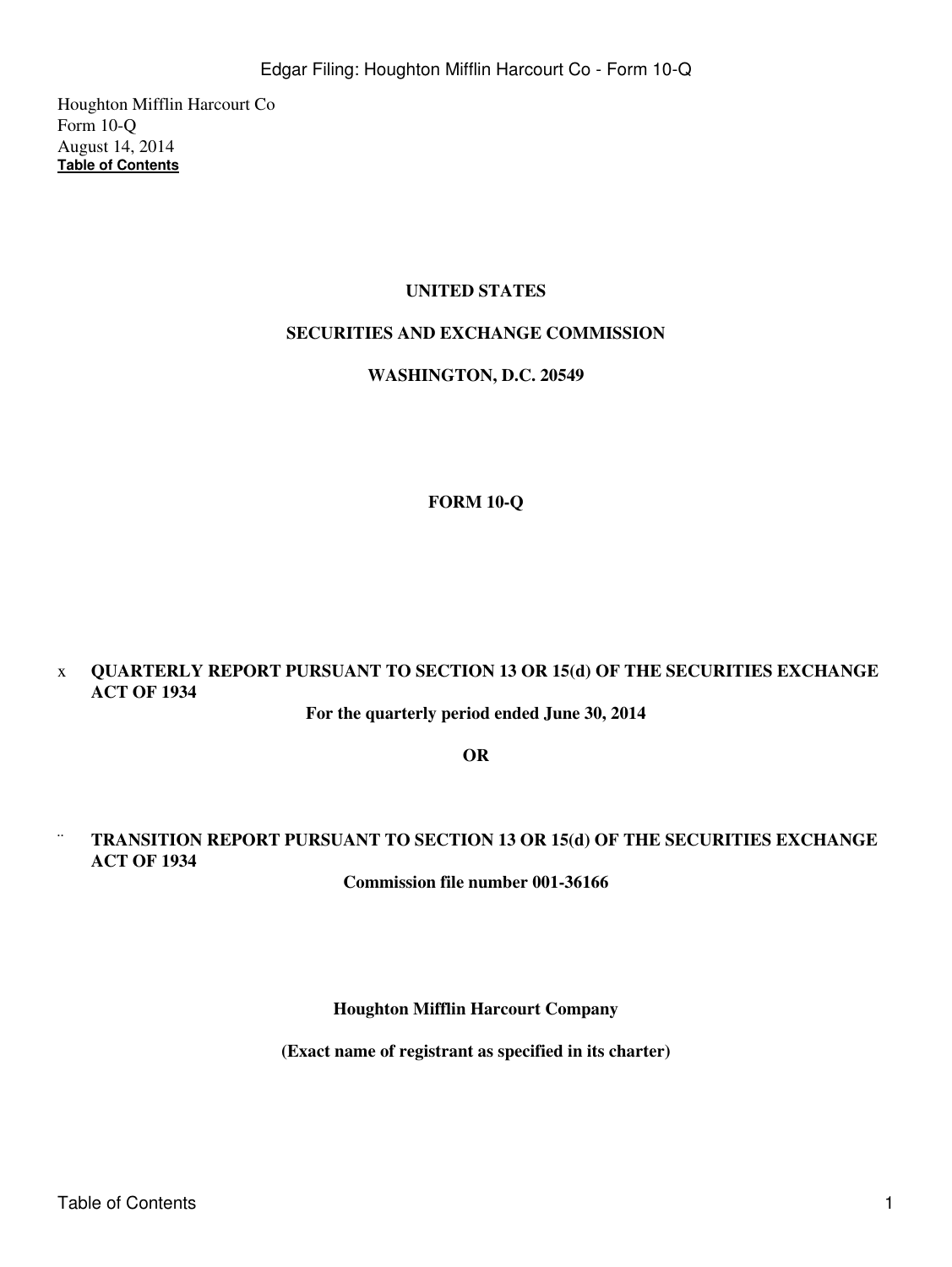**Delaware 27-1566372 (State or other jurisdiction of**

**(I.R.S. Employer**

**incorporation or organization)**

**Identification No.)**

**222 Berkeley Street**

**Boston, MA 02116**

## **(617) 351-5000**

## **(Address, including zip code, and telephone number, including area code, of registrants principal executive offices)**

Indicate by check mark whether the registrant (1) has filed all reports required to be filed by Section 13 or 15(d) of the Securities Exchange Act of 1934 during the preceding 12 months (or for such shorter period that the Registrant was required to file such reports), and (2) has been subject to such filing requirements for the past 90 days. Yes x No  $\degree$ 

Indicate by check mark whether the Registrant has submitted electronically and posted on its corporate Web site, if any, every Interactive Data File required to be submitted and posted pursuant to Rule 405 of Regulation S-T (§ 232.405 of this chapter) during the preceding 12 months (or for such shorter period that the Registrant was required to submit and post such files). Yes x No "

Indicate by check mark whether the Registrant is a large accelerated filer, an accelerated filer, a non-accelerated filer, or a smaller reporting company. See the definitions of large accelerated filer, accelerated filer and smaller reporting company in Rule 12b-2 of the Exchange Act.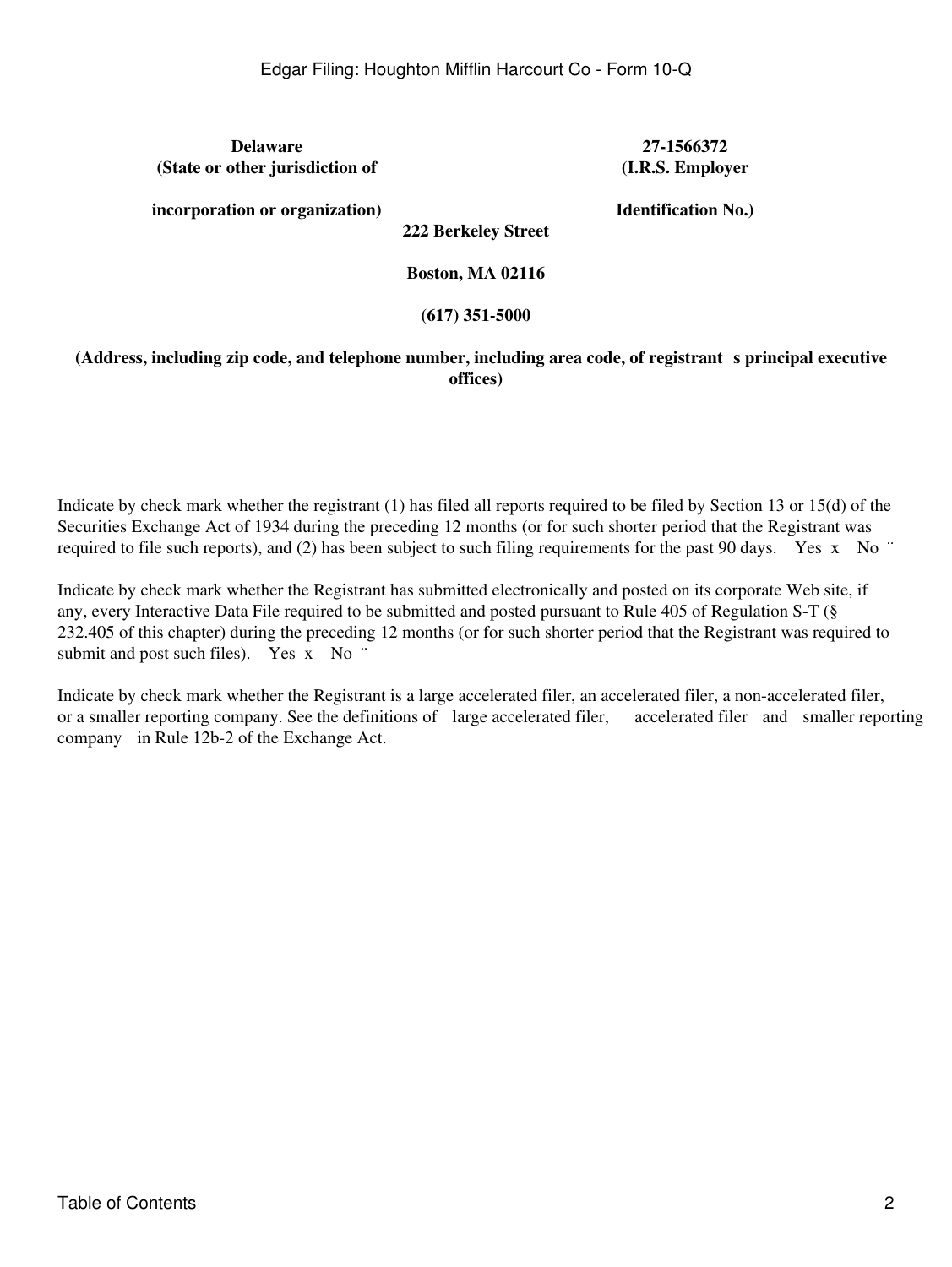Large accelerated filer ¨ and in the set of the set of the set of the set of the set of the set of the set of the set of the set of the set of the set of the set of the set of the set of the set of the set of the set of th

Non-accelerated filer x Smaller reporting company " Indicate by check mark whether the Registrant is a shell company (as defined in Rule 12b-2 of the Exchange Act). Yes ¨ No x

The number of shares of common stock, par value \$0.01 per share, outstanding as of July 31, 2014 was 140,499,232.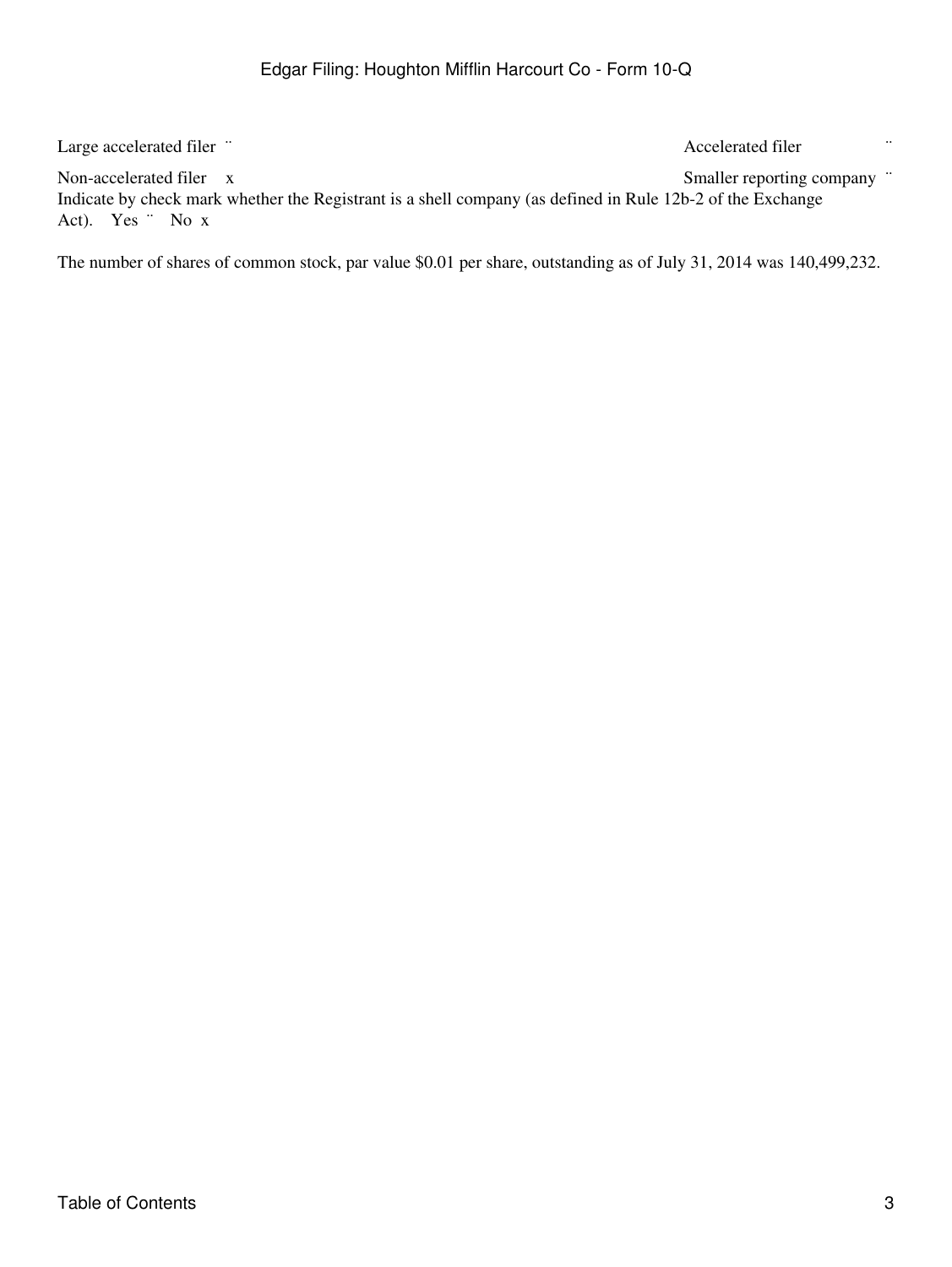## **Table of Contents**

<span id="page-3-0"></span>

|                                                                                                      | Page(s)        |
|------------------------------------------------------------------------------------------------------|----------------|
| PART I. FINANCIAL INFORMATION                                                                        |                |
| <u>Item 1. Consolidated Financial Statements (Unaudited):</u>                                        |                |
| <b>Consolidated Balance Sheets</b>                                                                   | 4              |
| <b>Consolidated Statements of Operations</b>                                                         | 5              |
| <b>Consolidated Statements of Comprehensive Income (Loss)</b>                                        | 6              |
| <b>Consolidated Statements of Cash Flows</b>                                                         | $\overline{7}$ |
| <b>Notes to Consolidated Financial Statements</b>                                                    | 8              |
| <u>Item 2. Management s Discussion and Analysis of Financial Condition and Results of Operations</u> | 19             |
| <u>Item 3. Quantitative and Qualitative Disclosures about Market Risk</u>                            | 36             |
| Item 4. Controls and Procedures                                                                      | 36             |
| PART II. OTHER INFORMATION                                                                           |                |
| <u>Item 1. Legal Proceedings</u>                                                                     | 37             |
| Item 1A. Risk Factors                                                                                | 37             |
| Item 6. Exhibits                                                                                     | 38             |
| <b>SIGNATURES</b>                                                                                    | 39             |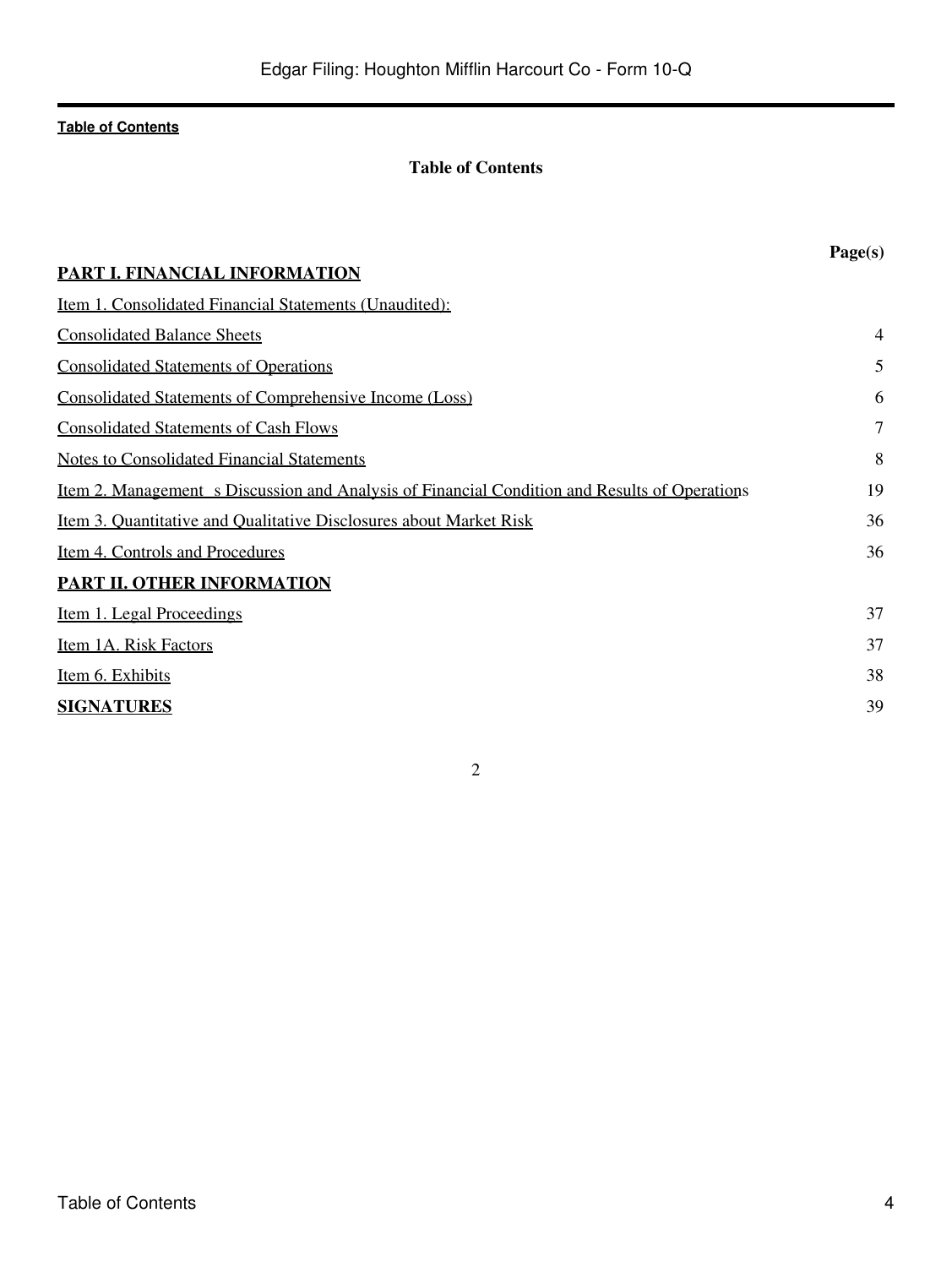#### **SPECIAL NOTE REGARDING FORWARD-LOOKING STATEMENTS**

The statements contained herein include forward-looking statements, which involve risks and uncertainties. These forward-looking statements can be identified by the use of forward-looking terminology, including the terms believes, estimates, projects, anticipates, expects, could, intends, may, will or should, forecast, intend, target or, in each case, their negative, or other variations or comparable terminology. These forward-looking statements include all matters that are not historical facts. They include statements regarding our intentions, beliefs or current expectations concerning, among other things, our results of operations, financial condition, liquidity, prospects, growth, strategies, the industry in which we operate and potential business decisions. We derive many of our forward-looking statements from our operating budgets and forecasts, which are based upon many detailed assumptions. While we believe that our assumptions are reasonable, we caution that it is very difficult to predict the impact of known factors, and, of course, it is impossible for us to anticipate all factors that could affect our actual results. All forward-looking statements are based upon information available to us on the date of this report.

By their nature, forward-looking statements involve risks and uncertainties because they relate to events and depend on circumstances that may or may not occur in the future. We caution you that forward-looking statements are not guarantees of future performance and that our actual results of operations, financial condition and liquidity, and the development of the industry in which we operate may differ materially from those made in or suggested by the forward-looking statements contained herein. In addition, even if our results of operations, financial condition and liquidity and the development of the industry in which we operate are consistent with the forward looking statements contained herein, those results or developments may not be indicative of results or developments in subsequent periods.

Important factors that could cause our results to vary from expectations include, but are not limited to: changes in state and local education funding and/or related programs, legislation and procurement processes; adverse or worsening economic trends or the continuation of current economic conditions; changes in consumer demand for, and acceptance of, our products; changes in competitive factors; offerings by technology companies that compete with our products; industry cycles and trends; conditions and/or changes in the publishing industry; changes or the loss of our key third-party print vendors; restrictions under agreements governing our outstanding indebtedness; changes in laws or regulations governing our business and operations; changes or failures in the information technology systems we use; demographic trends; uncertainty surrounding our ability to enforce our intellectual property rights; inability to retain management or hire employees; impact of potential impairment of goodwill and other intangibles in a challenging economy; decline or volatility of our stock price regardless of our operating performance; and other factors discussed in the Risk Factors section of our Annual Report on Form 10-K for the year ended December 31, 2013. In light of these risks, uncertainties and assumptions, the forward-looking events described herein may not occur.

We undertake no obligation, and do not expect, to publicly update or publicly revise any forward-looking statement, whether as a result of new information, future events or otherwise, except as required by law. All subsequent written and oral forward-looking statements attributable to us or to persons acting on our behalf are expressly qualified in their entirety by the cautionary statements contained herein.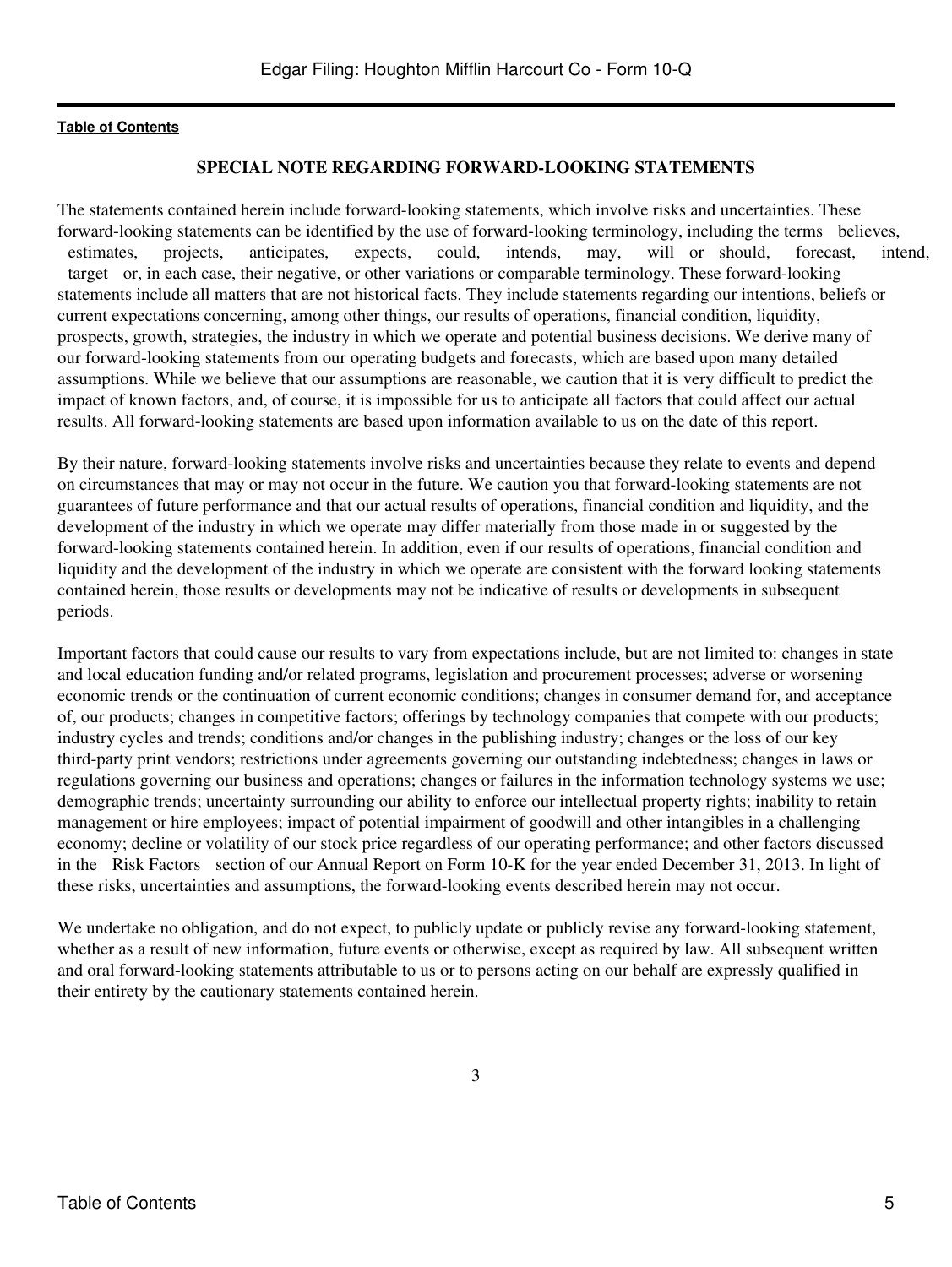## **PART 1 FINANCIAL INFORMATION**

Item 1. Consolidated Financial Statements (Unaudited)

# **Houghton Mifflin Harcourt Company**

# **Consolidated Balance Sheets (Unaudited)**

<span id="page-5-2"></span><span id="page-5-1"></span><span id="page-5-0"></span>

|                                                                                     |                           | June 30,    |               | December 31, |  |
|-------------------------------------------------------------------------------------|---------------------------|-------------|---------------|--------------|--|
| (in thousands of dollars, except share information)                                 |                           | 2014        |               | 2013         |  |
| <b>Assets</b>                                                                       |                           |             |               |              |  |
| Current assets                                                                      |                           |             |               |              |  |
| Cash and cash equivalents                                                           | $\mathcal{S}$             | 139,429     | $\mathcal{S}$ | 313,628      |  |
| Short-term investments                                                              |                           | 53,587      |               | 111,721      |  |
| Accounts receivable, net of allowance for bad debts and book returns of \$40.8      |                           |             |               |              |  |
| million and \$40.6 million, respectively                                            |                           | 568,371     |               | 318,101      |  |
| Inventories                                                                         |                           | 222,073     |               | 182,194      |  |
| Deferred income taxes                                                               |                           | 29,888      |               | 29,842       |  |
| Prepaid expenses and other assets                                                   |                           | 16,572      |               | 16,130       |  |
| Total current assets                                                                |                           | 1,029,920   |               | 971,616      |  |
| Property, plant, and equipment, net                                                 |                           | 140,529     |               | 140,848      |  |
| Pre-publication costs, net                                                          |                           | 261,194     |               | 269,488      |  |
| Royalty advances to authors, net of allowance of \$47.4 million and \$41.2 million, |                           |             |               |              |  |
|                                                                                     |                           |             |               |              |  |
| respectively                                                                        |                           | 51,607      |               | 46,881       |  |
| Goodwill                                                                            |                           | 532,921     |               | 531,786      |  |
| Other intangible assets, net                                                        |                           | 858,686     |               | 919,994      |  |
| Other assets                                                                        |                           | 26,214      |               | 29,773       |  |
| Total assets                                                                        |                           | \$2,901,071 | \$            | 2,910,386    |  |
| <b>Liabilities and Stockholders Equity</b>                                          |                           |             |               |              |  |
| <b>Current liabilities</b>                                                          |                           |             |               |              |  |
| Current portion of long-term debt                                                   | $\boldsymbol{\mathsf{S}}$ | 2,500       | \$            | 2,500        |  |
| Accounts payable                                                                    |                           | 109,725     |               | 105,012      |  |
| Royalties payable                                                                   |                           | 79,483      |               | 65,387       |  |
| Salaries, wages, and commissions payable                                            |                           | 29,128      |               | 29,945       |  |
| Deferred revenue                                                                    |                           | 134,234     |               | 107,905      |  |
| Interest payable                                                                    |                           | 48          |               | 55           |  |
| Severance and other charges                                                         |                           | 5,934       |               | 8,184        |  |
| Accrued postretirement benefits                                                     |                           | 2,141       |               | 2,141        |  |
| Other liabilities                                                                   |                           | 34,796      |               | 32,002       |  |
|                                                                                     |                           |             |               |              |  |
| Total current liabilities                                                           |                           | 397,989     |               | 353,131      |  |
| Long-term debt                                                                      |                           | 241,875     |               | 243,125      |  |
| Royalties payable                                                                   |                           |             |               | 1,520        |  |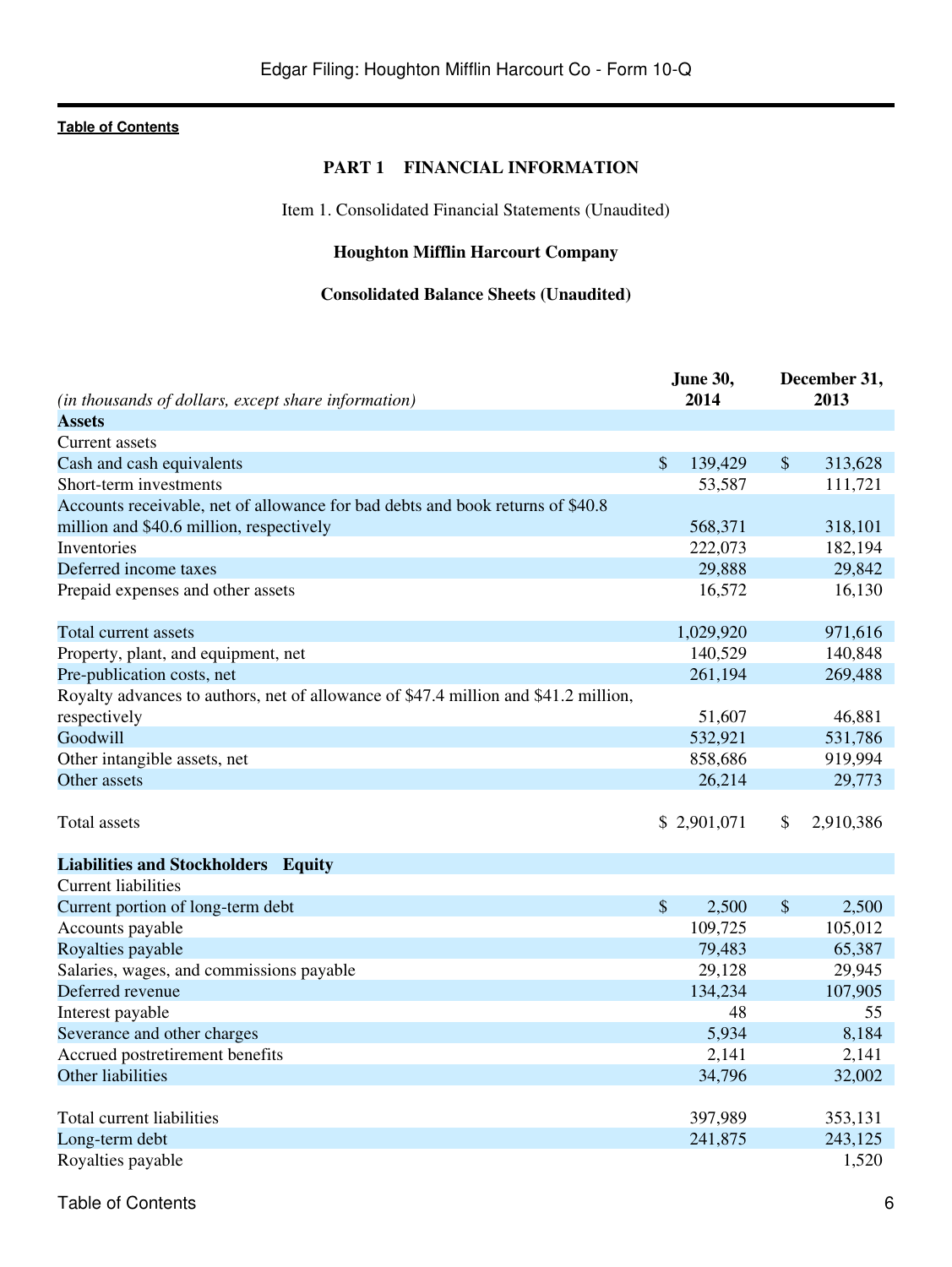| Long-term deferred revenue                                                        | 267,255     |              | 189,258     |
|-----------------------------------------------------------------------------------|-------------|--------------|-------------|
| Accrued pension benefits                                                          | 19,031      |              | 24,405      |
| Accrued postretirement benefits                                                   | 22,613      |              | 23,860      |
| Deferred income taxes                                                             | 118,871     |              | 116,999     |
| Other liabilities                                                                 | 105,564     |              | 107,812     |
| <b>Total liabilities</b>                                                          | 1,173,198   |              | 1,060,110   |
| Commitments and contingencies (Note 12)                                           |             |              |             |
| Stockholders equity                                                               |             |              |             |
| Preferred stock, \$0.01 par value: 20,000,000 shares authorized; no shares issued |             |              |             |
| and outstanding at June 30, 2014 and December 31, 2013                            |             |              |             |
| Common stock, \$0.01 par value: 380,000,000 shares authorized; 140,446,350 and    |             |              |             |
| 140,044,400 shares issued at June 30, 2014 and December 31, 2013, respectively;   |             |              |             |
| 140,364,328 and 139,962,378 shares outstanding at June 30, 2014 and               |             |              |             |
| December 31, 2013, respectively                                                   | 1,400       |              | 1,400       |
| Treasury stock, 82,022 shares as of June 30, 2014 and December 31, 2013           |             |              |             |
| Capital in excess of par value                                                    | 4,760,283   |              | 4,750,589   |
| <b>Accumulated deficit</b>                                                        | (3,023,209) |              | (2,888,422) |
| Accumulated other comprehensive income (loss)                                     | (10,601)    |              | (13,291)    |
| Total stockholders equity                                                         | 1,727,873   |              | 1,850,276   |
| Total liabilities and stockholders equity                                         | \$2,901,071 | $\mathbb{S}$ | 2,910,386   |

The accompanying notes are an integral part of these consolidated financial statements.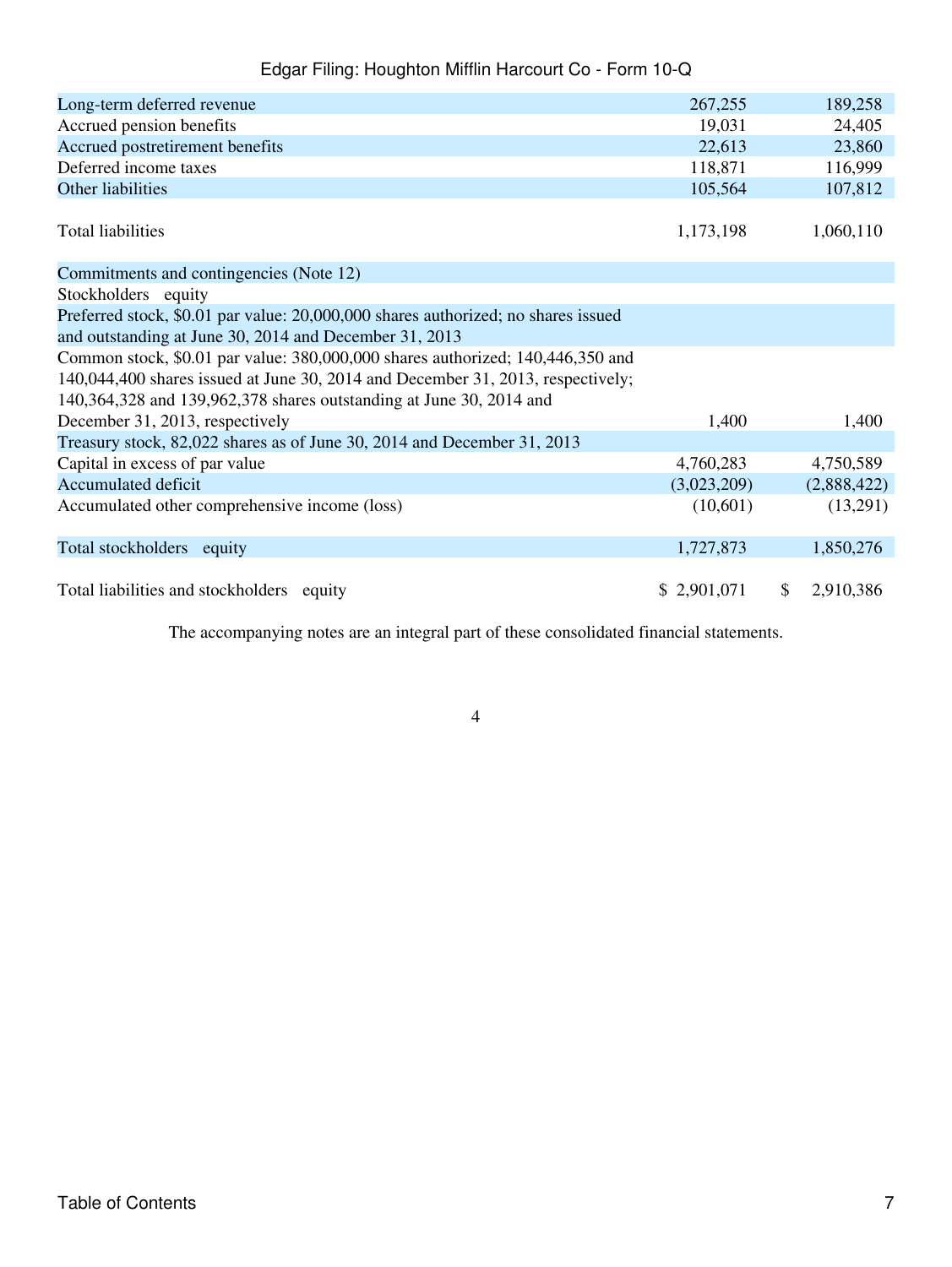# **Houghton Mifflin Harcourt Company**

# **Consolidated Statements of Operations (Unaudited)**

<span id="page-7-0"></span>

|                                                                      |      | <b>Three Months Ended</b><br><b>June 30,</b> |        |            | <b>Six Months Ended</b><br><b>June 30,</b> |             |      |            |
|----------------------------------------------------------------------|------|----------------------------------------------|--------|------------|--------------------------------------------|-------------|------|------------|
| (in thousands of dollars, except share and<br>per share information) |      | 2014                                         |        | 2013       |                                            | 2014        |      | 2013       |
| <b>Net sales</b>                                                     | \$   | 401,890                                      | $\$\$  | 362,951    | \$                                         | 555,823     | \$   | 529,545    |
| <b>Costs and expenses</b>                                            |      |                                              |        |            |                                            |             |      |            |
| Cost of sales, excluding pre-publication and                         |      |                                              |        |            |                                            |             |      |            |
| publishing rights amortization                                       |      | 166,796                                      |        | 158,756    |                                            | 259,444     |      | 245,816    |
| Publishing rights amortization                                       |      | 24,776                                       |        | 33,137     |                                            | 55,527      |      | 72,587     |
| Pre-publication amortization                                         |      | 32,063                                       |        | 30,496     |                                            | 61,037      |      | 56,653     |
|                                                                      |      |                                              |        |            |                                            |             |      |            |
| Cost of sales                                                        |      | 223,635                                      |        | 222,389    |                                            | 376,008     |      | 375,056    |
| Selling and administrative                                           |      | 152,283                                      |        | 133,467    |                                            | 289,293     |      | 263,703    |
| Other intangible asset amortization                                  |      | 3,007                                        |        | 2,681      |                                            | 5,952       |      | 13,433     |
| Impairment charge for investment in                                  |      |                                              |        |            |                                            |             |      |            |
| preferred stock, pre-publication costs and                           |      |                                              |        |            |                                            |             |      |            |
| fixed assets                                                         |      | 1,279                                        |        | 8,500      |                                            | 1,279       |      | 8,500      |
| Severance and other charges                                          |      | 3,362                                        |        | 1,553      |                                            | 5,119       |      | 3,481      |
|                                                                      |      |                                              |        |            |                                            |             |      |            |
| Operating income (loss)                                              |      | 18,324                                       |        | (5,639)    |                                            | (121, 828)  |      | (134, 628) |
|                                                                      |      |                                              |        |            |                                            |             |      |            |
| Other income (expense)                                               |      |                                              |        |            |                                            |             |      |            |
| Interest expense                                                     |      | (4,395)                                      |        | (5,678)    |                                            | (8,692)     |      | (11,585)   |
| Change in fair value of derivative                                   |      |                                              |        |            |                                            |             |      |            |
| instruments                                                          |      | (205)                                        |        | 51         |                                            | (308)       |      | (479)      |
| Loss on extinguishment of debt                                       |      |                                              |        | (598)      |                                            |             |      | (598)      |
|                                                                      |      |                                              |        |            |                                            |             |      |            |
| Income (loss) before taxes                                           |      | 13,724                                       |        | (11, 864)  |                                            | (130, 828)  |      | (147,290)  |
| Income tax expense                                                   |      | 2,176                                        |        | 2,402      |                                            | 3,959       |      | 4,357      |
|                                                                      |      |                                              |        |            |                                            |             |      |            |
| Net income (loss)                                                    | \$   | 11,548                                       | \$     | (14,266)   | \$                                         | (134, 787)  | \$   | (151, 647) |
| Net income (loss) per share attributable to                          |      |                                              |        |            |                                            |             |      |            |
| common stockholders                                                  |      |                                              |        |            |                                            |             |      |            |
| <b>Basic</b>                                                         | \$   | 0.08                                         | \$     | (0.20)     | \$                                         | (0.96)      | \$   | (2.17)     |
|                                                                      |      |                                              |        |            |                                            |             |      |            |
| Diluted                                                              | $\$$ | 0.08                                         | $\$\,$ | (0.20)     | $\$$                                       | (0.96)      | $\,$ | (2.17)     |
| Weighted average shares outstanding                                  |      |                                              |        |            |                                            |             |      |            |
| <b>Basic</b>                                                         |      | 140,074,707                                  |        | 69,960,056 |                                            | 140,028,757 |      | 69,959,522 |
|                                                                      |      |                                              |        |            |                                            |             |      |            |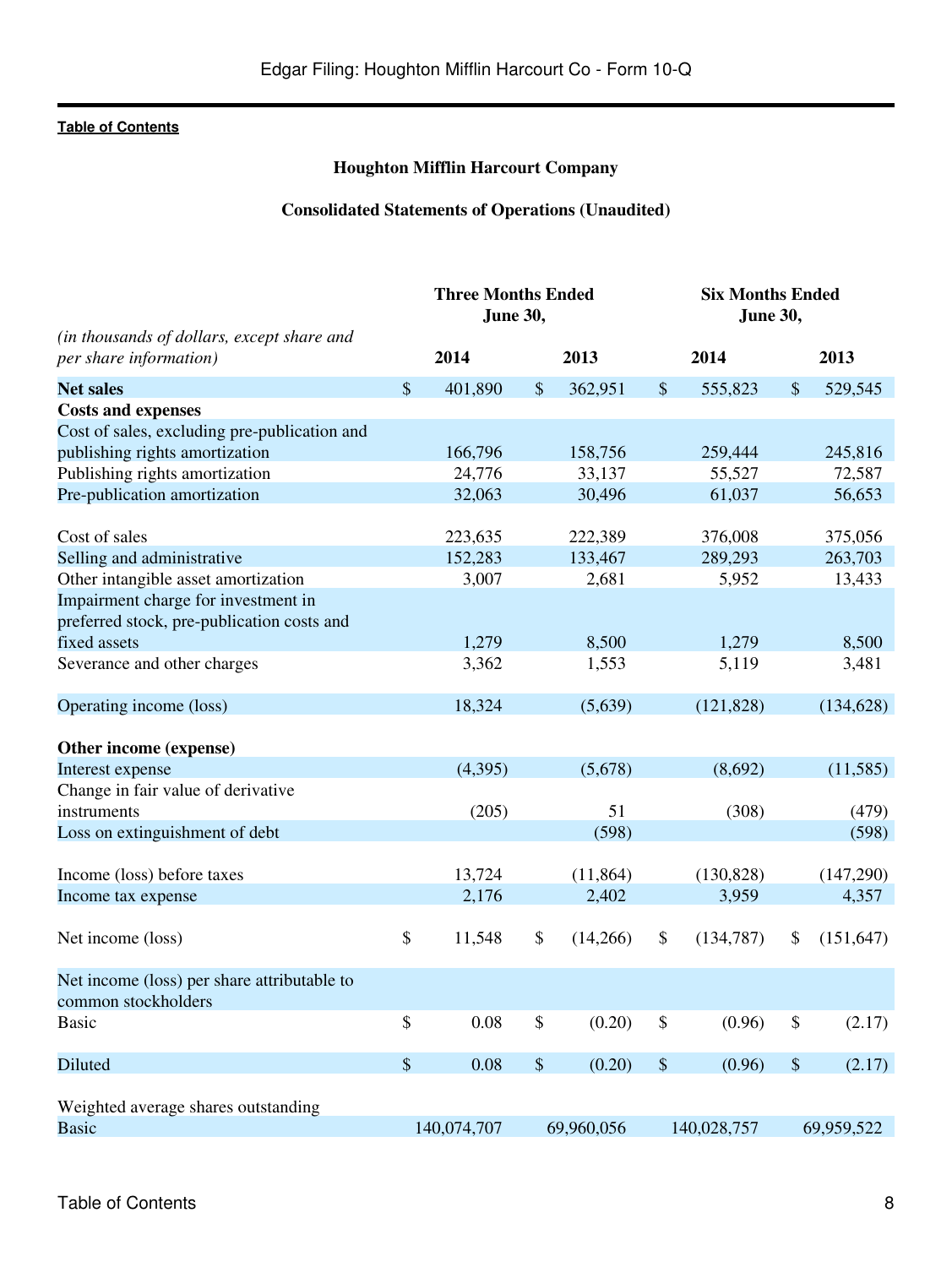Diluted 143,025,017 69,960,056 140,028,757 69,959,522

The accompanying notes are an integral part of these consolidated financial statements.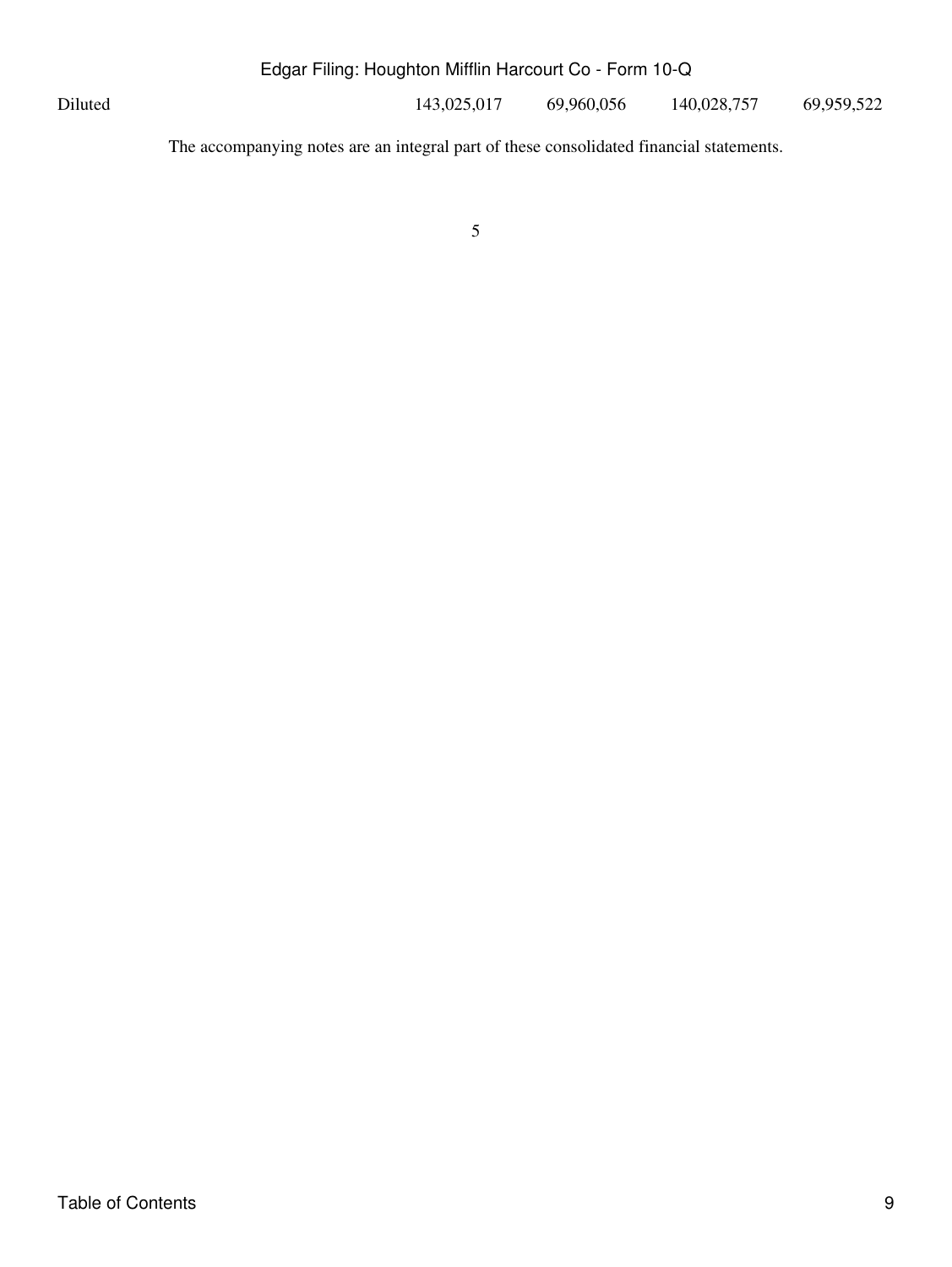## **Houghton Mifflin Harcourt Company**

### **Consolidated Statements of Comprehensive (Loss) Income (Unaudited)**

<span id="page-9-0"></span>

|                                                                                                         |          | <b>Three Months</b><br><b>Ended</b><br><b>June 30,</b> | <b>Six Months Ended</b><br><b>June 30,</b> |             |  |
|---------------------------------------------------------------------------------------------------------|----------|--------------------------------------------------------|--------------------------------------------|-------------|--|
| (in thousands of dollars, except share and per share<br><i>information</i> )                            | 2014     | 2013                                                   | 2014                                       | 2013        |  |
| Net income (loss)                                                                                       | \$11,548 | \$(14,266)                                             | \$(134,787)                                | \$(151,647) |  |
| Other comprehensive income (loss), net of taxes:                                                        |          |                                                        |                                            |             |  |
| Foreign currency translation adjustments                                                                | 500      | 264                                                    | 703                                        | (479)       |  |
| Net changes related to pension liabilities, reclassified from<br>accumulated other comprehensive income |          |                                                        |                                            |             |  |
| Amortization of prior service cost                                                                      | 243      |                                                        | 243                                        |             |  |
| Settlement loss recognized                                                                              | 1,740    |                                                        | 1,740                                      |             |  |
| Change in pension liability, net                                                                        | 1,983    |                                                        | 1,983                                      |             |  |
| Unrealized gain (loss) on short-term investments                                                        | (5)      | 4                                                      | $\overline{4}$                             | (11)        |  |
| Other comprehensive income (loss), net of taxes                                                         | 2,478    | 268                                                    | 2,690                                      | (490)       |  |
|                                                                                                         |          |                                                        |                                            |             |  |

Comprehensive income (loss) \$14,026 \$14,026 \$(13,998) \$(132,097) \$(152,137)

The accompanying notes are an integral part of these consolidated financial statements.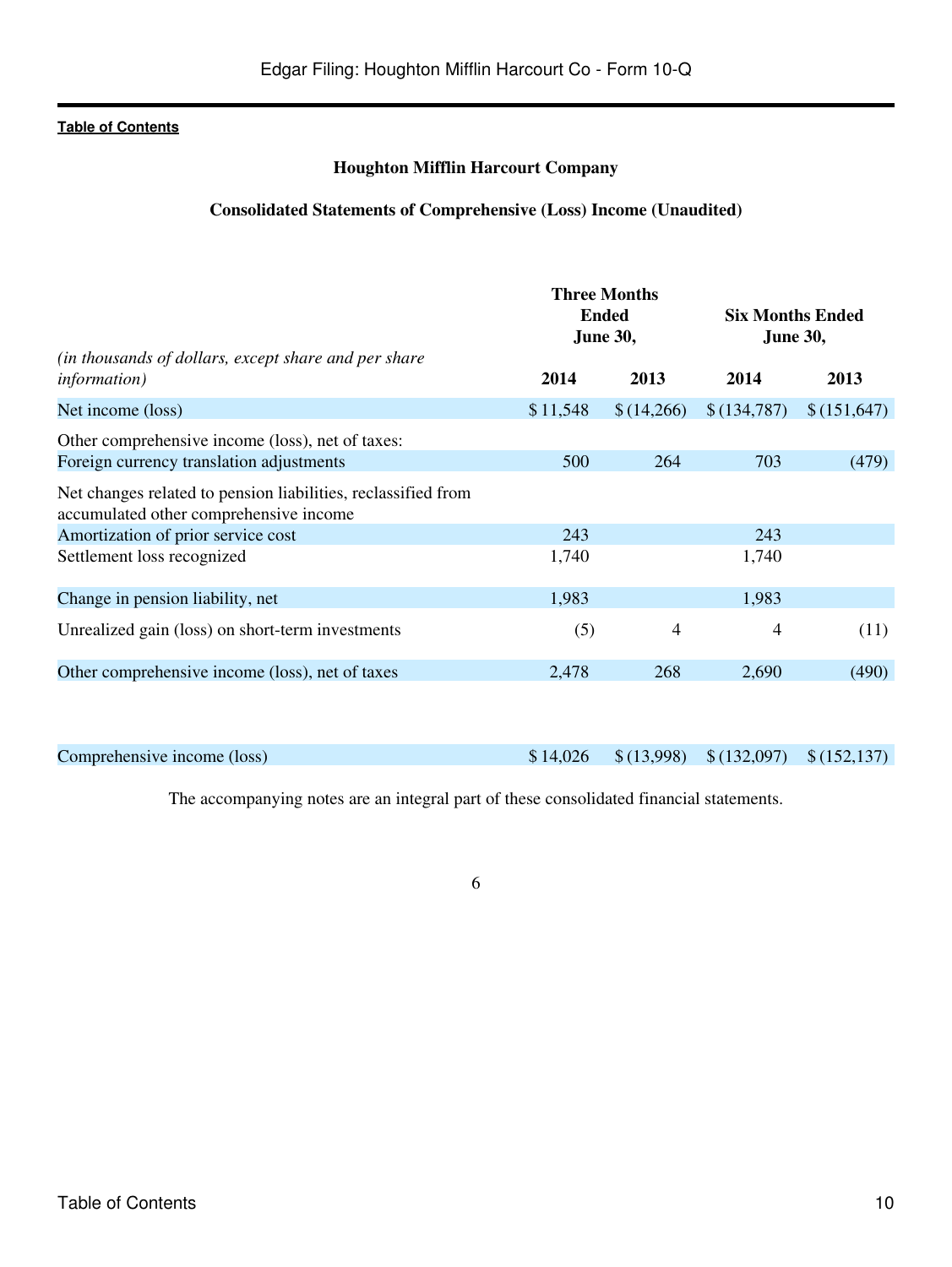# **Houghton Mifflin Harcourt Company**

# **Consolidated Statements of Cash Flows (Unaudited)**

<span id="page-10-0"></span>

|                                                                                          | Six Months Ended June 30, |                  |
|------------------------------------------------------------------------------------------|---------------------------|------------------|
| (in thousands of dollars)                                                                | 2014                      | 2013             |
| <b>Cash flows from operating activities</b>                                              |                           |                  |
| Net loss                                                                                 | \$<br>(134,787)           | (151, 647)<br>\$ |
| Adjustments to reconcile net loss to net cash (used in) provided by operating activities |                           |                  |
| Gain on sale of assets                                                                   |                           | (2,720)          |
| Depreciation and amortization expense                                                    | 157,837                   | 172,898          |
| Amortization of deferred financing costs                                                 | 2,375                     | 2,422            |
| Deferred income taxes                                                                    | 1,826                     | 2,570            |
| Noncash stock-based compensation expense                                                 | 5,944                     | 3,275            |
| Change in fair value of derivative instruments                                           | 308                       | 479              |
| Loss on extinguishment of debt                                                           |                           | 598              |
| Impairment charge for investment in preferred stock, pre-publication costs and fixed     |                           |                  |
| assets                                                                                   | 1,279                     | 8,500            |
| Changes in operating assets and liabilities, net of acquisitions                         |                           |                  |
| Accounts receivable                                                                      | (247, 183)                | (124, 246)       |
| Inventories                                                                              | (39, 875)                 | (48,254)         |
| Accounts payable and accrued expenses                                                    | 15,765                    | 1,563            |
| Royalties, net                                                                           | 7,850                     | (6,955)          |
| Deferred revenue                                                                         | 103,475                   | 4,489            |
| Interest payable                                                                         | (7)                       | 110              |
| Severance and other charges                                                              | (2,397)                   | (2,853)          |
| Accrued pension and postretirement benefits                                              | (6,621)                   | (7,117)          |
| Other, net                                                                               | 2,104                     | (5,880)          |
|                                                                                          |                           |                  |
| Net cash (used in) provided by operating activities                                      | (132, 107)                | (152,768)        |
| <b>Cash flows from investing activities</b>                                              |                           |                  |
| Proceeds from sales and maturities of short-term investments                             | 65,819                    | 132,965          |
| Purchases of short-term investments                                                      | (8,053)                   | (94, 851)        |
| Additions to pre-publication costs                                                       | (61, 352)                 | (74, 808)        |
| Additions to property, plant, and equipment                                              | (31, 144)                 | (31,213)         |
| Proceeds from sale of assets                                                             |                           | 4,825            |
| Acquisition of business, net of cash acquired                                            | (9,091)                   | (5,276)          |
| Investment in preferred stock                                                            |                           | (1,500)          |
|                                                                                          |                           |                  |
| Net cash (used in) provided by investing activities                                      | (43, 821)                 | (69, 858)        |
|                                                                                          |                           |                  |
| <b>Cash flows from financing activities</b>                                              |                           |                  |
| Payments of long-term debt                                                               | (1,250)                   | (1,250)          |
| Tax withholding payments related to net share settlements of restricted stock units      | (366)                     |                  |
| Proceeds from stock option exercises                                                     | 3,345                     |                  |
|                                                                                          |                           |                  |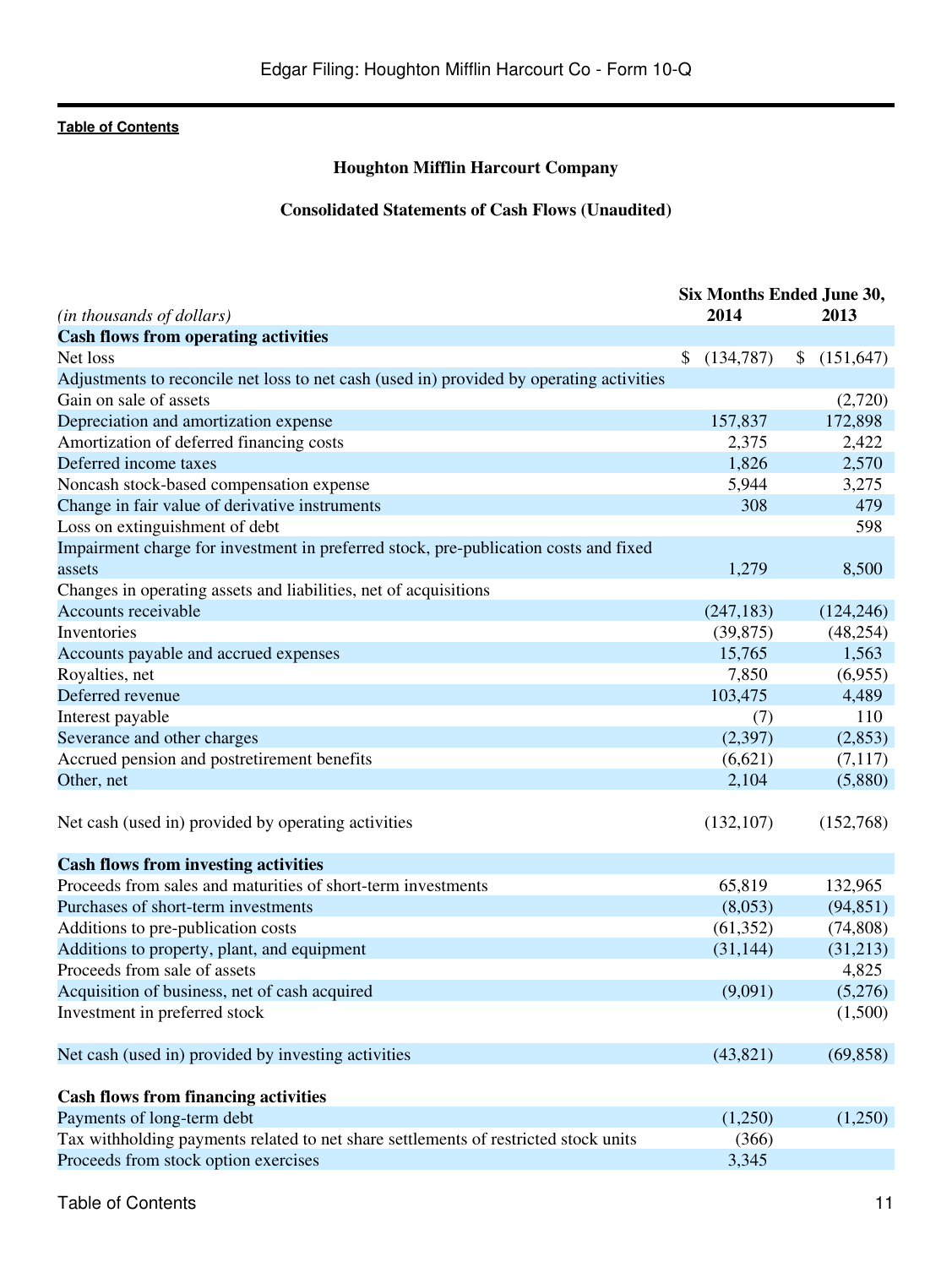| Net cash provided by (used in) financing activities                     |              | 1,729      |               | (1,250)    |
|-------------------------------------------------------------------------|--------------|------------|---------------|------------|
| Net (decrease) increase in cash and cash equivalents                    |              | (174, 199) |               | (223, 876) |
| Cash and cash equivalents                                               |              |            |               |            |
| Beginning of period                                                     |              | 313,628    |               | 329,078    |
| Net (decrease) increase in cash and cash equivalents                    |              | (174, 199) |               | (223, 876) |
| End of period                                                           |              | 139,429    | \$.           | 105,202    |
| Supplementary disclosure of cash flow information                       |              |            |               |            |
| Pre-publication costs included in accounts payable (non cash)           | $\mathbb{S}$ | 15,890     | $\mathcal{S}$ | 25,189     |
| Property, plant, and equipment included in accounts payable (non cash)  |              | 2,505      |               | 3,548      |
| Property, plant, and equipment acquired under capital leases (non cash) |              | 3,862      |               | 4,346      |

The accompanying notes are an integral part of these consolidated financial statements.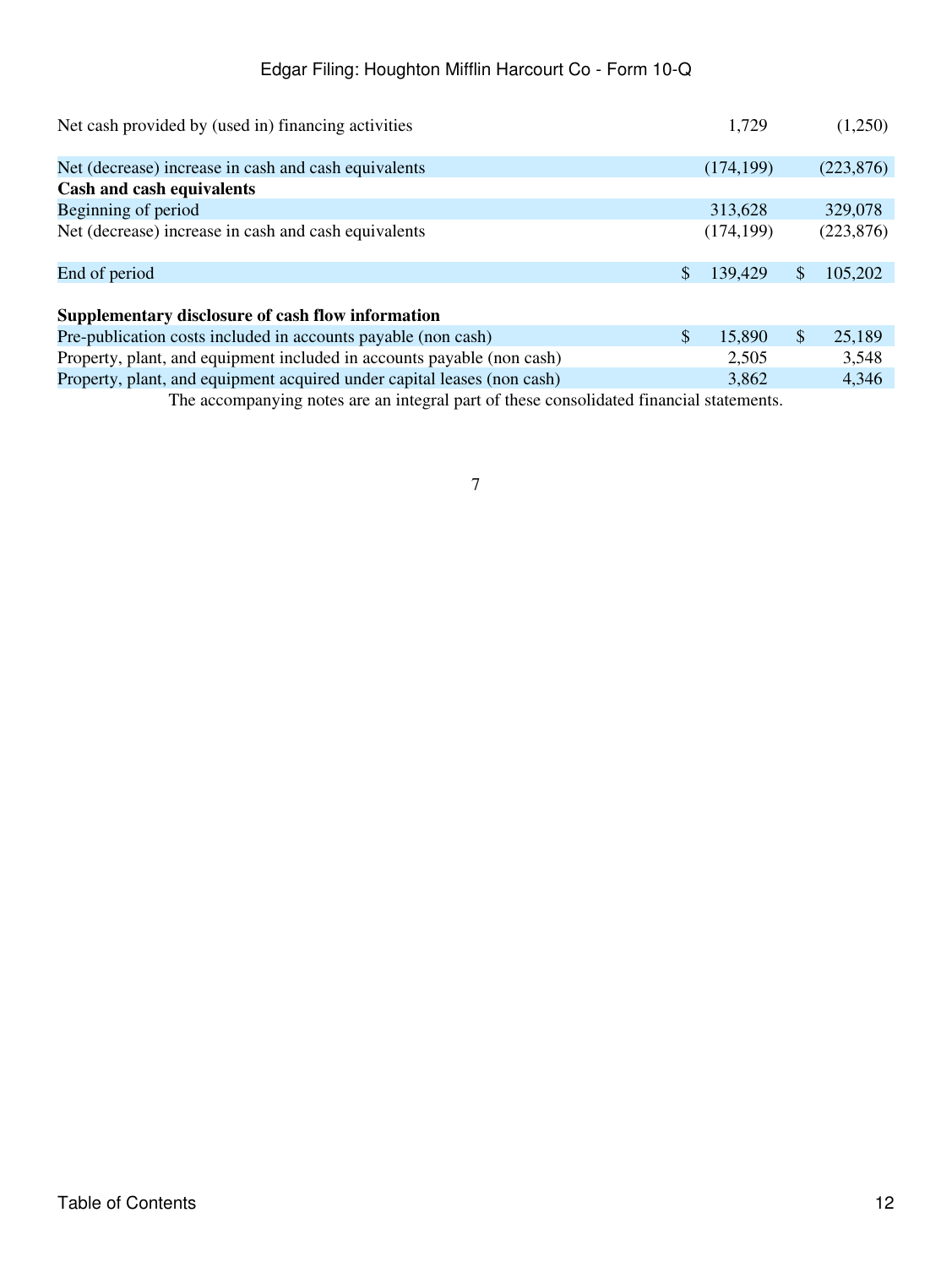## <span id="page-12-0"></span>**Houghton Mifflin Harcourt Company**

## **Notes to Consolidated Financial Statements (Unaudited)**

*(in thousands of dollars, except share and per share information)*

## **1. Basis of Presentation**

Houghton Mifflin Harcourt Company, formerly known as HMH Holdings (Delaware), Inc. (HMH, Houghton Mifflin Harcourt, we, us, our, or the Company), is a leading global provider of education solutions, delivering content, technology, services and media to over 50 million students in over 150 countries worldwide. We deliver our offerings to both educational institutions and consumers around the world. We believe our long-standing reputation and well-known brands enable us to capitalize on consumer and digital trends in the education market through our existing and developing channels. Furthermore, since 1832, we have published trade and reference materials, including adult and children s fiction and non-fiction books that have won industry awards such as the Pulitzer Prize, Newbery and Caldecott medals and National Book Award, all of which are generally known.

The consolidated financial statements of HMH include the accounts of all of our wholly-owned subsidiaries as of June 30, 2014 and December 31, 2013 and the three and six month periods ended June 30, 2014 and June 30, 2013.

The accompanying unaudited consolidated financial statements have been prepared in accordance with accounting principles generally accepted in the United States of America (GAAP) for interim financial information. Accordingly, they do not include all of the information and footnotes required by GAAP for complete financial statements. Certain information and note disclosures normally included in our annual financial statements prepared in accordance with GAAP have been condensed or omitted consistent with Article 10 of Regulation S-X. In the opinion of management, our unaudited consolidated financial statements and accompanying notes include all adjustments (consisting of normal recurring adjustments) considered necessary by management to fairly state the results of operations, financial position and cash flows for the interim periods presented. Interim results of operations are not necessarily indicative of the results for the full year or for any future period. These financial statements should be read in conjunction with the annual financial statements and the notes thereto also included therein.

During the first quarter of 2014, we recorded an out of period correction of approximately \$1.1 million reducing net sales and increasing deferred revenue that should have been deferred previously. In addition, during the first quarter of 2014, we recorded approximately \$3.5 million of incremental expense, primarily commissions, related to the prior year. These out of period corrections had no impact on our debt covenant compliance. Management believes these out of period corrections are not material to the current period financial statements or any previously issued financial statements and does not expect them to be material for the full fiscal year 2014. Additionally, we revised previously reported balance sheet amounts to severance and other charges of \$7.3 million, which has been reclassified as long term and to current deferred revenue of \$5.2 million which has also been reclassified as long term. This revision was not material to the reported consolidated balance sheet for any previously filed periods.

## **Seasonality and Comparability**

Our net sales, operating profit and operating cash flows are impacted by the inherent seasonality of the academic calendar. Consequently, the performance of our businesses may not be comparable quarter to consecutive quarter and should be considered on the basis of results for the whole year or by comparing results in a quarter with results in the same quarter for the previous year.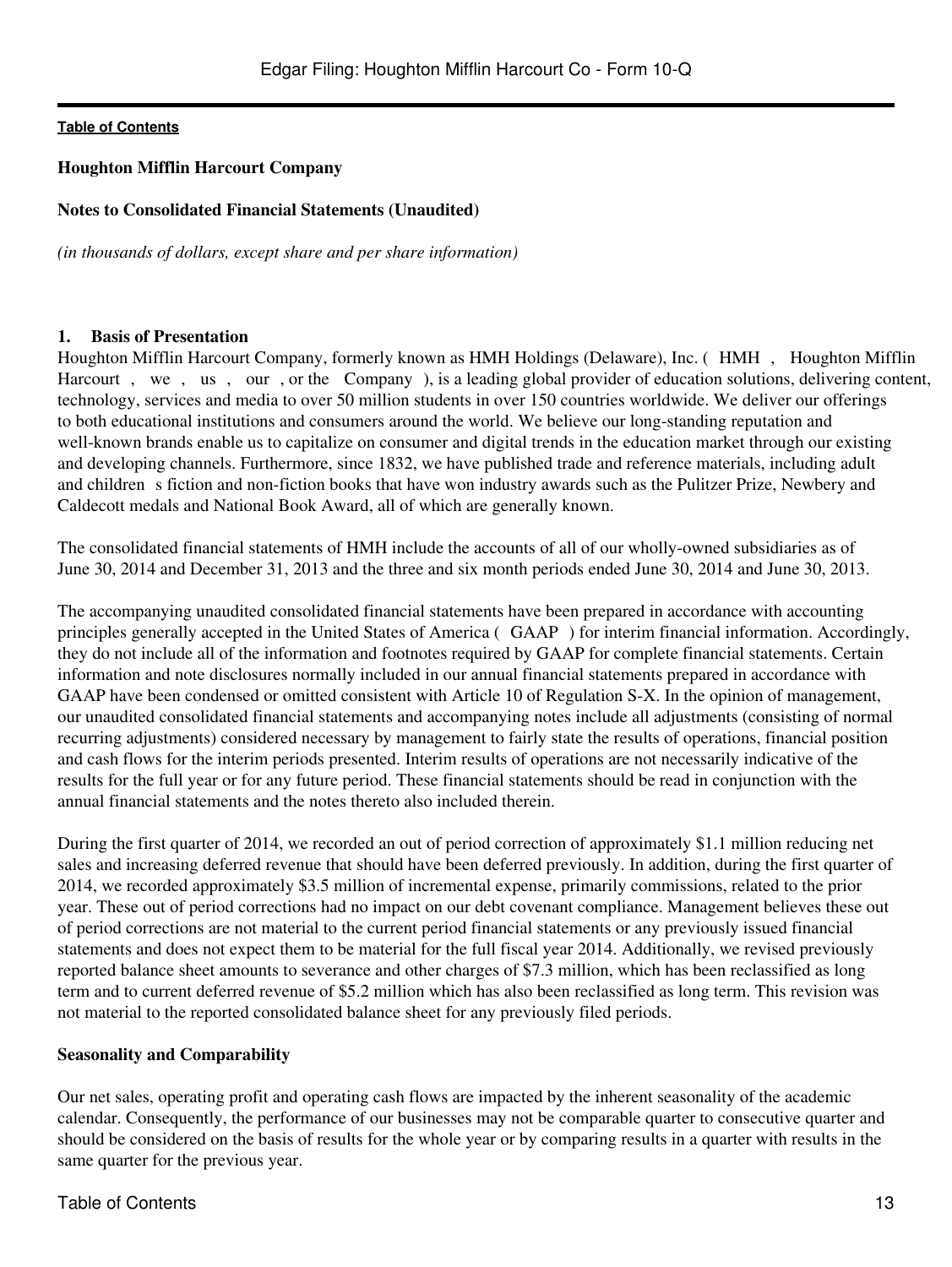Schools make most of their purchases in the second and third quarters of the calendar year in preparation for the beginning of the school year. Thus, over the past three years, approximately 67% of consolidated net sales have historically been realized in the second and third quarters. Sales of K-12 instructional materials and customized testing products are also cyclical, with some years offering more sales opportunities than others. The amount of funding available at the state level for educational materials also has a significant effect on year-to-year net sales. Although the loss of a single school customer would not have a material adverse effect on our business, schedules of school adoptions and market acceptance of our products can materially affect year-to-year net sales performance.

## **2. Significant Accounting Policies and Estimates**

Our financial results are affected by the selection and application of accounting policies and methods. There were no material changes in the three and six months ended June 30, 2014 to the application of significant accounting policies and estimates as described in our audited financial statements for the year ended December 31, 2013.

## **3. Recent Accounting Pronouncements**

Recent accounting pronouncements not included below, are not expected to have a material impact on our consolidated financial position and results of operations.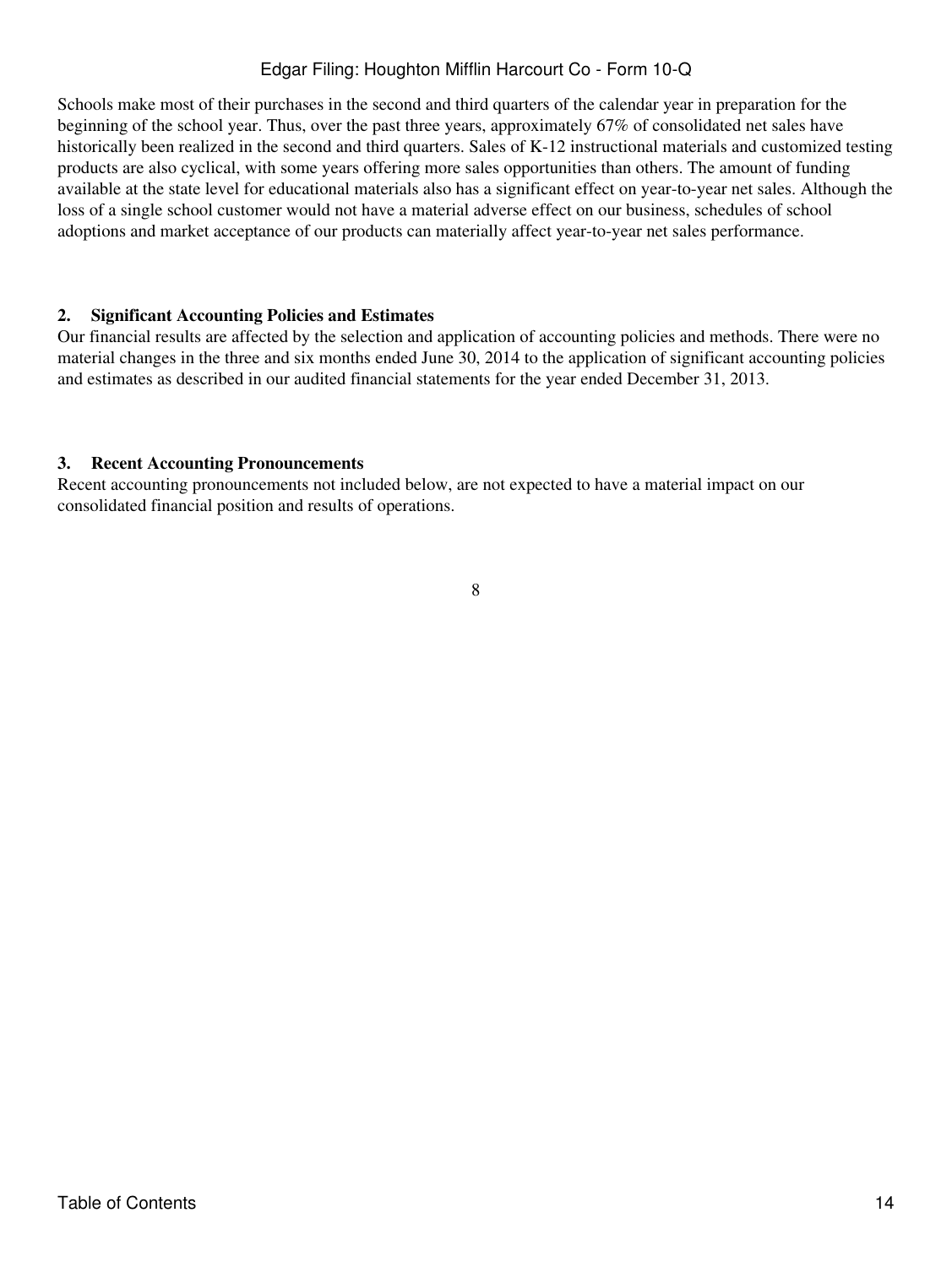In June 2014, the Financial Accounting Standards Board (FASB) issued new guidance related to stock compensation. The new standard requires that a performance target that affects vesting, and that could be achieved after the requisite service period, be treated as a performance condition. As such, the performance target should not be reflected in estimating the grant date fair value of the award. This update further clarifies that compensation cost should be recognized in the period in which it becomes probable that the performance target will be achieved and should represent the compensation cost attributable to the periods for which the requisite service has already been rendered. The new standard is effective for fiscal years, and interim periods within those fiscal years, beginning after December 15, 2015 and can be applied either prospectively or retrospectively to all awards outstanding as of the beginning of the earliest annual period presented as an adjustment to opening retained earnings. Early adoption is permitted. We do not believe the adoption of this new accounting standard will impact our consolidated financial statements.

In May 2014, the FASB issued new accounting guidance related to revenue recognition. This new standard will replace all current U.S. GAAP guidance on this topic and eliminate all industry-specific guidance. The new revenue recognition standard provides a unified model to determine when and how revenue is recognized. The core principle is that a company should recognize revenue to depict the transfer of promised goods or services to customers in an amount that reflects the consideration for which the entity expects to be entitled in exchange for those goods or services. This guidance will be effective beginning January 1, 2017 and can be applied either retrospectively to each period presented or as a cumulative-effect adjustment as of the date of adoption. We are in the process of evaluating the impact of adopting this new accounting standard on our consolidated financial statements.

In April 2014, the FASB issued new guidance related to reporting discontinued operations. This new standard raises the threshold for a disposal to qualify as a discontinued operation and requires new disclosures of both discontinued operations and certain other disposals that do not meet the definition of a discontinued operation. The new standard is effective for fiscal years beginning on or after December 15, 2014. Early adoption is permitted but only for disposals that have not been reported in financial statements previously issued. We are in the process of evaluating the impact, if any, of adopting this new accounting standard on our consolidated financial statements.

## **4. Acquisitions**

On May 12, 2014, we completed the acquisition of certain assets and liabilities of Channel One News, which is a digital content provider dedicated to encouraging kids to be informed, digitally-savvy global citizens. The acquisition allows for continued development of high-quality digital content for students, teachers and parents across multiple modalities, and will bring video and cross-media production capabilities to HMH.

On May 19, 2014, we completed the acquisition of 100% of the stock of Curiosityville, which is an online personalized learning environment that helps children ages 3-8 learn through playful exploration and discovery both at home and in pre-school settings. The acquisition also includes its proprietary data collection and analytics engine, the Learning Tree, which provides real-time information on individual learners and personalized recommendations for learning, both online and offline.

On June 30, 2014, we completed the acquisition of 100% of the stock of School Chapters, which is an educational solutions provider dedicated to standards-based education quality management, accreditation services and community-based resources for educators and learners across the pre-K-12 and college spectrum.

The total aggregate purchase price for the three acquisitions described above was approximately \$9.5 million, which consisted of cash at closing of approximately \$9.1 million, and amounts in accrued liabilities of approximately \$0.4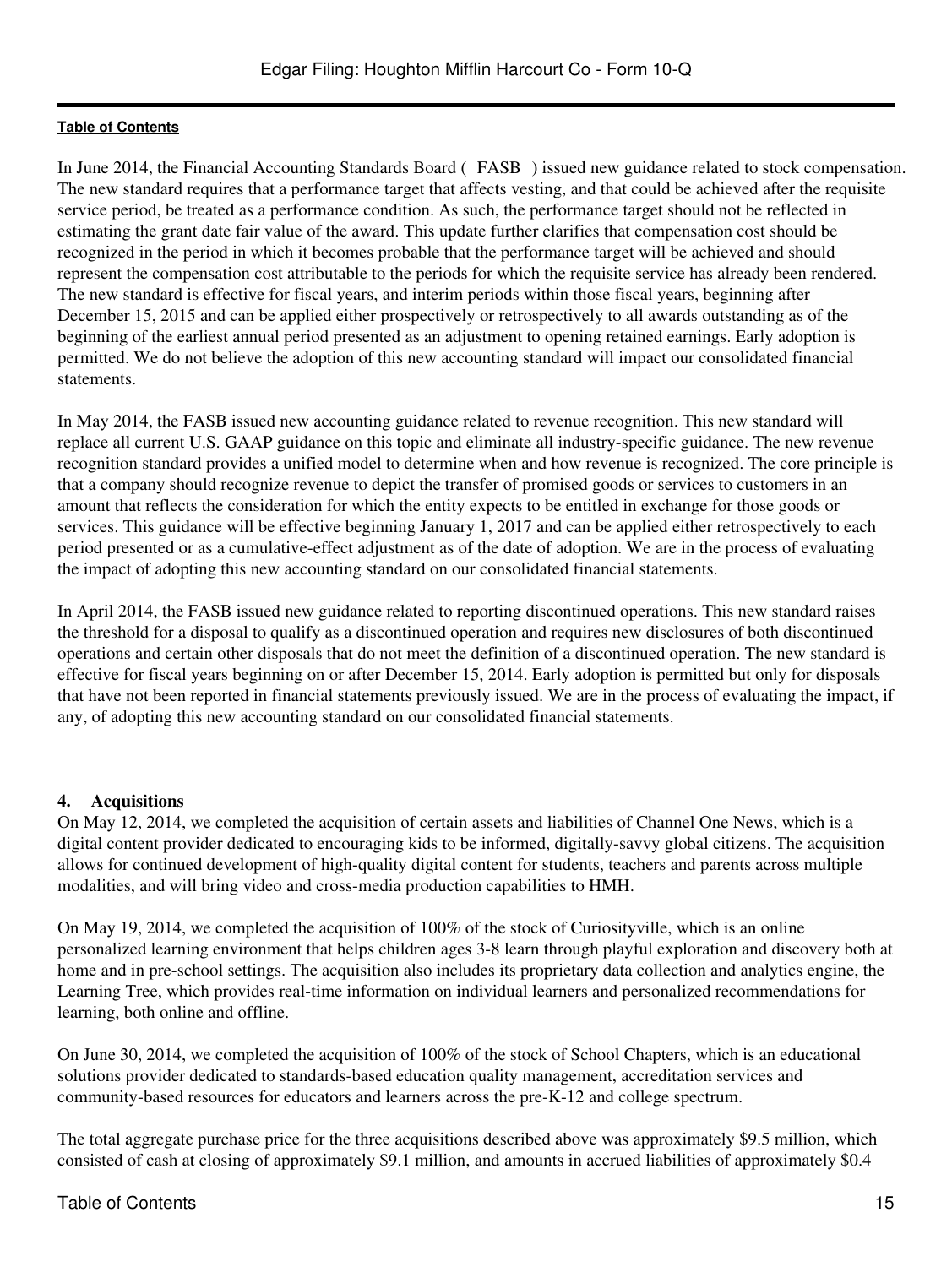million. Goodwill, other intangible assets, accounts receivable, property, plant, and equipment, other assets and other liabilities recorded as part of the acquisitions totaled approximately \$1.1 million, \$0.2 million, \$3.1 million, \$6.8 million, \$0.4 million and \$1.7 million, respectively.

The 2014 transactions were accounted for under the acquisition method of accounting. We allocated the purchase price to each of the assets and liabilities acquired at estimated fair values as of the acquisition date. The excess of the purchase price over the net amounts assigned to the fair value of the assets acquired and liabilities assumed was recorded as goodwill. The financial results of each company acquired were included within our financial statements from their respective dates of acquisition. The acquisitions were not considered to be material for purposes of additional disclosure.

In 2013, we made a \$1.5 million investment in preferred stock. Based on impairment indicators, we were required to remeasure the fair value of our 2013 investment with any resulting gain or loss recognized in the statement of operations. Based on the implied fair value of the investment, we recorded an impairment charge of approximately \$1.3 million during the three months ended June 30, 2014 relating to the fair value remeasurement.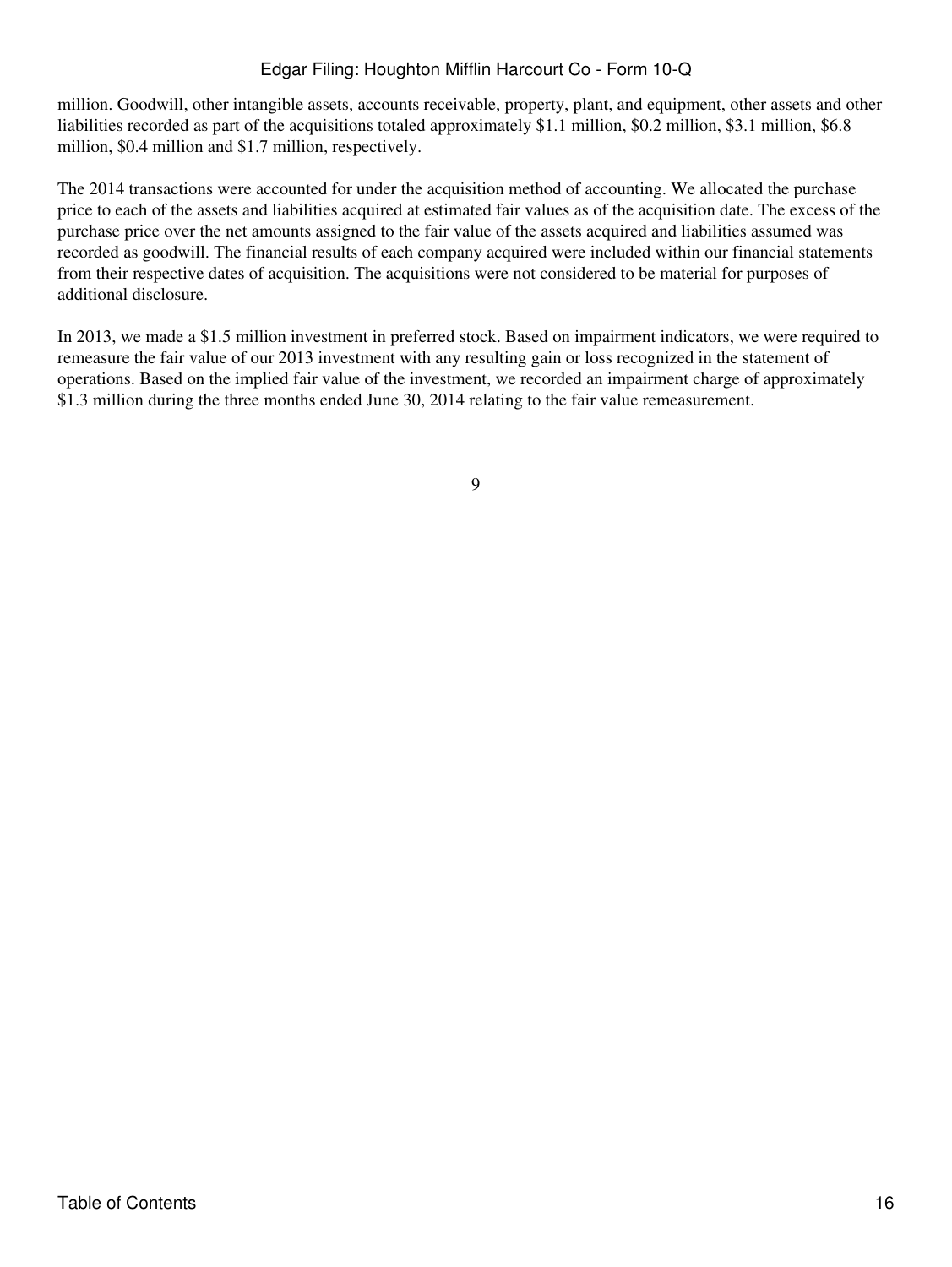# **5. Inventories**

Inventories consisted of the following:

|                | <b>June 30,</b> |   | December 31, |
|----------------|-----------------|---|--------------|
|                | 2014            |   | 2013         |
| Finished goods | \$214,719       | S | 177,017      |
| Raw materials  | 7,354           |   | 5.177        |
| Inventory      | \$222,073       |   | 182,194      |

# **6. Goodwill and Other Intangible Assets**

Goodwill and other intangible assets consisted of the following:

|                            | <b>June 30, 2014</b> |                    |               | <b>December 31, 2013</b> |  |
|----------------------------|----------------------|--------------------|---------------|--------------------------|--|
|                            |                      | <b>Accumulated</b> |               | <b>Accumulated</b>       |  |
|                            | <b>Cost</b>          | Amortization       | <b>Cost</b>   | Amortization             |  |
| Goodwill                   | 532,921<br>S         | \$                 | 531,786<br>\$ | \$                       |  |
| Trademarks and trade names | 440,119              |                    | 440,005       |                          |  |
| Publishing rights          | 1,180,000            | (839, 463)         | 1,180,000     | (783, 937)               |  |
| Customer related and other | 283,226              | (205, 196)         | 283,172       | (199, 246)               |  |
|                            | \$2,436,266          | (1,044,659)        | \$2,434,963   | (983, 183)               |  |

The changes in the carrying amount of goodwill for the periods ended June 30, 2014 and December 31, 2013 were as follows:

| Goodwill                            | \$1,974,286   |
|-------------------------------------|---------------|
| Accumulated impairment losses       | (1,442,500)   |
| <b>Balance at December 31, 2013</b> | \$<br>531,786 |
| Acquisitions                        | 1,135         |
| <b>Balance at June 30, 2014</b>     | \$<br>532,921 |
| Goodwill                            | 1,975,421     |
| Accumulated impairment losses       | (1,442,500)   |
| <b>Balance at June 30, 2014</b>     | \$<br>532,921 |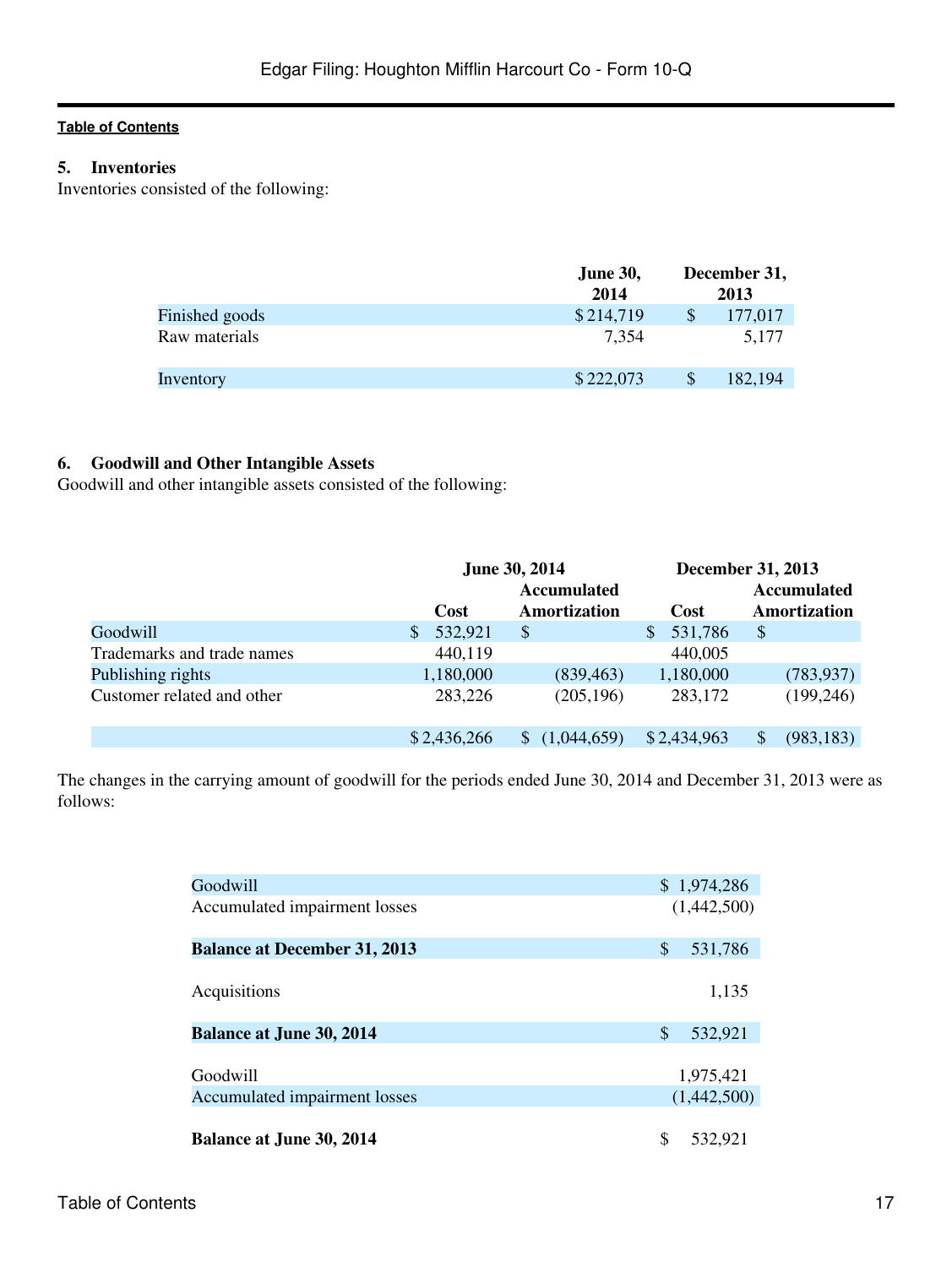Amortization expense for publishing rights and customer related and other intangibles were \$27.8 million and \$35.8 million for the three months ended June 30, 2014 and 2013, respectively, and \$61.5 million and \$86.0 million for the six months ended June 30, 2014 and 2013, respectively.

## **7. Debt**

Our debt consisted of the following:

|                                               | <b>June 30,</b><br>2014 |              | December 31,<br>2013 |
|-----------------------------------------------|-------------------------|--------------|----------------------|
| \$250,000 term loan due May 21, 2018 interest |                         |              |                      |
| payable monthly                               | \$244,375               | <sup>S</sup> | 245,625              |
| Less: Current portion of long-term debt       | 2,500                   |              | 2,500                |
| Total long-term debt                          | \$241,875               | <b>S</b>     | 243,125              |

On January 15, 2014, we entered into Amendment No. 4 to our term loan facility, which reduced the interest rate applicable to outstanding borrowings by 1.0%. The transaction was accounted for under the accounting guidance for debt modifications and extinguishments. We recorded an expense of approximately \$1.0 million relating to third party transaction fees which was included in the selling and administrative line item in its consolidated statements of operations for the six months ended June 30, 2014.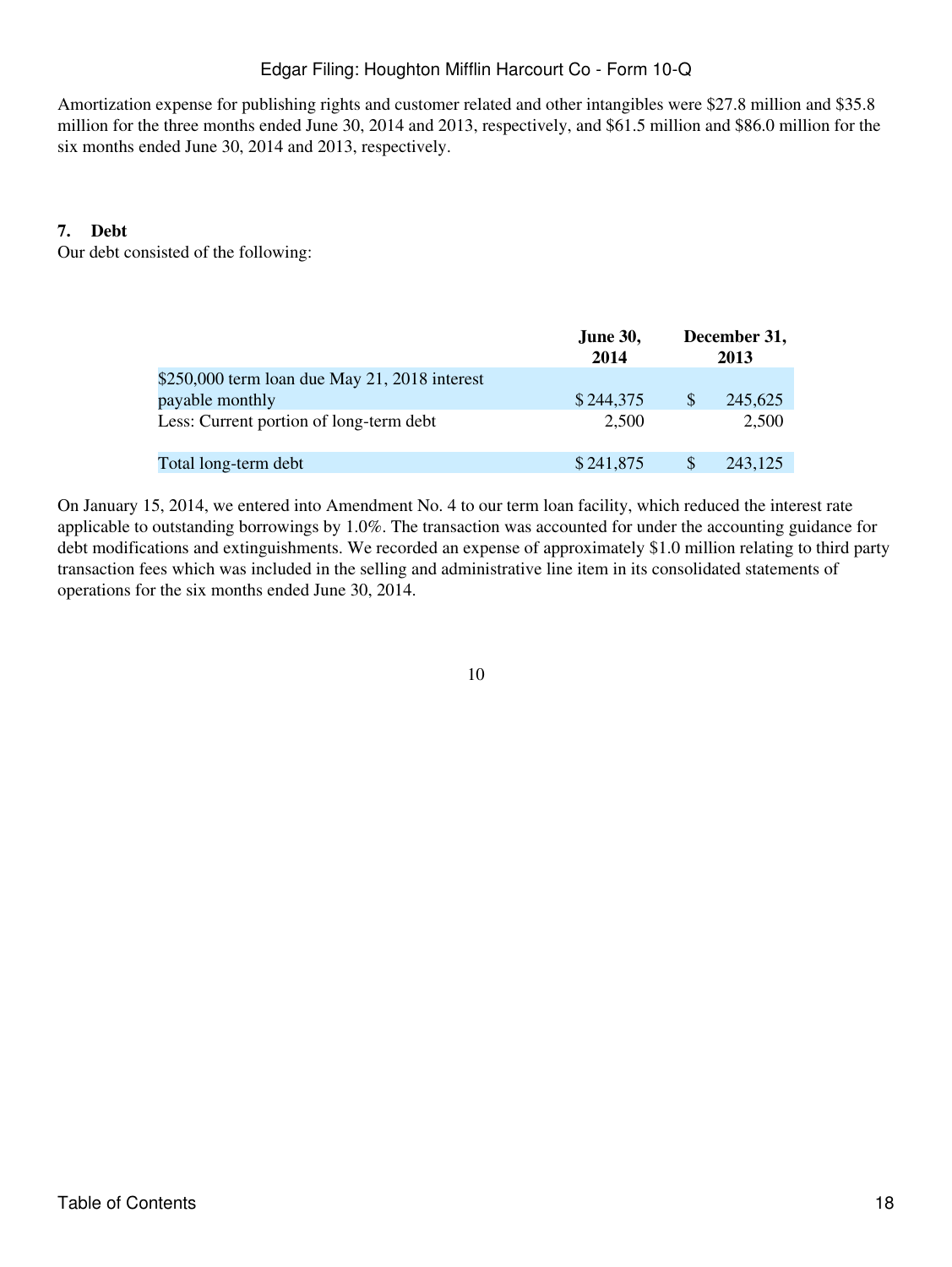## **Loan Covenants**

We are required to meet certain restrictive financial covenants as defined under our term loan facility and revolving credit facility. We have financial covenants pertaining to interest coverage, maximum leverage, and fixed charge ratios. The interest coverage ratio is now 9.0 to 1.0 for all fiscal quarters ending through maturity. The maximum leverage ratio is now 2.0 to 1.0 for all fiscal quarters ending through maturity. The fixed charge ratio, which only pertains to the revolving credit facility and is only tested in limited situations, is 1.0 to 1.0 through the end of the facility. As of June 30, 2014, we were in compliance with all of our debt covenants.

## **Loan Guarantees**

Under both the revolving credit facility and the term loan facility, Houghton Mifflin Harcourt Publishers Inc., HMH Publishers LLC and Houghton Mifflin Harcourt Publishing Company are the borrowers (collectively, the Borrowers), and Citibank, N.A. acts as both the administrative agent and the collateral agent.

The obligations under our senior secured credit facilities are guaranteed by the Company and each of its direct and indirect for profit domestic subsidiaries (other than the Borrowers) (collectively, the Guarantors) and are secured by all capital stock and other equity interests of the Borrowers and the Guarantors and substantially all of the other tangible and intangible assets of the Borrowers and the Guarantors, including, without limitation, receivables, inventory, equipment, contract rights, securities, patents, trademarks, other intellectual property, cash, bank accounts and securities accounts and owned real estate. The revolving credit facility is secured by first priority liens on receivables, inventory, deposit accounts, securities accounts, instruments, chattel paper and other assets related to the foregoing (the Revolving First Lien Collateral), and second priority liens on the collateral which secures the term loan facility on a first priority basis. The term loan facility is secured by first priority liens on the capital stock and other equity interests of the Borrower and the Guarantors, equipment, owned real estate, trademarks and other intellectual property, general intangibles that are not Revolving First Lien Collateral and other assets related to the foregoing, and second priority liens on the Revolving First Lien Collateral.

#### **8. Severance and Other Charges 2014**

During the six months ended June 30, 2014, \$5.3 million of severance payments were made to employees whose employment ended in 2014 and prior years and \$2.2 million of net payments for office space no longer utilized by the Company. Further, we recorded an expense in the amount of \$3.6 million to reflect additional costs for severance, which we expect to pay over the next twelve months, along with a \$1.5 million accrual for additional space vacated.

### **2013**

During the six months ended June 30, 2013, \$2.4 million of severance payments were made to employees whose employment ended in 2013 and prior years and \$4.0 million of net payments for office space no longer utilized by the Company. Further, we recorded an expense in the amount of \$2.3 million to reflect additional costs for severance, which we expect to pay over the next twelve months, along with a \$1.2 million accrual for additional space vacated.

A summary of the significant components of the severance/restructuring and other charges is as follows: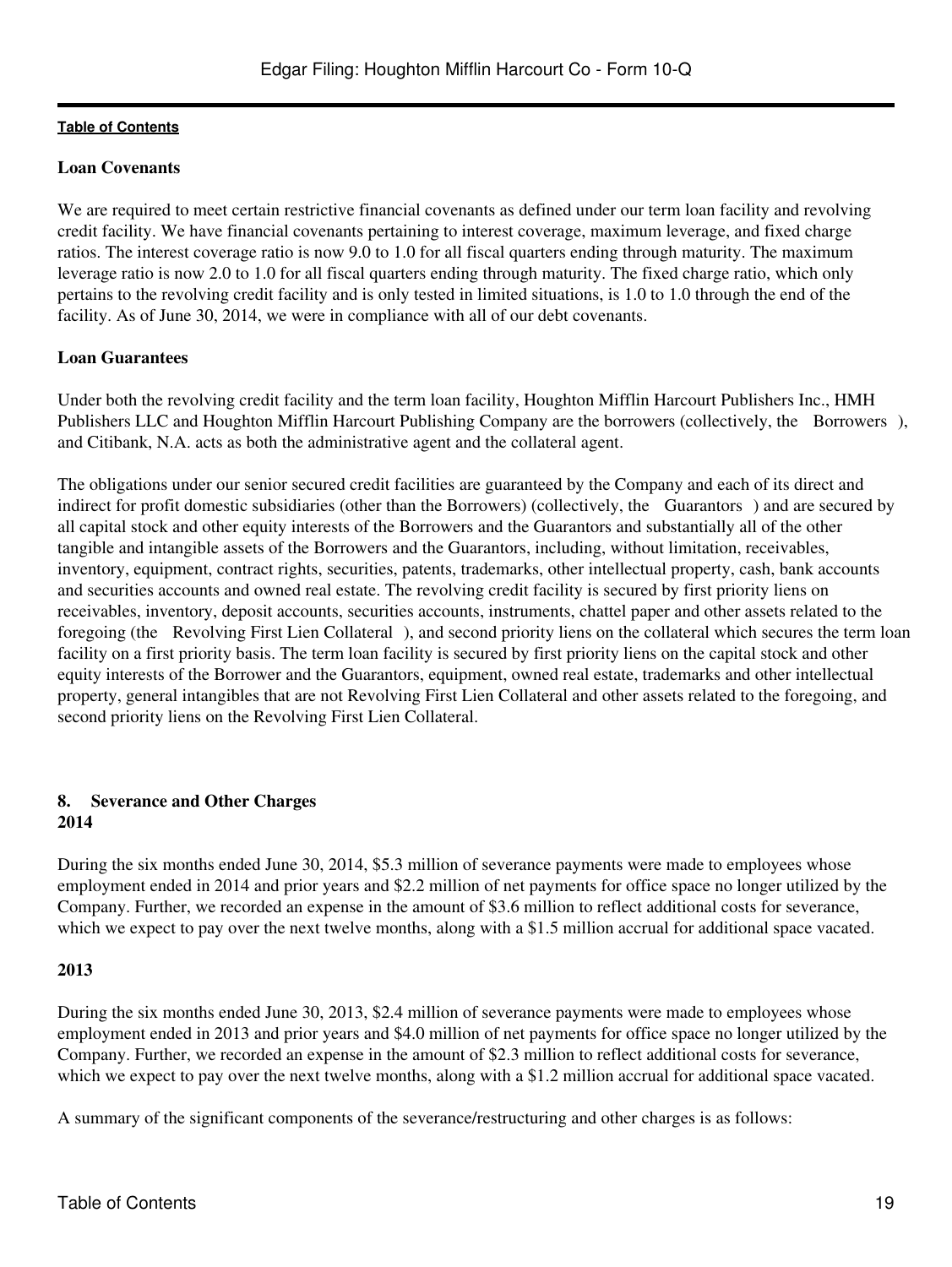|                 |                                              | 2014                                                 |
|-----------------|----------------------------------------------|------------------------------------------------------|
|                 | Severance/<br>restructuring                  | Severance/                                           |
|                 | Severance/<br>accrual<br>restructuring<br>at | restructuring<br>accrual at                          |
|                 |                                              | December 31, 2018 spense Cash payments June 30, 2014 |
| Severance costs | $$4,115$ \,<br>3,659                         | $\sqrt{S}$<br>$(5,326)$ \$<br>2,448                  |
| Other accruals  | 11,416<br>1,460                              | 10,686<br>(2,190)                                    |
|                 | $\mathbb{S}$<br>\$15,531<br>5,119            | 13,134<br>- \$<br>(7,516)<br>-S                      |

|                 |                                                     | 2013                                    |              |               |
|-----------------|-----------------------------------------------------|-----------------------------------------|--------------|---------------|
|                 | Severance/                                          |                                         |              |               |
|                 | restructuring                                       |                                         |              | Severance/    |
|                 | accrual                                             | Severance/                              |              | restructuring |
|                 | at                                                  | restructuring                           |              | accrual at    |
|                 | December 31, 201@xpense Cash payments June 30, 2013 |                                         |              |               |
| Severance costs | \$2,142                                             | $\mathcal{S}$<br>$\mathcal{S}$<br>2,274 | $(2,354)$ \$ | 2,062         |
| Other accruals  | 16,148                                              | 1,207                                   | (3,980)      | 13,375        |

11

# Table of Contents 20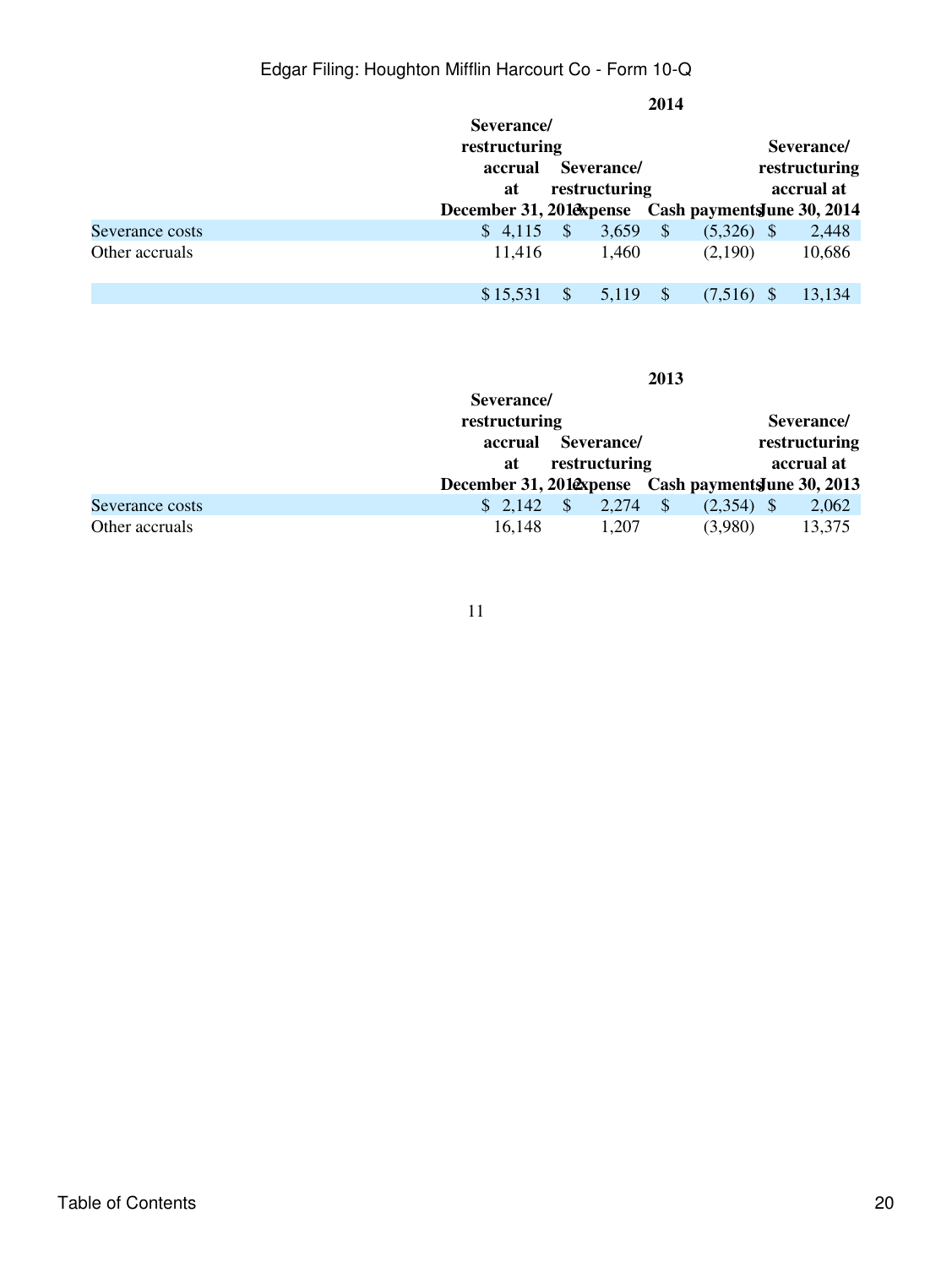| 2013                                                  |                   |
|-------------------------------------------------------|-------------------|
| Severance/                                            |                   |
| restructuring                                         | Severance/        |
| Severance/<br>accrual                                 | restructuring     |
| restructuring<br>at                                   | accrual at        |
| December 31, 2010 expense Cash payments June 30, 2013 |                   |
| $\mathcal{S}$<br>\$18,290<br>3,481                    | (6,334)<br>15,437 |

The current portion of the severance and other charges was \$5.9 million and \$8.2 million as of June 30, 2014 and December 31, 2013, respectively.

### **9. Income Taxes**

The computation of the annual estimated effective tax rate at each interim period requires certain estimates and significant judgment including, but not limited to, the expected operating income for the year, projections of the proportion of income earned and taxed in various jurisdictions, permanent and temporary differences, and the likelihood of recovering deferred tax assets generated in the current year. The accounting estimates used to compute the provision for income taxes may change as new events occur, more experience is acquired, additional information is obtained or as the tax environment changes.

At the end of each interim period, we estimate the annual effective tax rate and apply that rate to our ordinary quarterly earnings. The amount of interim tax benefit recorded for the year-to-date ordinary loss is limited to the amount that is expected to be realized during the year or recognizable as a deferred tax asset at year end. The tax expense or benefit related to significant, unusual or extraordinary items that will be separately reported or reported net of their related tax effect, and are individually computed, are recognized in the interim period in which those items occur. In addition, the effect of changes in enacted tax laws or rates or tax status is recognized in the interim period in which the change occurs.

For the three months ended June 30, 2014 and 2013, we recorded an income tax expense of approximately \$2.2 million and \$2.4 million, respectively, and for the six months ended June 30, 2014 and 2013, we recorded an income tax expense of approximately \$4.0 million and \$4.4 million, respectively. For both periods, the income tax expense was impacted by certain discrete tax items including the accrual of potential interest and penalties on uncertain tax positions. Including the tax effects of these discrete tax items, the effective rate was 15.9% and 20.2% for the three months ended June 30, 2014 and 2013, respectively, and 3.0% and 3.0% for the six months ended June 30, 2014 and 2013, respectively.

Reserves for unrecognized tax benefits, excluding accrued interest, were \$62.3 million at June 30, 2014 and December 31, 2013, respectively, and included in other long-term liabilities in the accompanying consolidated balance sheets.

## **10. Retirement and Postretirement Benefit Plans**

We have a noncontributory, qualified defined benefit pension plan (the Retirement Plan), which covers certain employees. The Retirement Plan is a cash balance plan, which accrues benefits based on pay, length of service, and interest. We also have a nonqualified defined benefit plan, or nonqualified plan, that previously covered employees who earned over the qualified pay limit as determined by the U.S. Internal Revenue Service. The nonqualified plan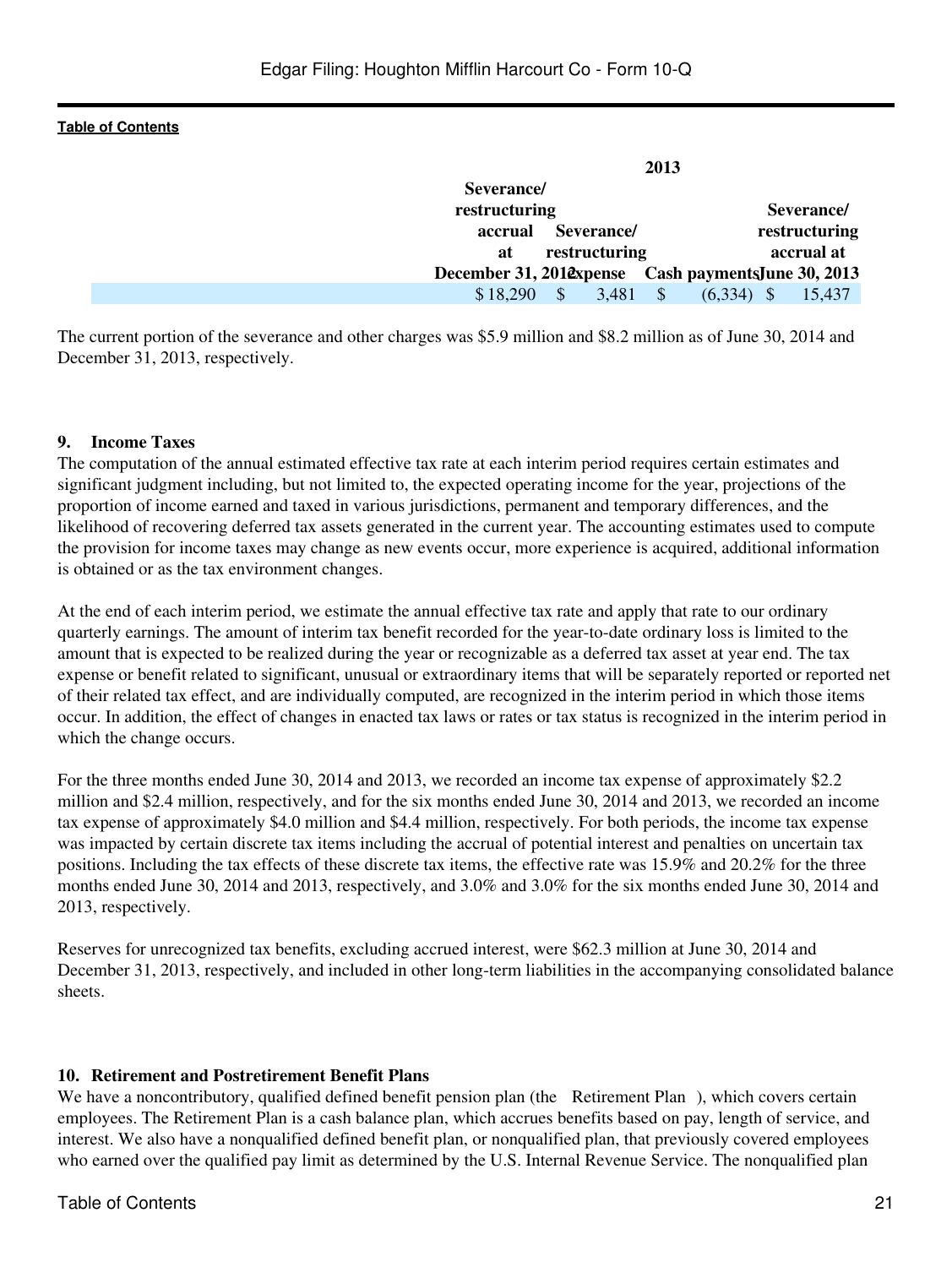accrues benefits for the participants based on the cash balance plan calculation. In 2007, both the qualified and nonqualified pension plans eliminated participation in the plans for new employees hired after October 31, 2007. We also had a foreign defined benefit plan. On July 20, 2011, we entered into a bulk annuity policy with a third party which effectively terminated the foreign defined benefit plan. This policy covers all known plan beneficiaries and liabilities and represents a full transfer of the plans financial and longevity risk to the third party. The policy is held in the name of the plan trustees. At the time, this termination did not constitute a settlement of liability under applicable accounting guidance for pension plans. Following a full plan data cleansing, the bulk annuity policy is expected to be converted into individual annuity policies at which point the plan will be discharged of all future liability with respect to the plan beneficiaries. During the three months ended June 30, 2014, the conversion to individual annuity policies along with the liability discharge occurred, which resulted in a settlement charge of approximately \$1.7 million. This amount has been recorded to the selling and administrative line in our consolidated statements of operations.

We are required to recognize the funded status of defined benefit pension and other postretirement plans as an asset or liability in the balance sheet and are required to recognize actuarial gains and losses and prior service costs and credits in other comprehensive income and subsequently amortize those items in the statements of operations. Further, we are required to use a measurement date equal to the fiscal year end.

Net periodic benefit cost for our pension and other postretirement benefits plans consisted of the following:

## **Pension Benefits**

|                                    | Six Months Ended June 30, |         |  |         |
|------------------------------------|---------------------------|---------|--|---------|
|                                    |                           | 2014    |  | 2013    |
| Interest cost                      |                           | 4.114   |  | 3,693   |
| Expected return on plan assets     |                           | (5,339) |  | (5,052) |
| Amortization of prior service cost |                           | 243     |  |         |
| Amortization of net loss           |                           |         |  | 168     |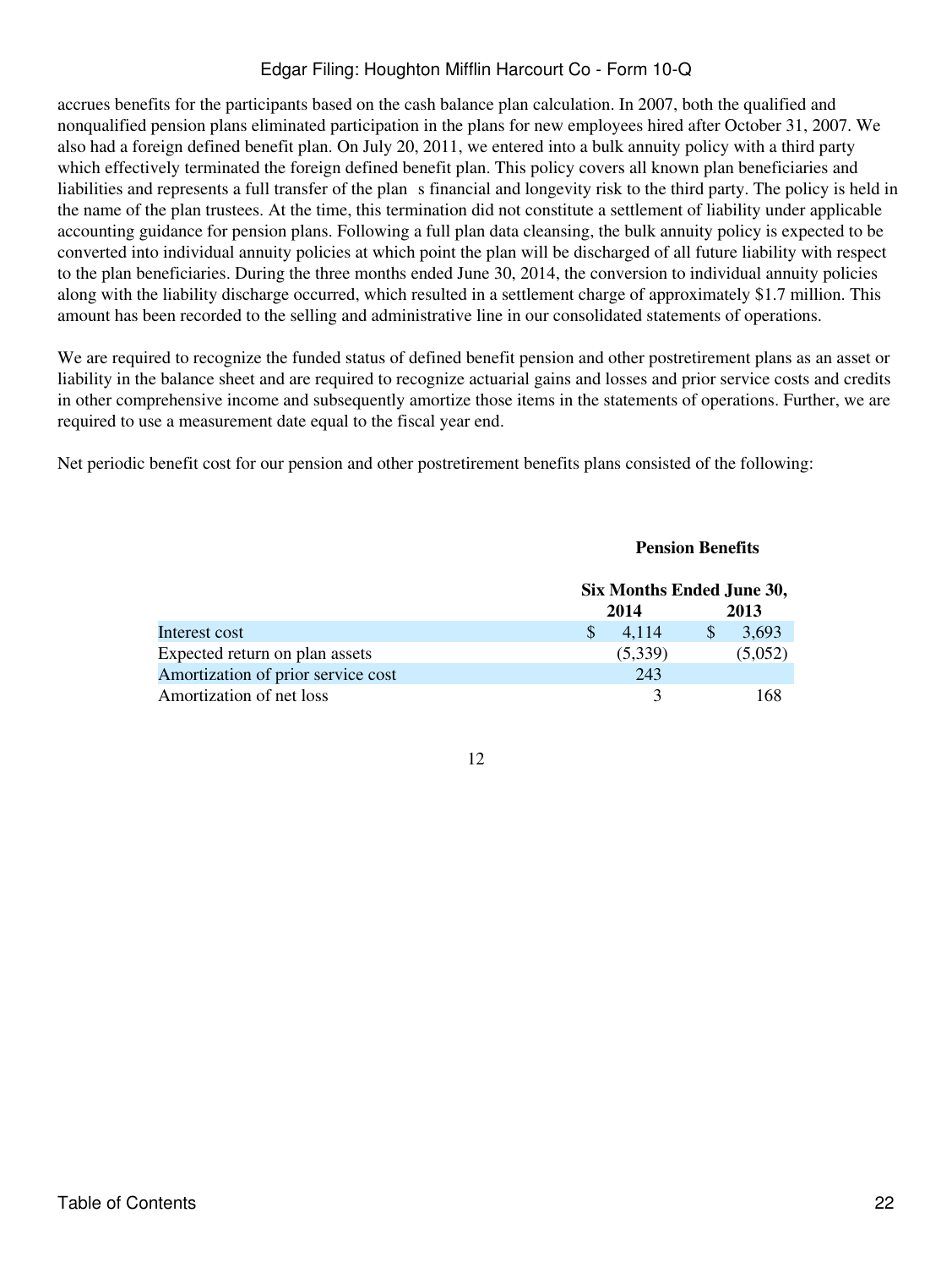| <b>Pension Benefits</b> |       |              |                                                                                                                     |
|-------------------------|-------|--------------|---------------------------------------------------------------------------------------------------------------------|
|                         |       |              | 2013                                                                                                                |
|                         | 1,740 |              |                                                                                                                     |
| \$                      | 761   | \$           | (1,191)                                                                                                             |
|                         |       |              | 2013                                                                                                                |
| \$                      | 90    | \$           | 111                                                                                                                 |
|                         | 591   |              | 547                                                                                                                 |
|                         | (691) |              | (691)                                                                                                               |
|                         |       |              | 155                                                                                                                 |
|                         |       |              | 122                                                                                                                 |
|                         |       | 2014<br>2014 | Six Months Ended June 30,<br><b>Other Post Retirement Benefits</b><br>Six Months Ended June 30,<br>\$<br>\$<br>(10) |

Contributions for the pension and post-retirement benefit plans for the six months ended June 30, 2014 and June 30, 2013 were \$4.3 million and \$5.0 million, respectively.

We expect to contribute an additional \$4.5 million during the remainder of 2014.

### **11. Fair Value Measurements**

The accounting standard for fair value measurements among other things, defines fair value, establishes a consistent framework for measuring fair value and expands disclosure for each major asset and liability category measured at fair value on either a recurring or nonrecurring basis. The accounting standard establishes a three-tier fair value hierarchy which prioritizes the inputs used in measuring fair value as follows:

- Level 1 Observable input such as quoted prices in active markets for identical assets or liabilities;
- Level 2 Observable inputs, other than the quoted prices in active markets, that are observable either directly or indirectly; and
- Level 3 Unobservable inputs in which there is little or no market data, which require the reporting entity to develop its own assumptions.

Assets and liabilities measured at fair value are based on one or more of three valuation techniques identified in the tables below. Where more than one technique is noted, individual assets or liabilities were valued using one or more of the noted techniques. The valuation techniques are as follows:

(a) Market approach: Prices and other relevant information generated by market transactions involving identical or comparable assets or liabilities;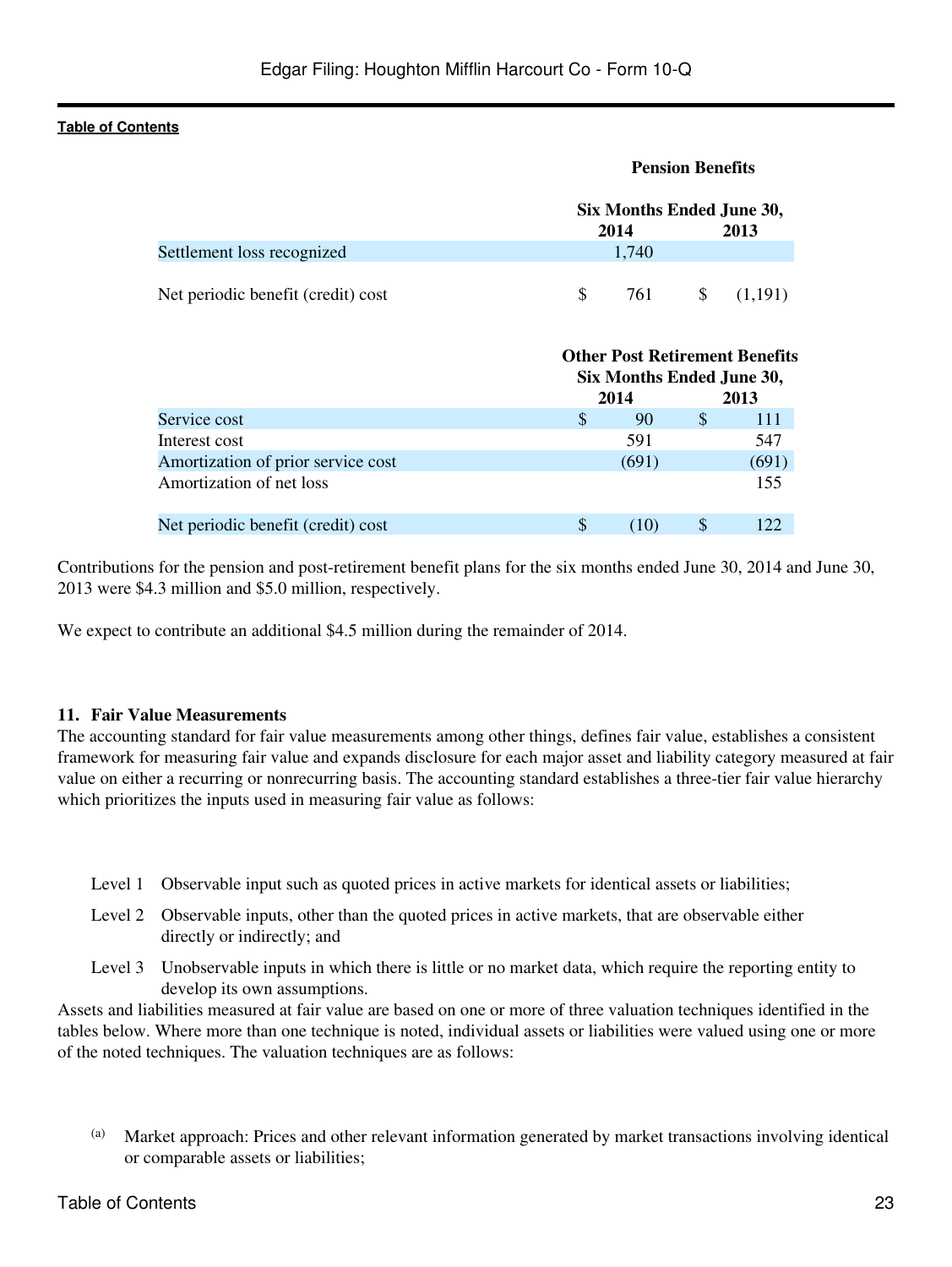- (b) Cost approach: Amount that would be currently required to replace the service capacity of an asset (current replacement cost); and
- (c) Income approach: Valuation techniques to convert future amounts to a single present amount based on market expectations (including present value techniques).

On a recurring basis, we measure certain financial assets and liabilities at fair value, including our money market funds, short-term investments which consist of U.S. treasury securities and U.S. agency securities, and foreign exchange forward and option contracts. The accounting standard for fair value measurements defines fair value as the price that would be received to sell an asset or paid to transfer a liability in an orderly transaction between market participants at the measurement date. As such, fair value is a market-based measurement that should be determined based on assumptions that market participants would use in pricing an asset or liability. In determining fair value, we utilize valuation techniques that maximize the use of observable inputs and minimize the use of unobservable inputs to the extent possible as well as consider counterparty and its credit risk in its assessment of fair value.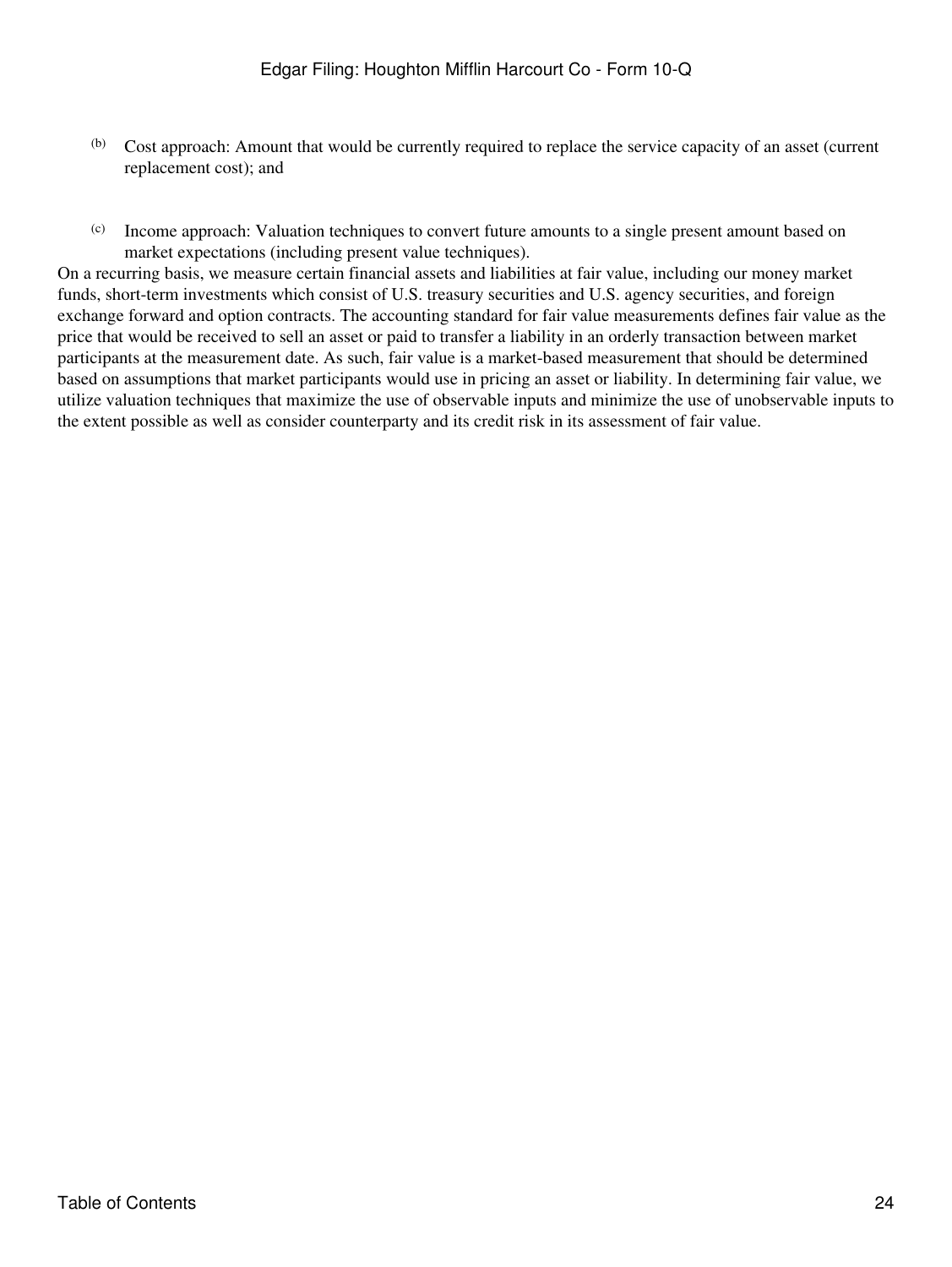The following tables present our financial assets and liabilities measured at fair value on a recurring basis at June 30, 2014 and December 31, 2013:

|                              |                         |              |                         | <b>Quoted Prices Significant</b> |                          |
|------------------------------|-------------------------|--------------|-------------------------|----------------------------------|--------------------------|
|                              |                         |              | in Active               | <b>Other</b>                     |                          |
|                              |                         |              | Markets for             | <b>Observable</b>                |                          |
|                              |                         |              | <b>Identical Assets</b> | <b>Inputs</b>                    | <b>Valuation</b>         |
|                              | <b>June 30,</b><br>2014 |              | (Level 1)               | (Level 2)                        | <b>Technique</b>         |
| Financial assets             |                         |              |                         |                                  |                          |
| Money market funds           | \$<br>101,365           | $\mathbb{S}$ | 101,365                 | \$                               | (a)                      |
| U.S. treasury securities     | 31,000                  |              | 31,000                  |                                  | (a)                      |
| U.S. agency securities       | 22,587                  |              |                         | 22,587                           | (a)                      |
| Foreign exchange derivatives | 85                      |              |                         | 85                               | $\left( \text{a}\right)$ |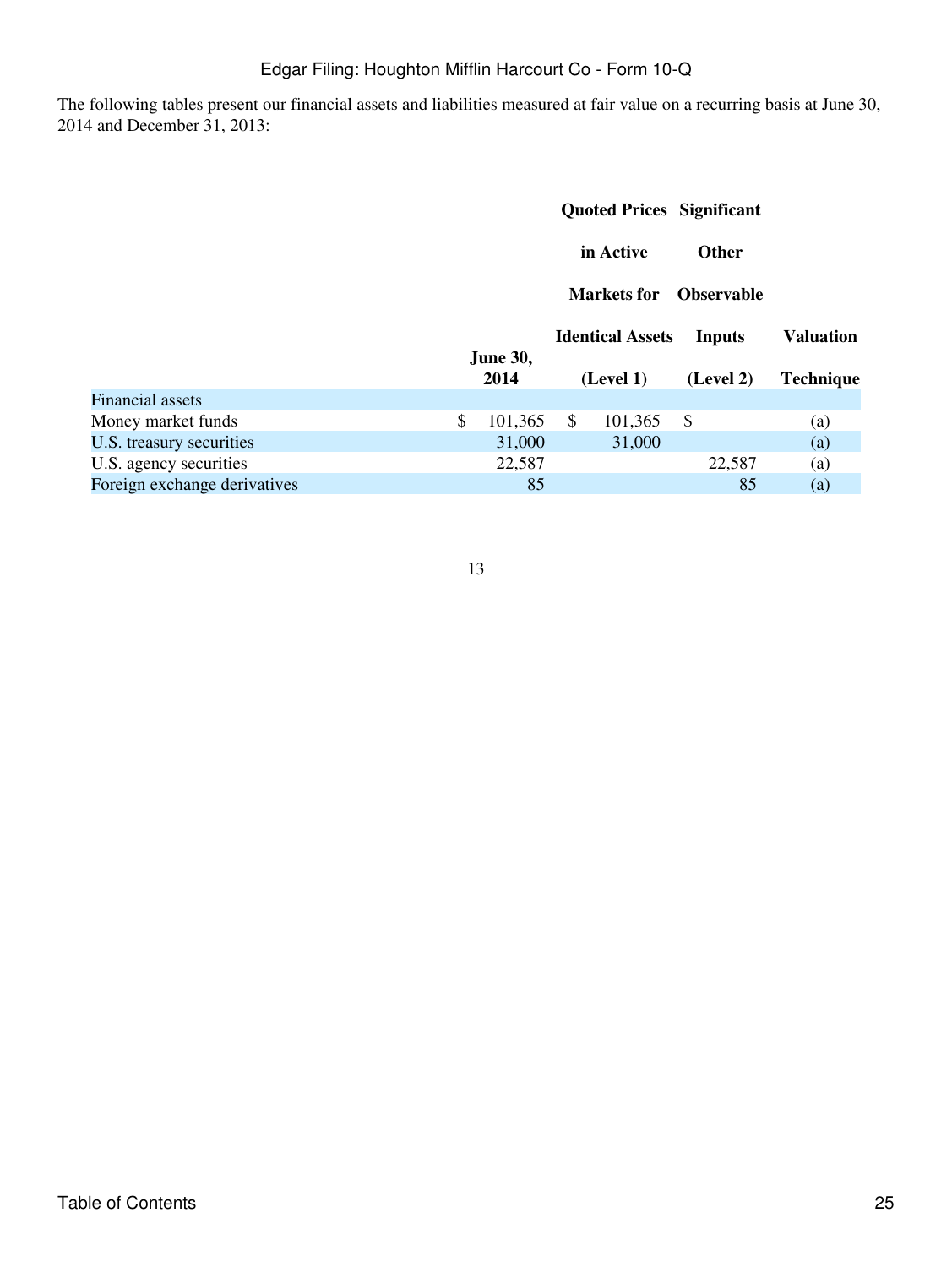|                              |                                                     | <b>Quoted Prices Significant</b> |                       |                  |
|------------------------------|-----------------------------------------------------|----------------------------------|-----------------------|------------------|
|                              |                                                     | in Active                        | <b>Other</b>          |                  |
|                              |                                                     | <b>Markets</b> for               | <b>Observable</b>     |                  |
|                              |                                                     | <b>Identical Assets</b>          | <b>Inputs</b>         | <b>Valuation</b> |
|                              | <b>June 30,</b><br>2014<br>$\mathcal{S}$<br>155,037 | (Level 1)<br>\$<br>132,365       | (Level 2)<br>\$22,672 | <b>Technique</b> |
|                              |                                                     | <b>Quoted Prices Significant</b> |                       |                  |
|                              |                                                     | in Active                        | <b>Other</b>          |                  |
|                              |                                                     | <b>Markets</b> for               | <b>Observable</b>     |                  |
|                              | December 31,                                        | <b>Identical Assets</b>          | <b>Inputs</b>         | <b>Valuation</b> |
|                              | 2013                                                | (Level 1)                        | (Level 2)             | <b>Technique</b> |
| <b>Financial</b> assets      |                                                     |                                  |                       |                  |
| Money market funds           | \$<br>259,031                                       | $\mathbb{S}$<br>259,031          | \$                    | (a)              |
| U.S. treasury securities     | 57,076                                              | 57,076                           |                       | (a)              |
| U.S. agency securities       | 54,645                                              |                                  | 54,645                | (a)              |
| Foreign exchange derivatives | 222                                                 |                                  | 222                   | (a)              |
|                              | $\mathbb{S}$<br>370,974 \$                          | 316,107                          | \$54,867              |                  |

Our money market funds and U.S. treasury securities are classified within Level 1 of the fair value hierarchy because they are valued using quoted prices in active markets for identical instruments. Our U.S. agency securities are classified within level 2 of the fair value hierarchy because they are valued using other than quoted prices in active markets. In addition to \$101.4 million and \$259.0 million invested in money market funds as of June 30, 2014 and December 31, 2013, respectively, we had \$38.0 million and \$54.6 million of cash invested in bank accounts as of June 30, 2014 and December 31, 2013, respectively.

Our foreign exchange derivatives consist of forward and option contracts and are classified within Level 2 of the fair value hierarchy because they are valued based on observable inputs and are available for substantially the full term of our derivative instruments. We use foreign exchange forward and option contracts to fix the functional currency value of forecasted commitments, payments and receipts. The aggregate notional amount of the outstanding foreign exchange forward and option contracts was \$23.5 million and \$24.1 million at June 30, 2014 and December 31, 2013, respectively. Our foreign exchange forward and option contracts contain netting provisions to mitigate credit risk in the event of counterparty default, including payment default and cross default. At June 30, 2014 and December 31, 2013, the fair value of our counterparty default exposure was less than \$1.0 million and spread across several highly rated counterparties.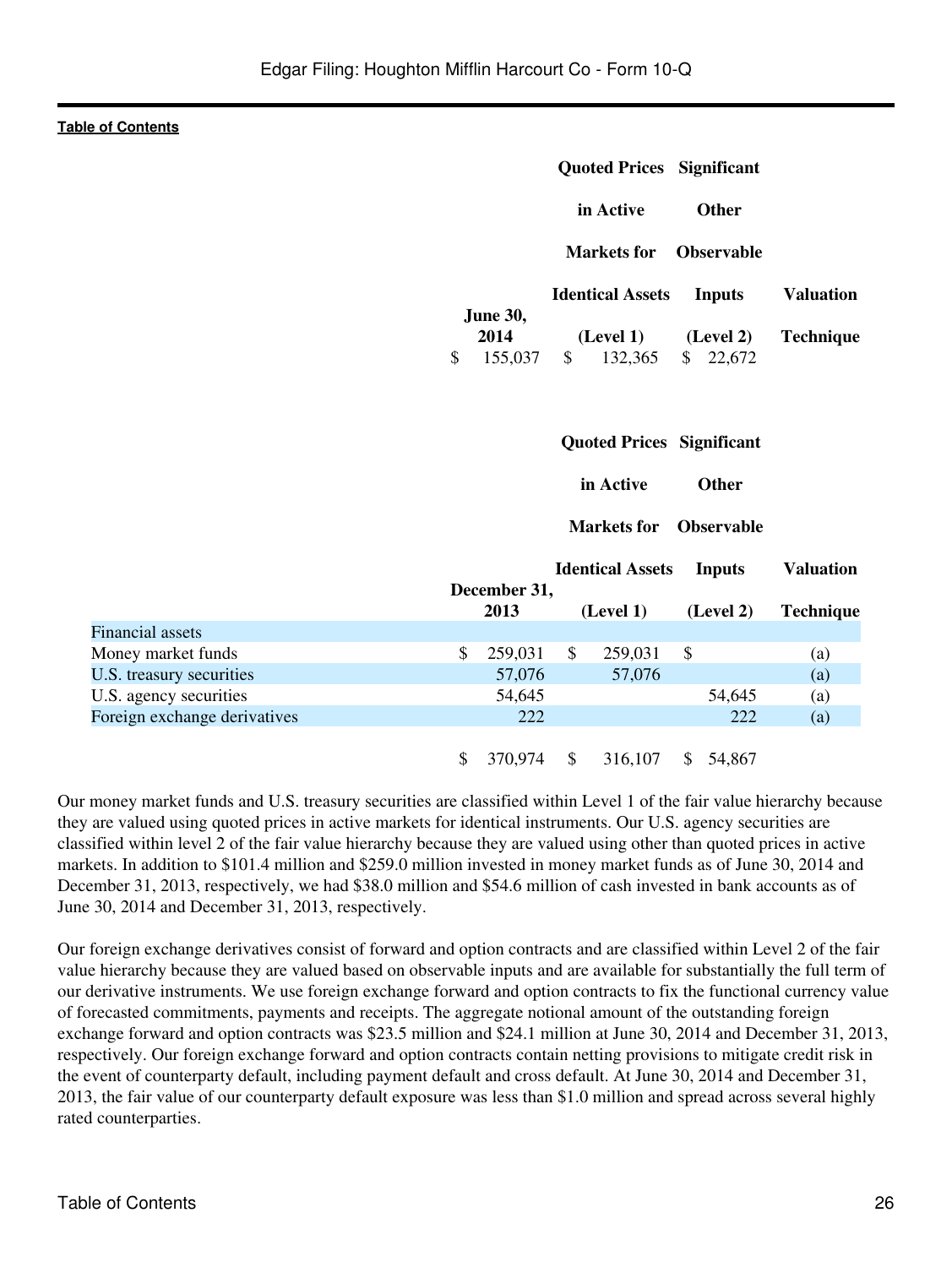The following table presents our nonfinancial assets and liabilities measured at fair value on a nonrecurring basis during 2014 and 2013:

|                                                                    |                         | <b>Significant</b><br><b>Unobservable</b><br><b>Inputs</b> |    |              |                                                 |
|--------------------------------------------------------------------|-------------------------|------------------------------------------------------------|----|--------------|-------------------------------------------------|
|                                                                    | <b>June 30,</b><br>2014 | (Level 3)                                                  |    | <b>Total</b> | <b>Valuation</b><br><b>Impairment Technique</b> |
| Nonfinancial assets                                                |                         |                                                            |    |              |                                                 |
| Investment in preferred stock                                      | \$                      | \$                                                         | S. | 1,279        | (c)                                             |
| Nonfinancial liabilities                                           |                         |                                                            |    |              |                                                 |
| Contingent consideration liability associated with<br>acquisitions | \$<br>1.941             | \$<br>1.941                                                | -S |              | (c)                                             |

|                                                                    |                           |              |                         | <b>Significant</b><br>Unobservable<br><b>Inputs</b> |                            |              |                             |
|--------------------------------------------------------------------|---------------------------|--------------|-------------------------|-----------------------------------------------------|----------------------------|--------------|-----------------------------|
|                                                                    |                           | December 31, |                         |                                                     |                            | <b>Total</b> | <b>Valuation</b>            |
| Nonfinancial assets                                                |                           | 2013         |                         | (Level 3)                                           |                            |              | <b>Impairment Technique</b> |
| Property, plant, and equipment                                     | \$                        |              | \$                      |                                                     | \$                         | 7,439        | (b)                         |
| Pre-publication costs                                              |                           |              |                         |                                                     |                            | 1,061        | (b)                         |
| Other intangible assets                                            |                           | 4,200        |                         | 4,200                                               |                            | 500          | (a)(c)                      |
|                                                                    | \$                        | 4,200        | $\sqrt[6]{\frac{1}{2}}$ | 4,200                                               | $\mathcal{S}$              | 9,000        |                             |
| Nonfinancial liabilities                                           |                           |              |                         |                                                     |                            |              |                             |
| Contingent consideration liability associated with<br>acquisitions | $\boldsymbol{\mathsf{S}}$ | 1,881        | $\mathbb{S}$            | 1,881                                               | $\boldsymbol{\mathcal{S}}$ |              | (c)                         |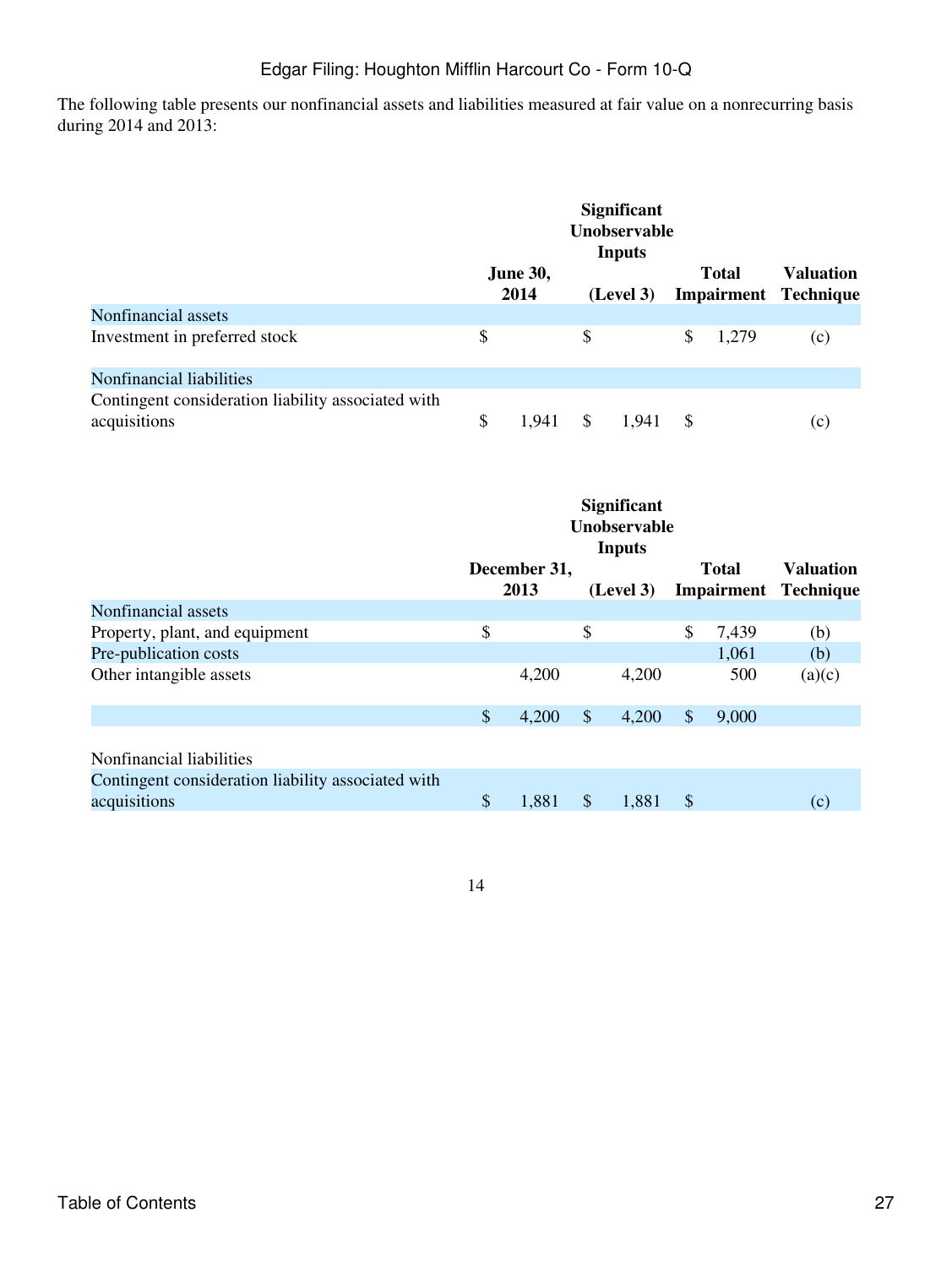Our nonfinancial assets, which include goodwill, other intangible assets, property, plant, and equipment, and pre-publication costs, are not required to be measured at fair value on a recurring basis. However, if certain trigger events occur, or if an annual impairment test is required, we evaluate the nonfinancial assets for impairment. If an impairment did occur, the asset is required to be recorded at the estimated fair value.

We review software development costs, included within property, plant, and equipment, for impairment. There was no impairment recorded for the six months ended June 30, 2014. For the six months ended June 30, 2013, software development costs of \$7.4 million were impaired as the products will not be sold in the marketplace.

Pre-publication costs recorded on the balance sheet are periodically reviewed for impairment by comparing the unamortized capitalized costs of the assets to the fair value of those assets. There was no impairment recorded for the six months ended June 30, 2014. For the six months ended June 30, 2013, pre-publication costs of \$1.1 million were impaired as the programs will not be sold in the marketplace.

In evaluating goodwill for impairment, we first compare our reporting unit s fair value to its carrying value. We estimate the fair values of our reporting units by considering market multiple and recent transaction values of peer companies, where available, and projected discounted cash flows, if reasonably estimable. There was no impairment recorded for goodwill for the six months ended June 30, 2014 and June 30, 2013.

We perform an impairment test for our other intangible assets by comparing the assets fair value to its carrying value. Fair value is estimated based on recent market transactions, where available, and projected discounted cash flows, if reasonably estimable. There was no impairment recorded for six months ended June 30, 2014 and June 30, 2013. The fair value of goodwill and other intangible assets are estimates, which are inherently subject to significant uncertainties, and actual results could vary significantly from these estimates.

We reviewed our former investment in preferred stock, which was included in other assets, periodically for impairment. In connection with an acquisition, we remeasured the fair value of the investment and recorded an impairment of \$1.3 million for the three months ended June 30, 2014.

The fair value of an acquisition-related contingent consideration liability is affected most significantly by changes in the estimated probabilities of the contingencies being achieved.

The following table presents a summary of changes in fair value of the Company s Level 3 liabilities measured on a recurring basis for June 30, 2014 and December 31, 2013:

|                                                                                             |   | Level 3<br>Inputs<br><b>Liabilities</b> |
|---------------------------------------------------------------------------------------------|---|-----------------------------------------|
| Balance at December 31, 2013                                                                | S | 1,881                                   |
| Change in fair value of contingent consideration liability,<br>included in interest expense |   | 60                                      |
| Balance at June 30, 2014                                                                    |   | 1.941                                   |

### **Fair Value of Debt**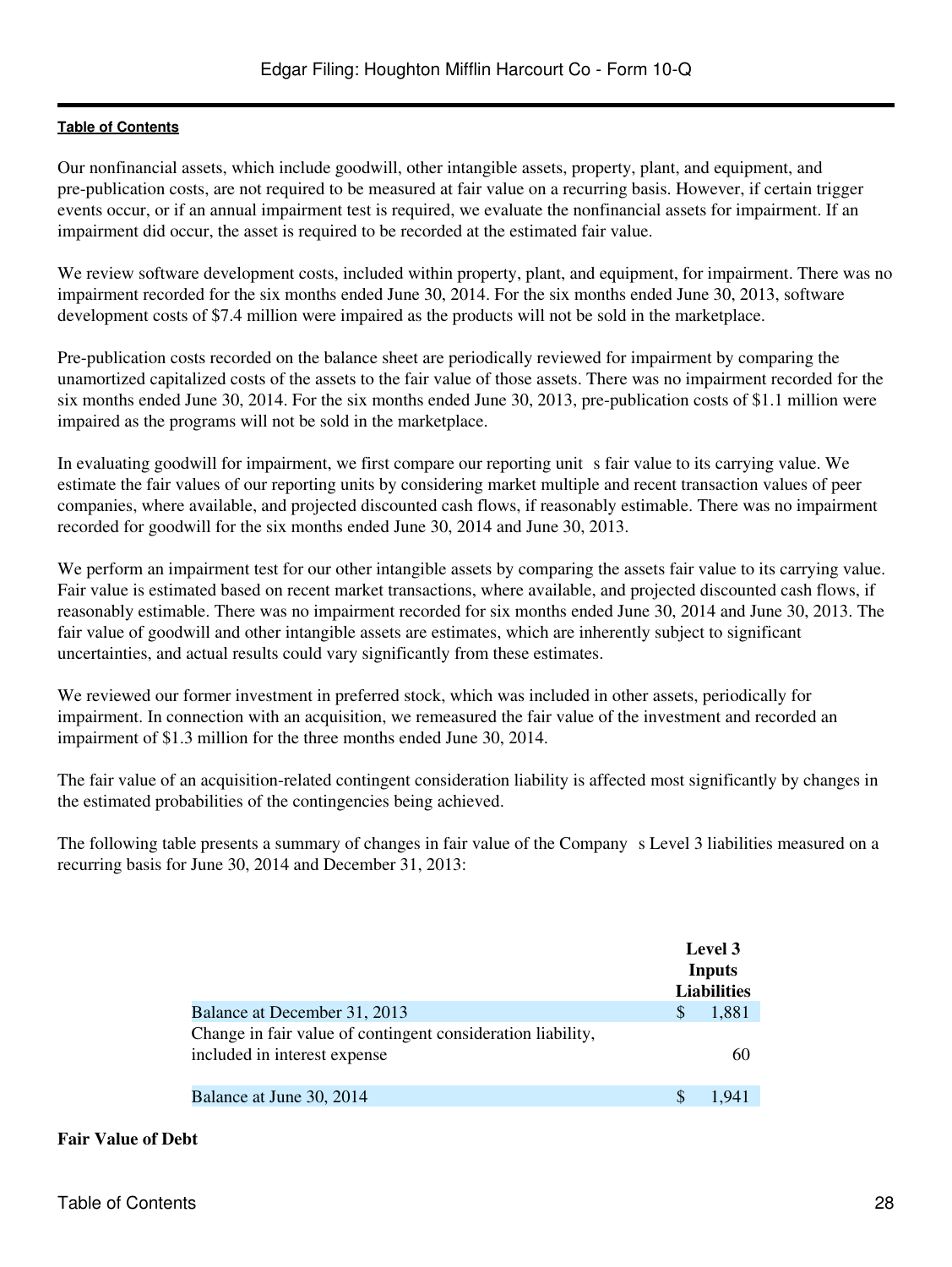The following table presents the carrying amounts and estimated fair market values of our debt at June 30, 2014 and December 31, 2013. The fair value of debt is deemed to be the amount at which the instrument could be exchanged in an orderly transaction between market participants at the measurement date.

|                                                                                                                                                     |          | <b>June 30, 2014</b>                        | <b>December 31, 2013</b> |                   |  |
|-----------------------------------------------------------------------------------------------------------------------------------------------------|----------|---------------------------------------------|--------------------------|-------------------|--|
|                                                                                                                                                     | Carrying | <b>Estimated</b>                            |                          | <b>Estimated</b>  |  |
|                                                                                                                                                     | Amount   | <b>Fair Value</b>                           | Amount                   | <b>Fair Value</b> |  |
| <b>Debt</b>                                                                                                                                         |          |                                             |                          |                   |  |
| \$250,000 term loan                                                                                                                                 |          | $$244,375$ $$245,902$ $$245,625$ $$247,774$ |                          |                   |  |
| The fair market values of our debt were estimated based on quoted market prices on a private exchange for those                                     |          |                                             |                          |                   |  |
| $\mathcal{L}$ , and a set of the set of the set of the set of $\mathcal{L}$ and $\mathcal{L}$ and $\mathcal{L}$ and $\mathcal{L}$ and $\mathcal{L}$ |          |                                             |                          |                   |  |

instruments that are traded and are classified as level 2 within the fair value hierarchy, at June 30, 2014 and December 31, 2013. The fair market values require varying degrees of management judgment. The factors used to estimate these values may not be valid on any subsequent date. Accordingly, the fair market values of the debt presented may not be indicative of their future values.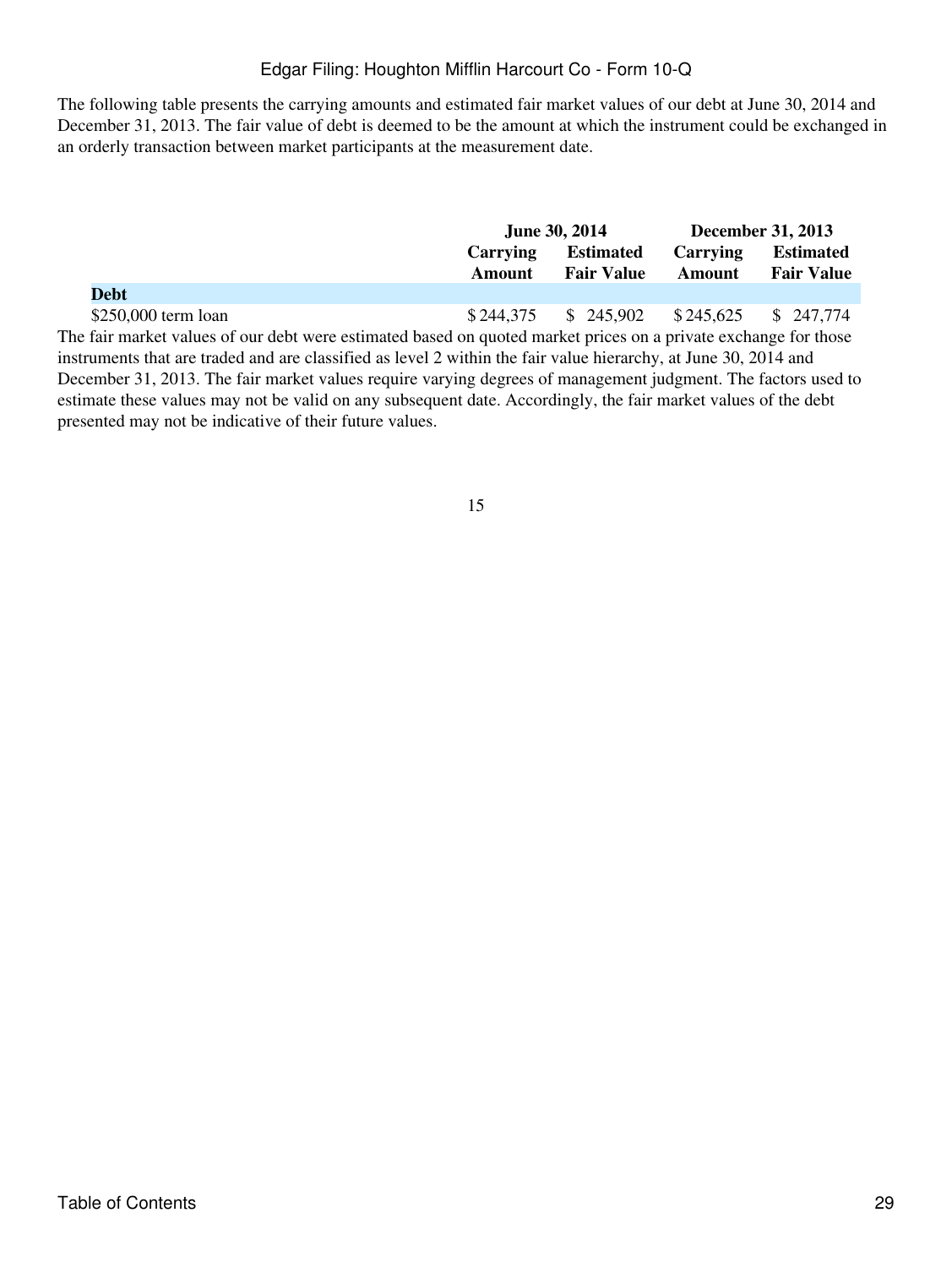## **12. Commitments and Contingencies Contingencies**

We are involved in ordinary and routine litigation and matters incidental to our business. Litigation alleging infringement of copyrights and other intellectual property rights has become extensive in the educational publishing industry. Specifically, there have been various settled, pending and threatened litigation that allege we exceeded the print run limitation or other restrictions in licenses granted to us to reproduce photographs in our textbooks. While management believes that there is a reasonable possibility we may incur a loss associated with the pending and threatened litigation, we are not able to estimate such amount, but we do not expect any of these matters to have a material adverse effect on our results of operations, financial position or cash flows. We have insurance over such amounts and with coverage and deductibles as management believes is reasonable. There can be no assurance that our liability insurance will cover all events or that the limits of coverage will be sufficient to fully cover all liabilities. We were contingently liable for \$23.2 million and \$23.0 million of performance related surety bonds for our operating activities as of June 30, 2014 and December 31, 2013, respectively. An aggregate of \$19.3 million and \$19.7 million of letters of credit existed as of June 30, 2014 and December 31, 2013, respectively, of which \$2.4 million backed the aforementioned performance related surety bonds as of June 30, 2014 and December 31, 2013, respectively.

We routinely enter into standard indemnification provisions as part of license agreements involving use of our intellectual property. These provisions typically require us to indemnify and hold harmless licensees in connection with any infringement claim by a third party relating to the intellectual property covered by the license agreement. The assessment business routinely enters into contracts with customers that contain provisions requiring us to indemnify the customer against a broad array of potential liabilities resulting from any breach of the contract or the invalidity of the test. Although the term of these provisions and the maximum potential amounts of future payments we could be required to make is not limited, we have never incurred any costs to defend or settle claims related to these types of indemnification provisions. We therefore believe the estimated fair value of these provisions is inconsequential, and have no liabilities recorded for them as of June 30, 2014 and December 31, 2013.

### **Concentration of Credit Risk and Significant Customers**

As of June 30, 2014, two customers represented approximately \$116.9 million, or 19.6%, of our accounts receivable balance. We believe that our accounts receivable credit risk exposure is limited and we have not experienced significant write-downs in our accounts receivable balances. There are payables by the Company to the same customers in the amount of \$24.6 million and there are legal or contractual rights to offset such customers.

As of December 31, 2013, two customers represented approximately \$127.9 million, or 40.2%, of our accounts receivable balance. We believe that our accounts receivable credit risk exposure is limited and we have not experienced significant write-downs in our accounts receivable balances. There is a payable by the Company to one of the same customers in the amount of \$4.6 million and there is a contractual right to offset with such customer.

### **13. Net Income (Loss) Per Share**

The following table sets forth the computation of basic and diluted earnings per share (EPS):

| For the | For the | <b>For the Six</b>  | <b>For the Six</b>  |
|---------|---------|---------------------|---------------------|
| Three   | Three   | <b>Months Ended</b> | <b>Months Ended</b> |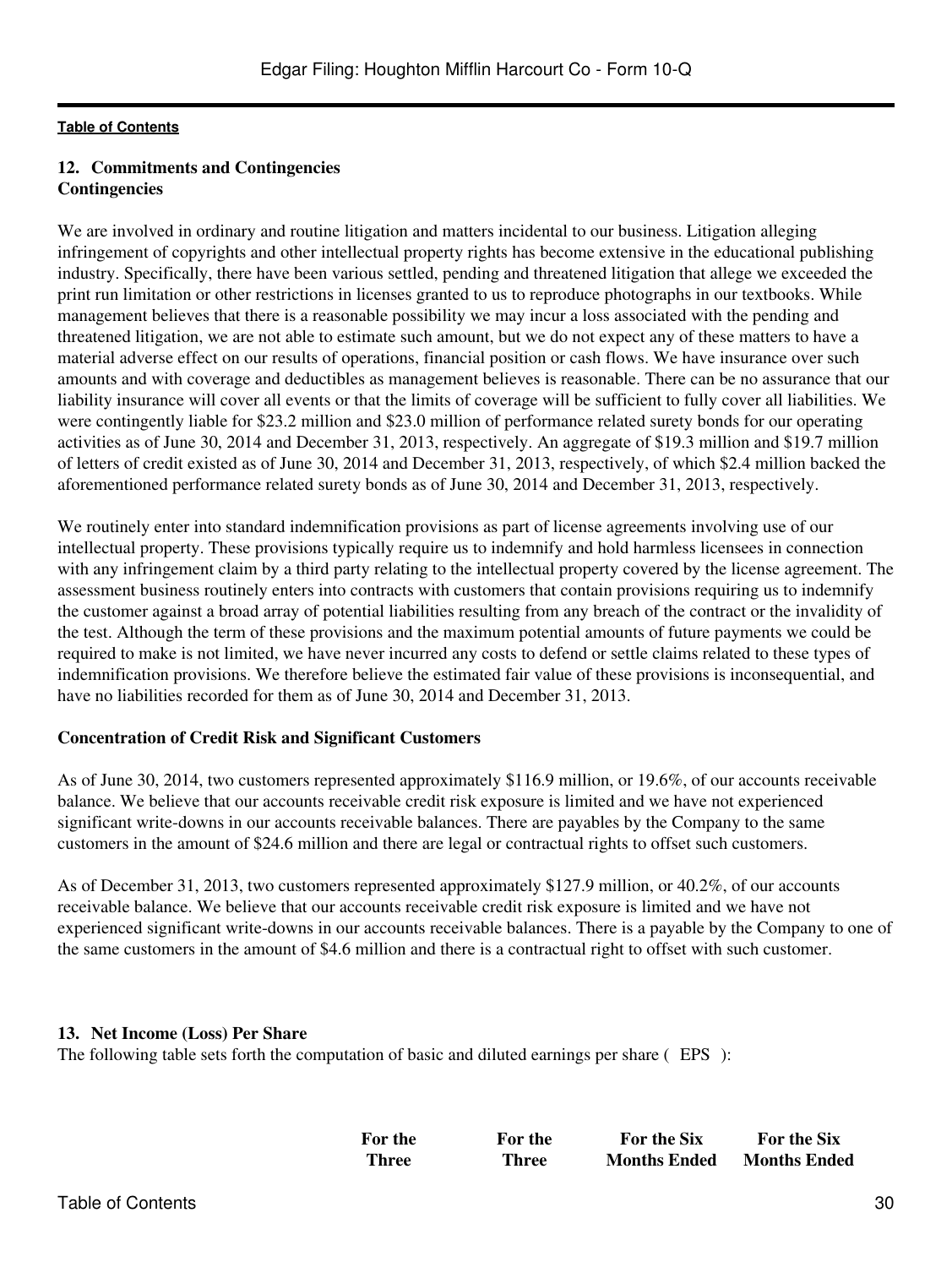|                                | <b>Months</b><br><b>Ended</b><br><b>June 30,</b><br>2014 | <b>Months Ended</b><br><b>June 30,</b><br>2013 |            | <b>June 30,</b><br>2014 |             | <b>June 30,</b><br>2013 |
|--------------------------------|----------------------------------------------------------|------------------------------------------------|------------|-------------------------|-------------|-------------------------|
| <b>Numerator</b>               |                                                          |                                                |            |                         |             |                         |
| Net income (loss) attributable |                                                          |                                                |            |                         |             |                         |
| to common stockholders         | \$<br>11,548                                             | \$                                             | (14,266)   | \$                      | (134, 787)  | \$<br>(151, 647)        |
|                                |                                                          |                                                |            |                         |             |                         |
| <b>Denominator</b>             |                                                          |                                                |            |                         |             |                         |
| Weighted average shares        |                                                          |                                                |            |                         |             |                         |
| outstanding                    |                                                          |                                                |            |                         |             |                         |
| Basic                          | 140,074,707                                              |                                                | 69,960,056 |                         | 140,028,757 | 69,959,522              |
| Diluted                        | 143,025,017                                              | 69,960,056                                     |            | 140,028,757             |             | 69,959,522              |
| Net income (loss) per share    |                                                          |                                                |            |                         |             |                         |
| attributable to common         |                                                          |                                                |            |                         |             |                         |
| stockholders                   |                                                          |                                                |            |                         |             |                         |
| <b>Basic</b>                   | \$<br>0.08                                               | \$                                             | (0.20)     | \$                      | (0.96)      | \$<br>(2.17)            |
| Diluted                        | \$<br>0.08                                               | \$                                             | (0.20)     | \$                      | (0.96)      | \$<br>(2.17)            |

As we incurred a net loss in the three month period ended June 30, 2013 and the six month periods ended June 30, 2014 and 2013, presented above, the outstanding stock options and restricted stock units for those periods have an anti-dilutive effect and therefore are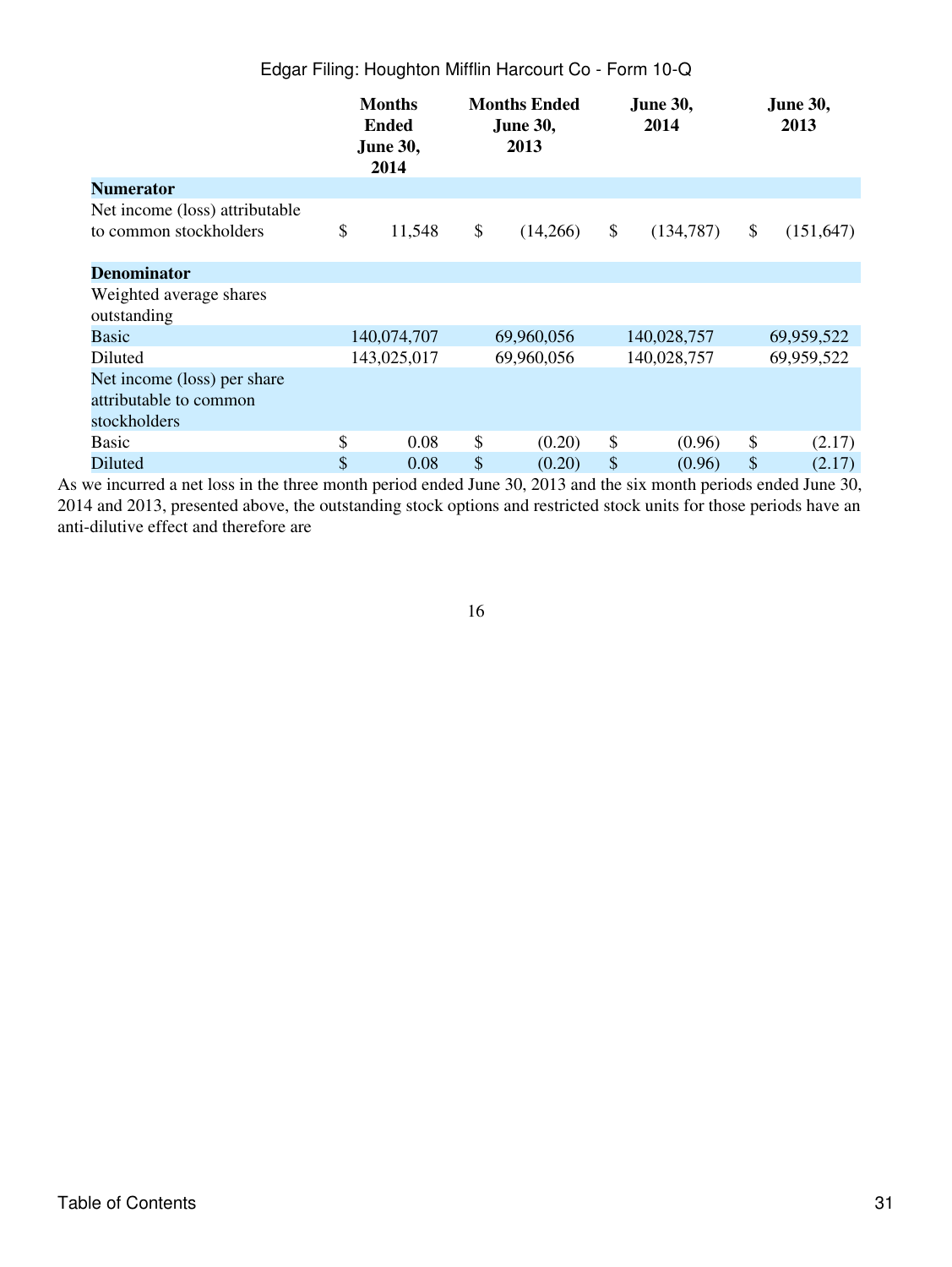excluded from the computation of diluted weighted average shares outstanding. Accordingly, basic and diluted weighted average shares outstanding are equal for such periods.

The following table summarizes our outstanding common stock equivalents that were anti-dilutive and therefore excluded from the computation of diluted EPS:

|                        | <b>For the Three</b> | <b>For the Three</b> | For the Six         | For the Six         |
|------------------------|----------------------|----------------------|---------------------|---------------------|
|                        | <b>Months Ended</b>  | <b>Months Ended</b>  | <b>Months Ended</b> | <b>Months Ended</b> |
|                        | <b>June 30,</b>      | <b>June 30,</b>      | <b>June 30,</b>     | <b>June 30,</b>     |
|                        | 2014                 | 2013                 | 2014                | 2013                |
| Stock options          | 221,101              | 4,976,860            | 5,170,440           | 4,854,018           |
| Restricted stock units |                      | 49.589               | 216,239             | 44,260              |

## **14. Segment Reporting**

As of June 30, 2014, we had two reportable segments (Education and Trade Publishing). Our Education segment provides educational products, technology platforms and services to meet the diverse needs of todays classrooms. These products and services include print and digital content in the form of textbooks, digital courseware, instructional aids, educational assessment and intervention solutions, which are aimed at improving achievement and supporting learning for students that are not keeping pace with peers, professional development and school reform services. Our Trade Publishing segment primarily develops, markets and sells consumer books in print and digital formats and licenses book rights to other publishers and electronic businesses in the United States and abroad. The principal markets for Trade Publishing products are retail stores, both physical and online, and wholesalers. Reference materials are also sold to schools, colleges, libraries, office supply distributors and other businesses.

We measure and evaluate our reportable segments based on net sales and segment Adjusted EBITDA. We exclude from segment Adjusted EBITDA certain corporate related expenses, as our corporate functions do not meet the definition of a segment, as defined in the accounting guidance relating to segment reporting. In addition, certain transactions or adjustments that our Chief Operating Decision Maker considers to be unusual and/or non-operational, such as amounts related to goodwill and other intangible asset impairment charges and restructuring related charges, as well as amortization expenses, are excluded from segment Adjusted EBITDA. Although we exclude these amounts from segment Adjusted EBITDA, they are included in reported consolidated net income (loss) and are included in the reconciliation below.

| (in thousands)          | Three Months Ended June 30, | <b>Total</b>            |              |           |
|-------------------------|-----------------------------|-------------------------|--------------|-----------|
|                         |                             | <b>Trade</b>            | Corporate/   |           |
|                         | <b>Education</b>            | <b>Publishing</b>       | <b>Other</b> |           |
| 2014                    |                             |                         |              |           |
| Net sales               | \$364,618                   | 37,272<br>S.            | S            | \$401,890 |
| Segment Adjusted EBITDA | 119,316                     | 1,940                   | (12,017)     | 109,239   |
| 2013                    |                             |                         |              |           |
| Net sales               | \$323,733                   | <sup>\$</sup><br>39,218 | \$           | \$362,951 |
| Segment Adjusted EBITDA | 100,060                     | 4,648                   | (7,559)      | 97,149    |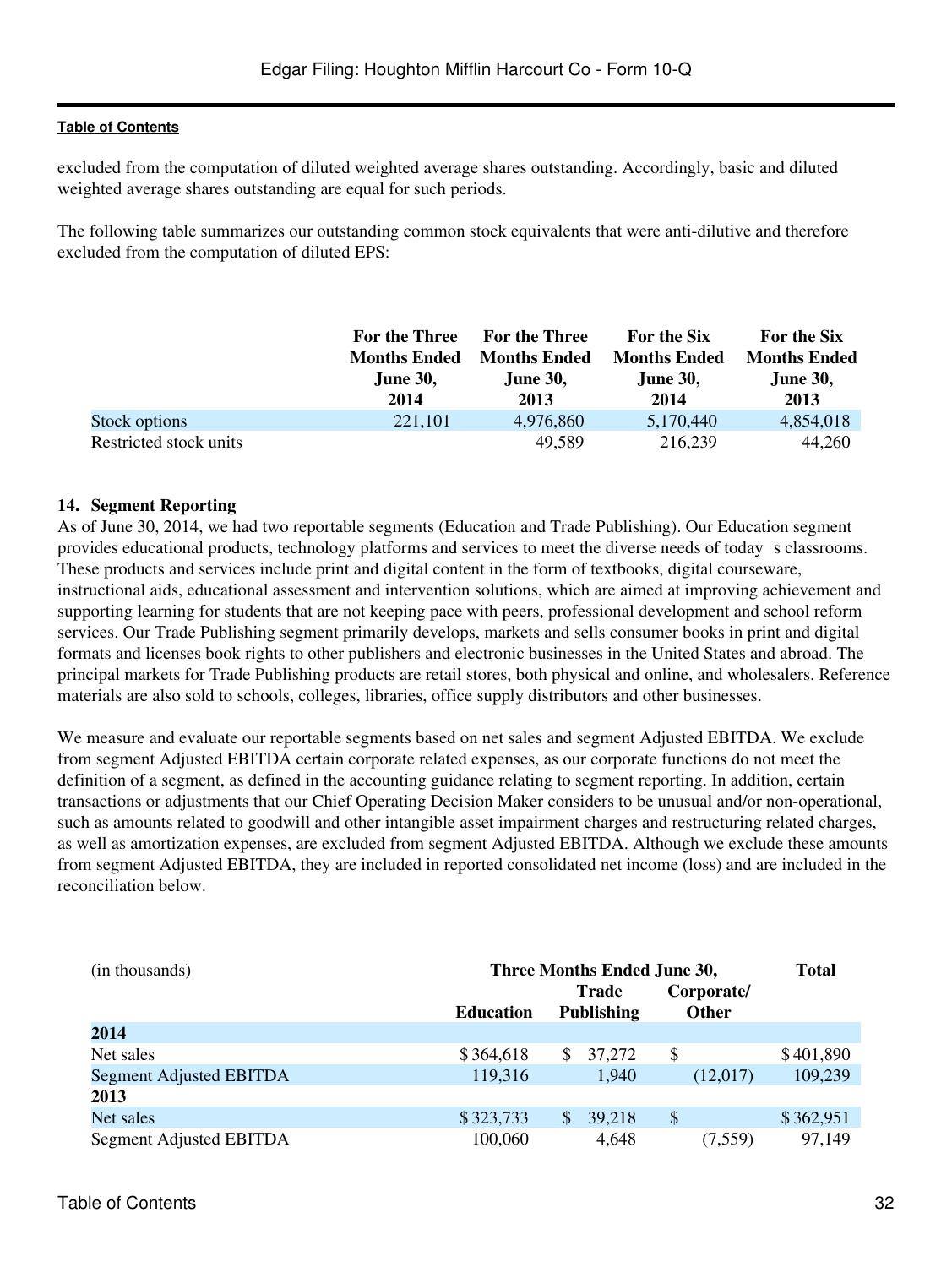| (in thousands)                                                                                                                                                                                                                                                                                                                                                | Six Months Ended June 30,                                                                                                                                                                                                                                                                                                                                   | <b>Total</b> |                                   |    |                            |           |
|---------------------------------------------------------------------------------------------------------------------------------------------------------------------------------------------------------------------------------------------------------------------------------------------------------------------------------------------------------------|-------------------------------------------------------------------------------------------------------------------------------------------------------------------------------------------------------------------------------------------------------------------------------------------------------------------------------------------------------------|--------------|-----------------------------------|----|----------------------------|-----------|
|                                                                                                                                                                                                                                                                                                                                                               | <b>Education</b>                                                                                                                                                                                                                                                                                                                                            |              | <b>Trade</b><br><b>Publishing</b> |    | Corporate/<br><b>Other</b> |           |
| 2014                                                                                                                                                                                                                                                                                                                                                          |                                                                                                                                                                                                                                                                                                                                                             |              |                                   |    |                            |           |
| Net sales                                                                                                                                                                                                                                                                                                                                                     | \$486,492                                                                                                                                                                                                                                                                                                                                                   | S.           | 69,331                            | \$ |                            | \$555,823 |
| Segment Adjusted EBITDA                                                                                                                                                                                                                                                                                                                                       | 79,089                                                                                                                                                                                                                                                                                                                                                      |              | 622                               |    | (23,667)                   | 56,044    |
| 2013                                                                                                                                                                                                                                                                                                                                                          |                                                                                                                                                                                                                                                                                                                                                             |              |                                   |    |                            |           |
| Net sales                                                                                                                                                                                                                                                                                                                                                     | \$450,560                                                                                                                                                                                                                                                                                                                                                   | \$.          | 78,985                            | \$ |                            | \$529,545 |
| Segment Adjusted EBITDA<br>$\mathbf{H}$ $\mathbf{H}$ $\mathbf{H}$ $\mathbf{H}$ $\mathbf{H}$ $\mathbf{H}$ $\mathbf{H}$ $\mathbf{H}$ $\mathbf{H}$ $\mathbf{H}$ $\mathbf{H}$ $\mathbf{H}$ $\mathbf{H}$ $\mathbf{H}$ $\mathbf{H}$ $\mathbf{H}$ $\mathbf{H}$ $\mathbf{H}$ $\mathbf{H}$ $\mathbf{H}$ $\mathbf{H}$ $\mathbf{H}$ $\mathbf{H}$ $\mathbf{H}$ $\mathbf{$ | 73,447<br>$1.11 \times 1.11 \times 1.111 \times 1.1111 \times 1.11111 \times 1.11111 \times 1.11111 \times 1.11111 \times 1.11111 \times 1.11111 \times 1.11111 \times 1.11111 \times 1.11111 \times 1.11111 \times 1.11111 \times 1.11111 \times 1.11111 \times 1.11111 \times 1.11111 \times 1.11111 \times 1.11111 \times 1.11111 \times 1.11111 \times$ |              | 11,308                            |    | (20,048)<br>0.11           | 64,707    |

Reconciliation of Segment Adjusted EBITDA to the consolidated statements of operations is as follows:

| (in thousands)                       | Three Months Ended June 30, Six Months Ended June 30, |          |              |         |              |          |
|--------------------------------------|-------------------------------------------------------|----------|--------------|---------|--------------|----------|
|                                      | 2014                                                  | 2013     |              | 2014    |              | 2013     |
| <b>Total Segment Adjusted EBITDA</b> | 109.239                                               | \$97.149 | <sup>S</sup> | 56,044  | $\mathbb{S}$ | 64.707   |
| Interest expense                     | (4.395)                                               | (5.678)  |              | (8.692) |              | (11,585) |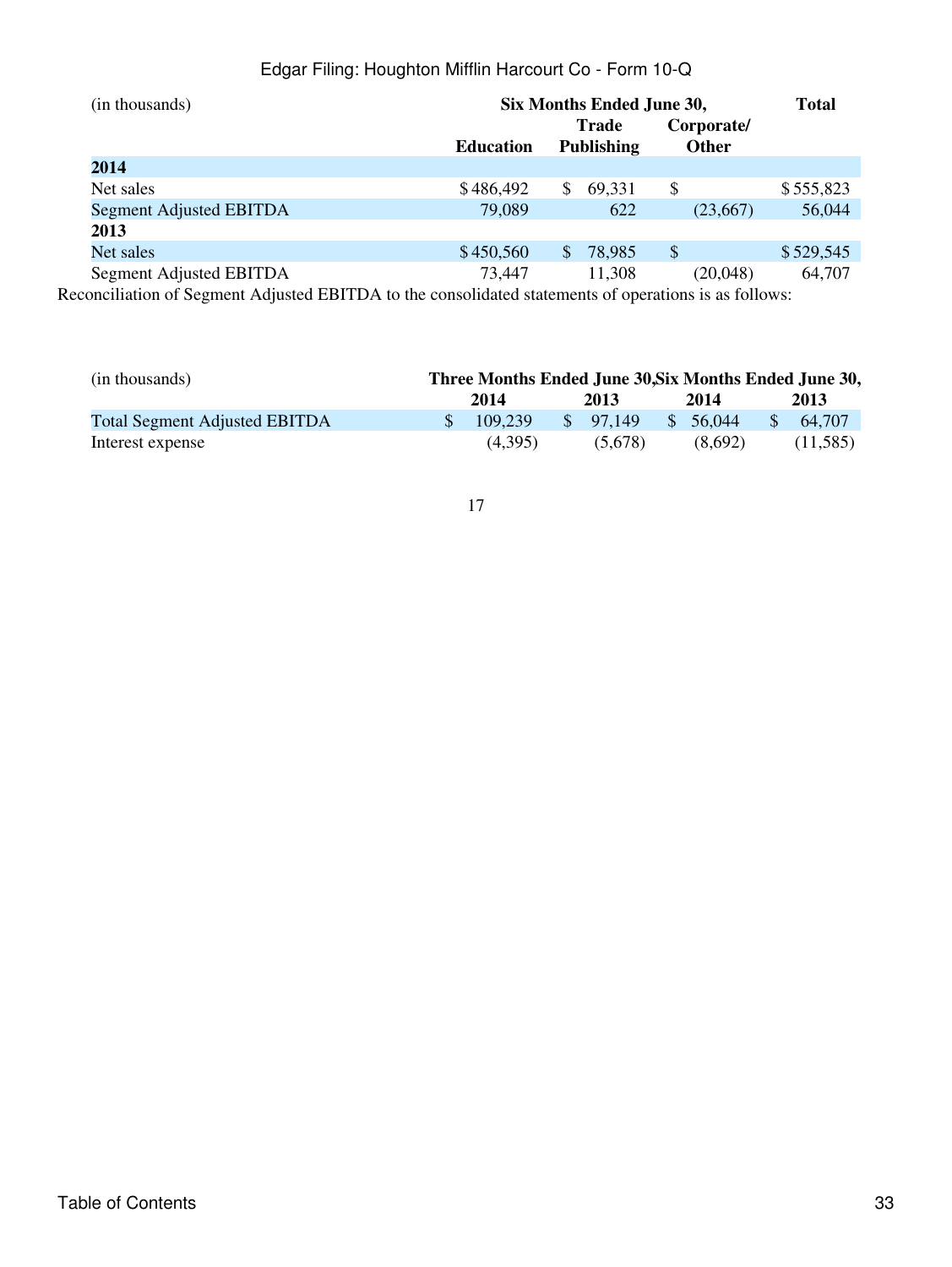| (in thousands)                           | Three Months Ended June 30, Six Months Ended June 30, |           |    |           |             |             |  |
|------------------------------------------|-------------------------------------------------------|-----------|----|-----------|-------------|-------------|--|
|                                          |                                                       | 2014      |    | 2013      | 2014        | 2013        |  |
| Depreciation expense                     |                                                       | (18,082)  |    | (15,884)  | (35,321)    | (30, 225)   |  |
| Amortization expense                     |                                                       | (59, 846) |    | (66,314)  | (122, 516)  | (142, 673)  |  |
| Stock compensation                       |                                                       | (3,547)   |    | (1,689)   | (5,944)     | (3,275)     |  |
| Gain (loss) on derivative instruments    |                                                       | (205)     |    | 51        | (308)       | (479)       |  |
| Asset impairment charges                 |                                                       | (1,279)   |    | (8,500)   | (1,279)     | (8,500)     |  |
| Purchase accounting adjustments          |                                                       | (1,016)   |    | (2,812)   | (1,591)     | (4,878)     |  |
| Fees, expenses or charges for equity     |                                                       |           |    |           |             |             |  |
| offerings, debt or acquisitions          |                                                       | (1,576)   |    | (1, 497)  | (3,690)     | (1,764)     |  |
| Restructuring                            |                                                       | (2,207)   |    | (1,539)   | (2, 412)    | (1,539)     |  |
| Severance, separation costs and facility |                                                       |           |    |           |             |             |  |
| closures                                 |                                                       | (3,362)   |    | (4,553)   | (5,119)     | (6,481)     |  |
| Debt extinguishment loss                 |                                                       |           |    | (598)     |             | (598)       |  |
|                                          |                                                       |           |    |           |             |             |  |
| Net Income (Loss) from continuing        |                                                       |           |    |           |             |             |  |
| operations before taxes                  |                                                       | 13,724    |    | (11, 864) | (130, 828)  | (147,290)   |  |
|                                          |                                                       |           |    |           |             |             |  |
| Provision for income taxes               |                                                       | (2,176)   |    | (2,402)   | (3,959)     | (4,357)     |  |
|                                          |                                                       |           |    |           |             |             |  |
| Net income (loss)                        | \$                                                    | 11,548    | \$ | (14,266)  | \$(134,787) | \$(151,647) |  |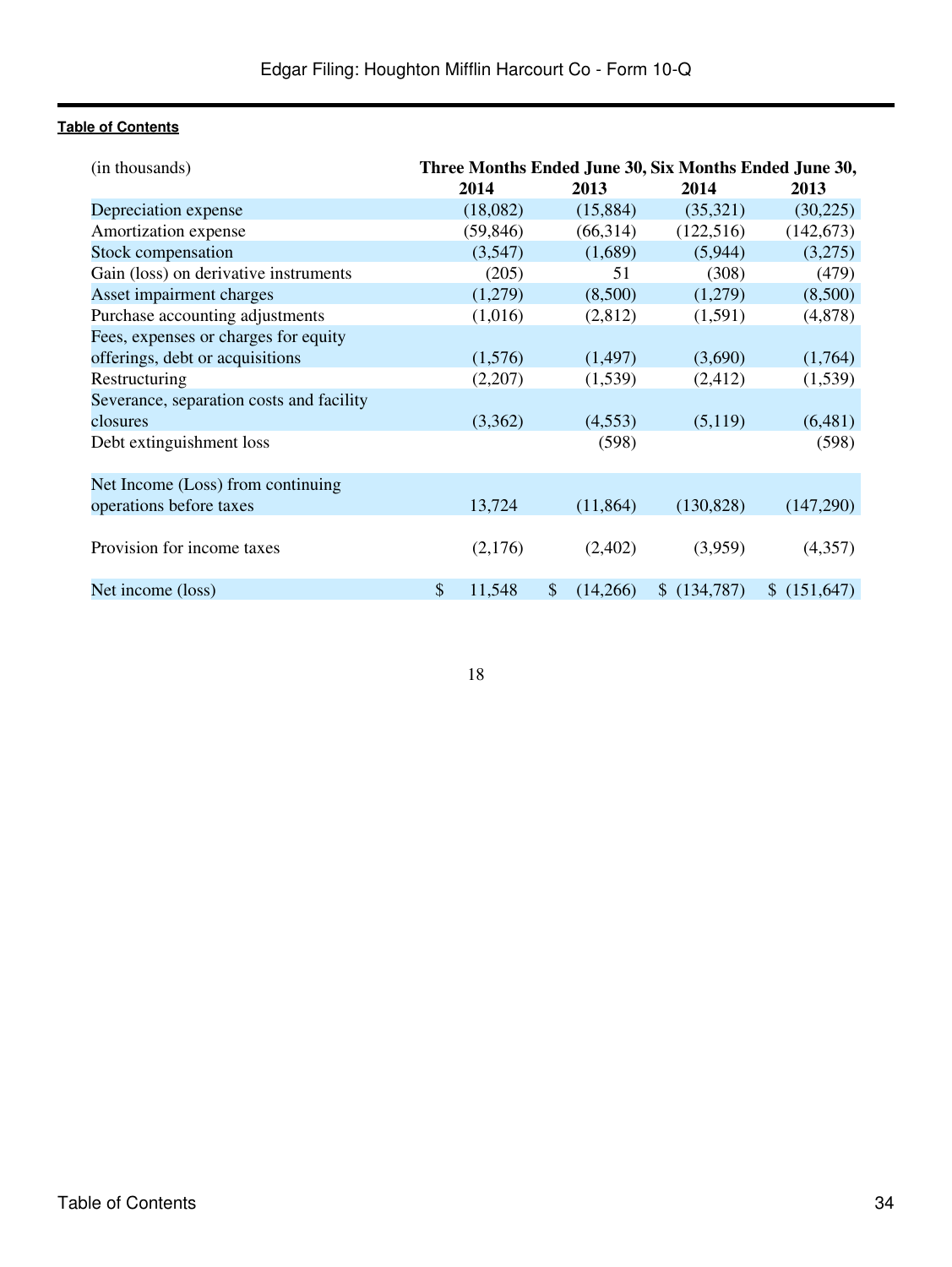### **Item 2. Management s Discussion and Analysis of Financial Condition and Results of Operations**

<span id="page-34-0"></span>The following discussion of the financial condition and results of operations of HMH should be read in conjunction with the consolidated financial statements and the related notes thereto included elsewhere in this Quarterly Report on Form 10-Q and the audited financial statements and notes thereto and Management s Discussion and Analysis of Financial Condition and Results of Operations included in our Annual Report on Form 10-K for the year ended December 31, 2013, which was filed with the Securities Exchange Commission (the SEC) on March 27, 2014. This Management s Discussion and Analysis of Financial Condition and Results of Operations contains forward-looking statements within the meaning of Section 27A of the Securities Act of 1933, and Section 21E of the Securities Exchange Act of 1934 as amended. See Special Note Regarding Forward-Looking Statements included elsewhere in this Quarterly Report on Form 10-Q.

#### **Overview**

We are a leading global provider of education solutions, delivering content, technology, services and media to over 50 million students in over 150 countries worldwide. We deliver our offerings to both educational institutions and consumers around the world. We believe our long-standing reputation and well-known brands enable us to capitalize on consumer and digital trends in the education market through our existing and developing channels. Furthermore, since 1832, we have published trade and reference materials, including adult and children s fiction and non-fiction books that have won industry awards such as the Pulitzer Prize, Newbery and Caldecott medals and National Book Award, all of which are generally known.

#### **Corporate History**

Houghton Mifflin Harcourt Company was incorporated as a Delaware corporation on March 5, 2010, and was established as the holding company of the current operating group. The Company changed its name from HMH Holdings (Delaware), Inc. on October 22, 2013. Houghton Mifflin Harcourt was formed in December 2007 with the acquisition of Harcourt Education Group, then the second-largest K-12 U.S. publisher, by Houghton Mifflin Group. We are headquartered in Boston, Massachusetts.

### **Key Aspects and Trends of Our Operations**

#### *Business Segments*

We are organized along two business segments: Education and Trade Publishing. Our Education segment is our largest segment and represented approximately 88%, 88% and 90% of our total net sales for the years ended December 31, 2013, 2012 and 2011, respectively. Our Trade Publishing segment represented approximately 12%, 12% and 10% of our total net sales for the years ended December 31, 2013, 2012 and 2011, respectively. The Corporate and Other category represents certain general overhead costs not fully allocated to the business segments, such as legal, accounting, treasury, human resources and executive functions.

### *Net Sales*

We derive revenue primarily from the sale of print and digital textbooks and instructional materials, trade books, reference materials, multimedia instructional programs, license fees for book rights, content, software and services, test scoring, consulting and training. We primarily sell to customers in the United States. Our net sales are driven primarily as a function of volume and, to a certain extent, changes in price. Our net sales consist of our billings for products and services less revenue that will be deferred until future recognition, usually due to future deliverable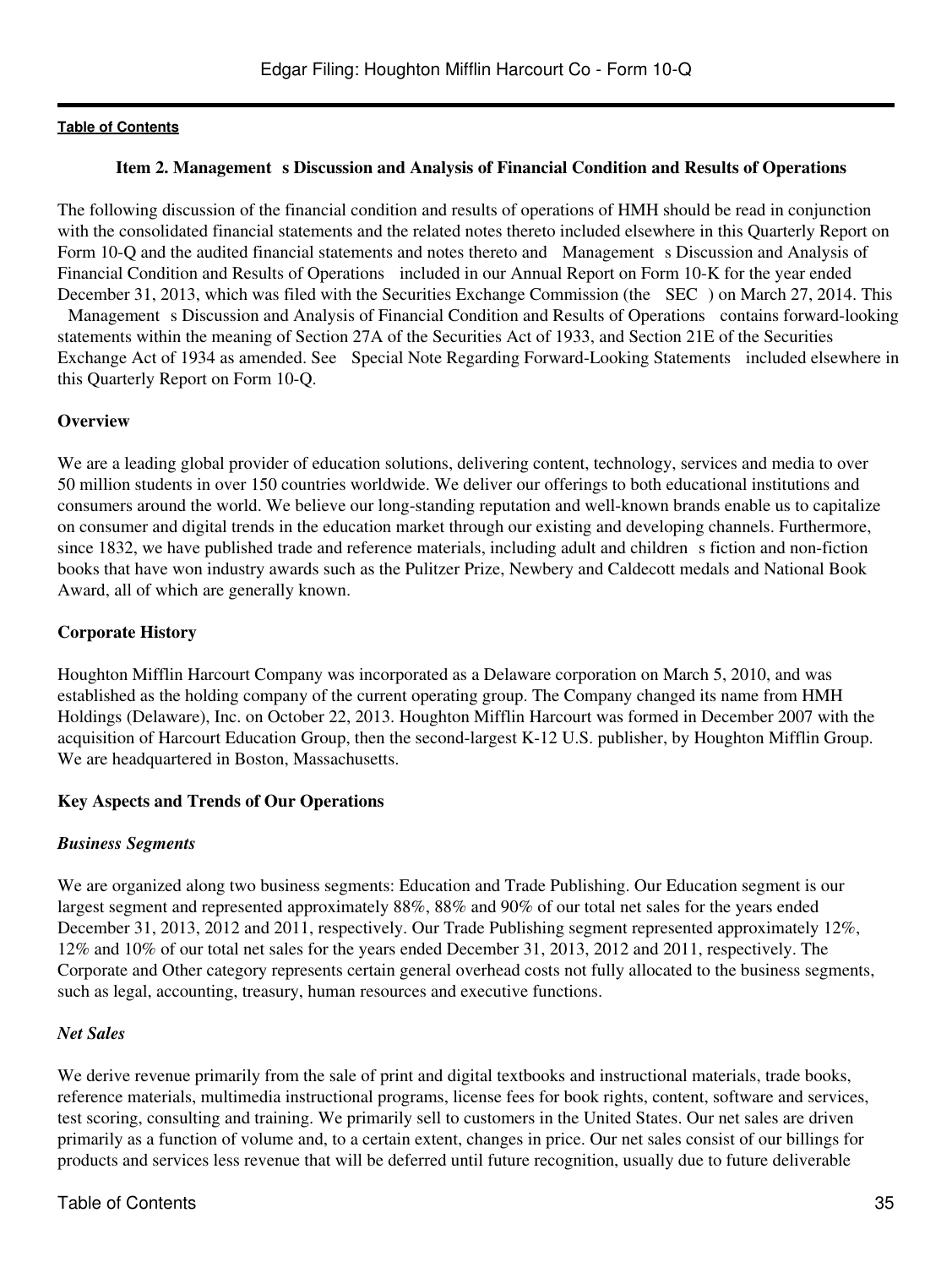products or functions and a provision for product returns.

Basal programs, which represent the most significant portion of our Education segment net sales, cover curriculum standards in a particular K-12 academic subject and include a comprehensive offering of teacher and student materials required to conduct the class throughout the school year. Products and services in basal programs include print and digital offerings for students and a variety of supporting materials such as teacher s editions, formative assessments, whole group instruction materials, practice aids, educational games and services. The process through which materials and curricula are selected and procured for classroom use varies throughout the United States. Twenty states, known as adoption states, approve and procure new basal programs usually every five to seven years on a state-wide basis, before individual schools or school districts are permitted to schedule the purchase of materials. In all remaining states, known as open states or open territories, each individual school or school district can procure materials at any time, though usually according to a five to nine year cycle. The student population in adoption states represents over 50% of the U.S. elementary and secondary school-age population. Many adoption states provide categorical funding for instructional materials, which means that state funds cannot be used for any other purpose.

A significant portion of our Education segment net sales is dependent upon our ability to maintain residual sales, which are subsequent sales after the year of the original adoption, and our ability to continue to generate new business. In addition, our market is affected by changes in state curriculum standards, which drive instruction, assessment and accountability in each state. Changes in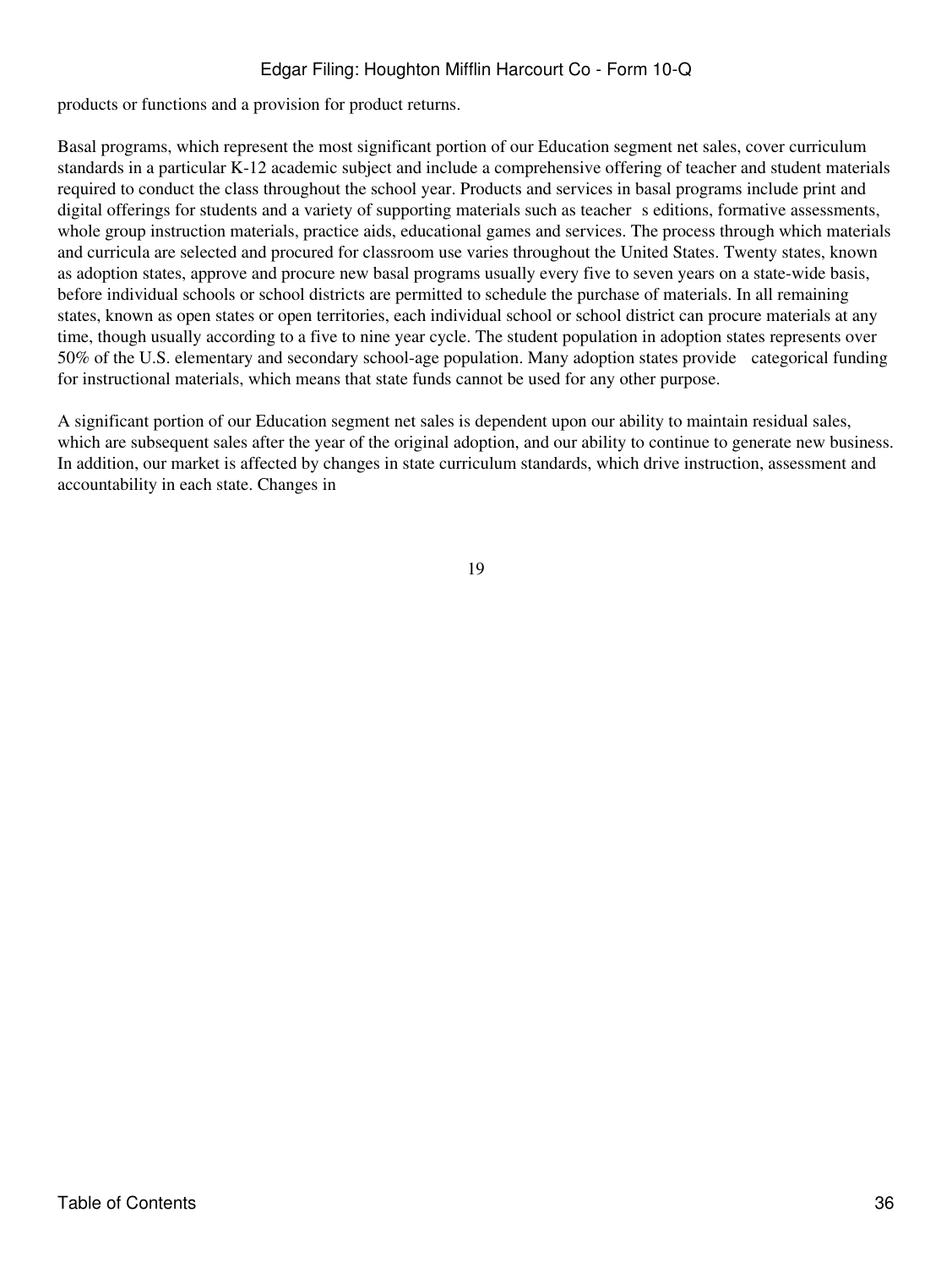state curriculum standards require that instructional materials be revised or replaced to align to the new standards, which historically has driven demand for basal programs.

We also derive our Education segment net sales from the sale of summative, formative or in-classroom and diagnostic assessments to districts and schools in all 50 states. Summative assessments are concluding or final exams that measure students proficiency in a particular academic subject or group of subjects on an aggregate level or against state standards. Formative assessments are on-going, in-classroom tests that occur throughout the school year and monitor progress in certain subjects or curriculum units. Additionally, our offerings include supplemental products that target struggling learners through comprehensive intervention solutions along with products targeted at assisting English language learners.

In international markets, our Education segment predominantly exports and sells K-12 books to premium private schools that utilize the U.S. curriculum, which are located primarily in Asia, the Pacific, the Middle East, Latin America and the Caribbean. Our international sales team utilizes a global network of distributors in local markets around the world.

Our Trade Publishing segment sells works of fiction and non-fiction for adults and children, dictionaries and other reference works through physical and online retail outlets and book distributors, as well as through our e-commerce platform.

Factors affecting our net sales include:

Education

state or district per student funding levels;

the cyclicality of the purchasing schedule for adoption states;

student enrollments;

adoption of new education standards; and

technological advancement and the introduction of new content and products that meet the needs of students, teachers and consumers, including through strategic agreements pertaining to content development and distribution.

Trade Publishing

consumer spending levels as influenced by various factors, including the U.S. economy and consumer confidence;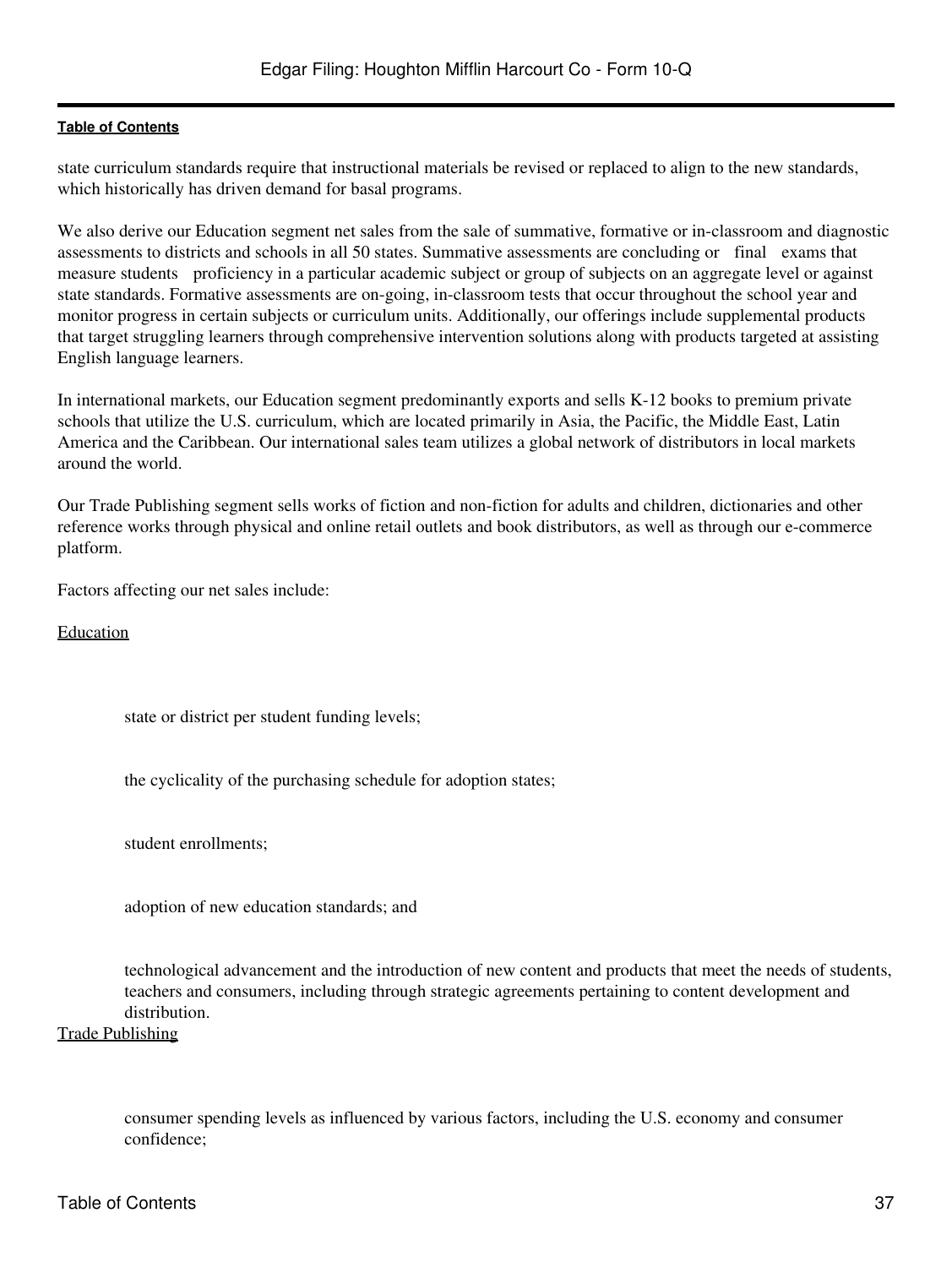the transition to e-books and any resulting impact on market growth;

the publishing of bestsellers along with obtaining recognized authors; and

movie tie-ins to our titles that spur sales of current and backlist titles, which are titles that have been on sale for more than a year.

State or district per student funding levels, which closely correlate with state and local receipts from income, sales and property taxes, impact our sales as institutional customers are affected by funding cycles. Most public school districts, the primary customers for K-12 products and services, are largely dependent on state and local funding to purchase materials. Recently, total educational materials expenditures by institutions in the United States is rebounding in the wake of the economic recovery. Globally, education expenditures are projected to grow at 7% through 2018, according to GSV Asset Management.

We monitor the purchasing cycles for specific disciplines in the adoption states in order to manage our product development and to plan sales campaigns. Our sales may be materially impacted during the years that major adoption states, such as Florida, California and Texas, are or are not scheduled to make significant purchases. Florida is implementing a language arts adoption in 2014 and is scheduled to adopt social studies materials in 2015, for purchase in 2016. Texas school districts are purchasing mathematics and science materials in 2014, and this fall the State will adopt social studies and high school math materials for purchase in 2015. California adopted math materials in 2013, with purchases expected to be spread over 2014-15, and is scheduled to adopt English language arts materials in 2015 for purchase beginning in 2016. Both Florida and Texas, along with several other adoption states, provide dedicated state funding for instructional materials and classroom technology, with funding typically appropriated by the legislature in the first half of the year in which materials are to be purchased. Texas has a two-year budget cycle and in the 2015 legislative session will appropriate funds for purchases in 2015 and 2016. California funds instructional materials in part with a dedicated portion of state lottery proceeds and in part out of general formula funds, with the minimum overall level of school funding determined according to the Proposition 98 funding guarantee. Nationally, total state funding for public schools has been trending upward as state revenues recover from the lows of the 2008-2009 economic recession. While we do not currently have contracts with these states for future instructional materials adoptions and there is no guarantee that we will continue to capture the same market share in the future, we have historically captured over 50% of the market share in these states in the years that they adopt educational materials for various subjects.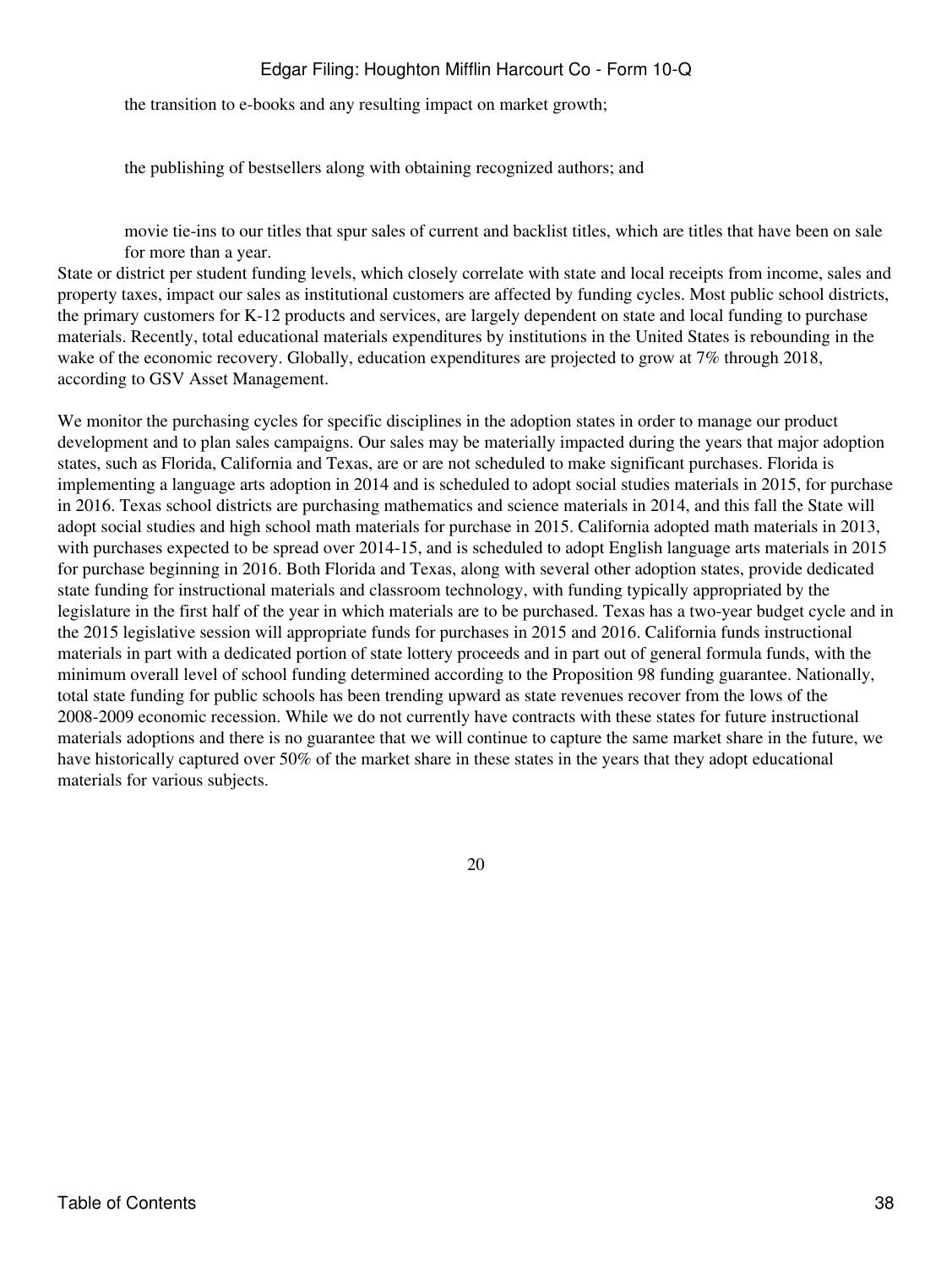Longer-term growth in the U.S. K-12 market is positively correlated with student enrollments, which is a driver of growth in the educational publishing industry. Although economic cycles may affect short-term buying patterns, school enrollments are highly predictable and are expected to trend upward over the longer term. According to the U.S. Education s National Center for Education Statistics (NCES), student enrollments are expected to increase from 54.7 million in 2010, to over 58.0 million by the 2020 school year. Outside the United States, the global education market continues to demonstrate strong macroeconomic growth characteristics. Population growth is a leading indicator for pre-primary school enrollments, which have a subsequent impact on secondary and higher education enrollments. Globally, according to United Nations Educational, Scientific and Cultural Organization (UNESCO), rapid population growth has caused pre-primary enrollments to grow by 16.2% worldwide from 2007 to 2011. The global population is expected to be approximately 9.0 billion by 2050, as countries develop and improvements in medical conditions increase the birth rate.

The digitalization of education content and delivery is also driving a substantial shift in the education market. As the K-12 educational market transitions to purchasing more digital solutions, our ability to offer embedded assessments, adaptive learning, real-time interaction and student specific personalization in addition to our core educational content in a platform- and device-agnostic manner will provide new opportunities for growth.

Our Trade Publishing segment is heavily influenced by the U.S. and broader global economy, consumer confidence and consumer spending. As the economy continues to recover, both consumer confidence and consumer spending have increased and are at their highest level since 2008.

While print remains the primary format in which trade books are produced and distributed, the market for trade titles in digital format, primarily e-books, has developed rapidly over the past several years, as the industry evolves to embrace new technologies for developing, producing, marketing and distributing trade works. We continue to focus on the development of innovative new digital products which capitalize on our strong content, our digital expertise and the growing consumer demand for these products.

In the Trade Publishing segment, annual results can be driven by bestselling trade titles. Furthermore, backlist titles can experience resurgence in sales when made into films. Over the past several years, a number of our backlist titles such as *The Hobbit*, *The Lord of the Rings*, *Life of Pi*, *Extremely Loud and Incredibly Close* and *The Time Travelers Wife* have benefited in popularity due to movie releases and have subsequently resulted in increased trade sales. The second part of *The Hobbit* trilogy was released in December 2013 and the third part is scheduled to be released in December 2014.

We employ several pricing models to serve various customer segments, including institutions, consumers, other government agencies (*e.g.*, penal institutions, community centers, etc.) and other third parties. In addition to traditional pricing models where a customer receives a product in return for a payment at the time of product receipt, we currently use the following pricing models:

Pay-up-front: Customer makes a fixed payment at time of purchase and we provide a specific product/service in return;

Pre-pay Subscription: Customer makes a one-time payment at time of purchase, but receives a stream of goods/services over a defined time horizon; for example, we currently provide customers the option to purchase a multi-year subscription to textbooks where for a one-time charge, a new copy of the textbook is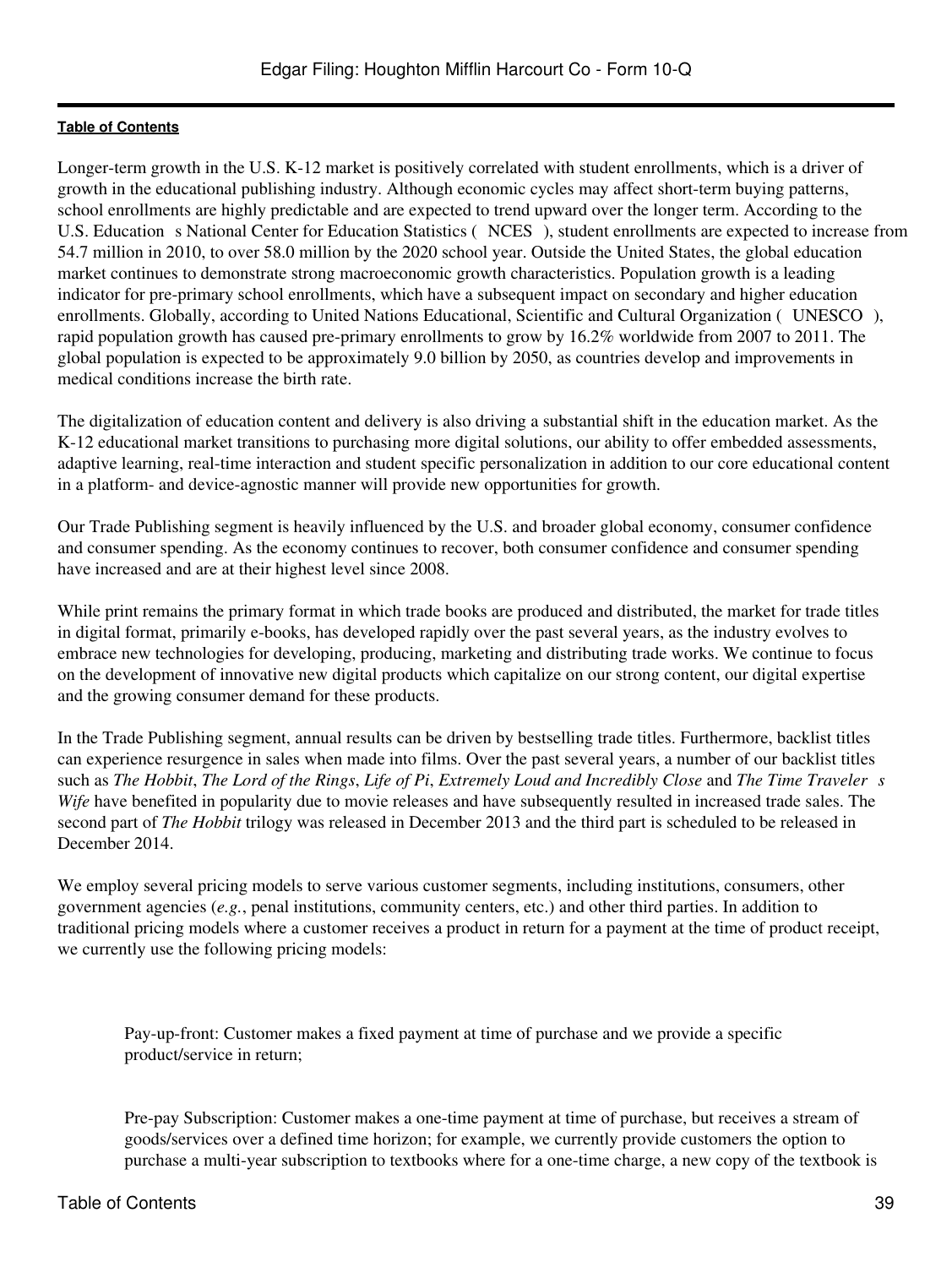delivered to the customer each year for a defined time period. Pre-pay subscriptions to online textbooks are another example where the customer receives access to an online book for a specific period of time; and

Pay-as-you-go Subscription: Similar to the Pre-pay subscription, except that the customer makes periodic payments in a pre-described manner.

# *Cost of sales, excluding pre-publication and publishing rights*

Cost of sales, excluding pre-publication and publishing rights, include expenses directly attributable to the production of our products and services, including the non-capitalizable costs associated with our content operations department. The expenses within cost of sales include variable costs such as paper, printing and binding costs of our print materials, royalty expenses paid to our authors, gratis costs or products provided at no charge as part of the sales transaction, and inventory obsolescence. Also included in cost of sales are labor costs related to professional services and the non-capitalized costs associated with our content and platform operations department. We also include amortization expense associated with our software platforms. Certain products such as trade books and those products associated with our renowned authors carry higher royalty costs; conversely, digital offerings usually have a lower cost of sales due to lower costs associated with their production. Also, sales to adoption states usually contain higher gratis expense. A change in the sales mix of these products can impact consolidated profitability. As a percentage of net sales, cost of sales, excluding pre-publication amortization and publishing rights amortization, has remained relatively constant over the past several years, which is due to the largely variable nature of these costs. However, we expect cost of sales, excluding pre-publication and publishing rights, and our gross margins to be favorably impacted by increased digital sales as a percentage of overall net sales, which do not have any paper, printing and binding costs and are not impacted by inventory obsolescence.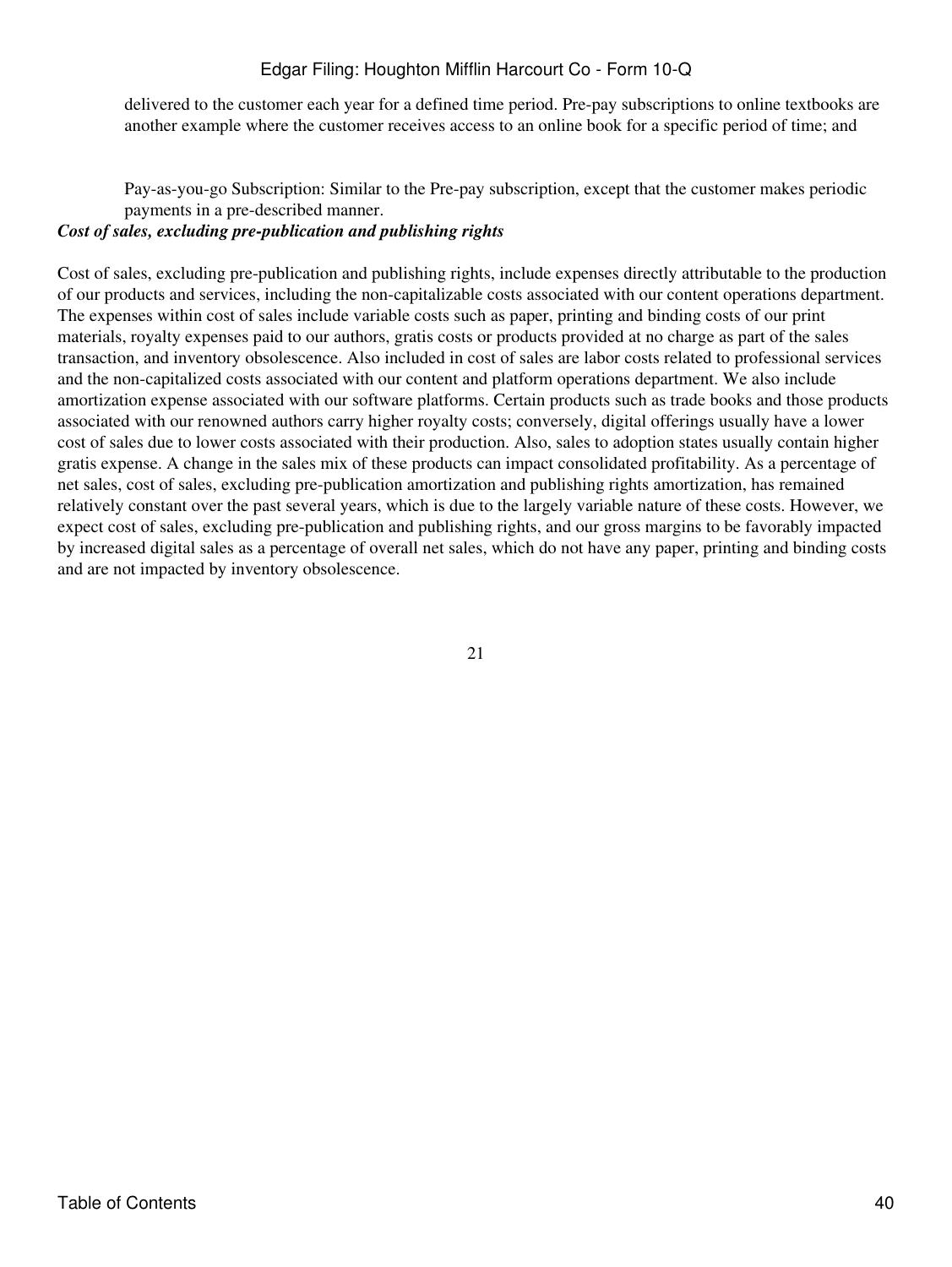### *Pre-publication amortization and publishing rights amortization*

A publishing right is an acquired right which allows us to publish and republish existing and future works as well as create new works based on previously published materials. As part of our March 9, 2010 restructuring, we recorded an intangible asset for publishing rights and amortize such asset on an accelerated basis over the useful lives of the various copyrights involved. See Note 1 to our consolidated financial statements included in our Annual Report on Form 10-K for the year ended December 31, 2013. Our publishing rights amortization is expected to decline from the 2013 amount of \$139.6 million, to approximately \$105.6 million, \$81.0 million and \$61.4 million in 2014, 2015 and 2016, respectively.

We capitalize the art, prepress, manuscript and other costs incurred in the creation of the master copy of a book or other media, known as the pre-publication costs. Pre-publication costs are primarily amortized from the year of sale over five years using the sum-of-the-years-digits method, which is an accelerated method for calculating an asset s amortization. Under this method, the amortization expense recorded for a pre-publication cost asset is approximately 33% (year 1), 27% (year 2), 20% (year 3), 13% (year 4) and 7% (year 5). We utilize this policy for all pre-publication costs, except with respect to our Trade Publishing consumer books, for which we generally expense such costs as incurred, and our assessment products, for which we use the straight-line amortization method. The amortization methods and periods chosen best reflect the pattern of expected sales generated from individual titles or programs. We periodically evaluate the remaining lives and recoverability of capitalized pre-publication costs, which are often dependent upon program acceptance by state adoption authorities.

### *Selling and administrative expenses*

Our selling and administrative expenses include the salaries, benefits and related costs of employees engaged in sales and marketing, fulfillment and administrative functions. Also included within selling and administrative costs are variable costs such as commission expense, outbound transportation costs, sampling and depository fees, which are fees paid to state mandated depositories which fulfill centralized ordering and warehousing functions for specific states. Additionally, significant fixed and discretionary costs include facilities, telecommunications, professional fees, promotions and advertising. We have reduced our selling and administrative expenses from 2011, largely through workforce reductions, facility closures and cost containment and efficiency measures. We expect our selling and administrative costs in dollars to increase as we invest in new growth initiatives.

#### *Other intangible asset amortization*

Our other intangible asset amortization expense primarily includes the amortization of acquired intangible assets consisting of customer relationships, content rights and licenses. Our customer relationships, which constituted the largest component of the amortization expense over the past two years, pertained to our assessment customers and was fully amortized as of June 30, 2014. The existing software, content rights and licenses will be amortized over varying periods of 6 to 25 years.

#### *Interest expense*

Our interest expense includes interest accrued on our term loan facility along with, to a lesser extent, our revolving credit facility, capital leases and the amortization of any deferred financing fees and loan discounts.

# **Results of Operations**

*Consolidated Operating Results for the Three Months Ended June 30, 2014 and 2013*

# Table of Contents 41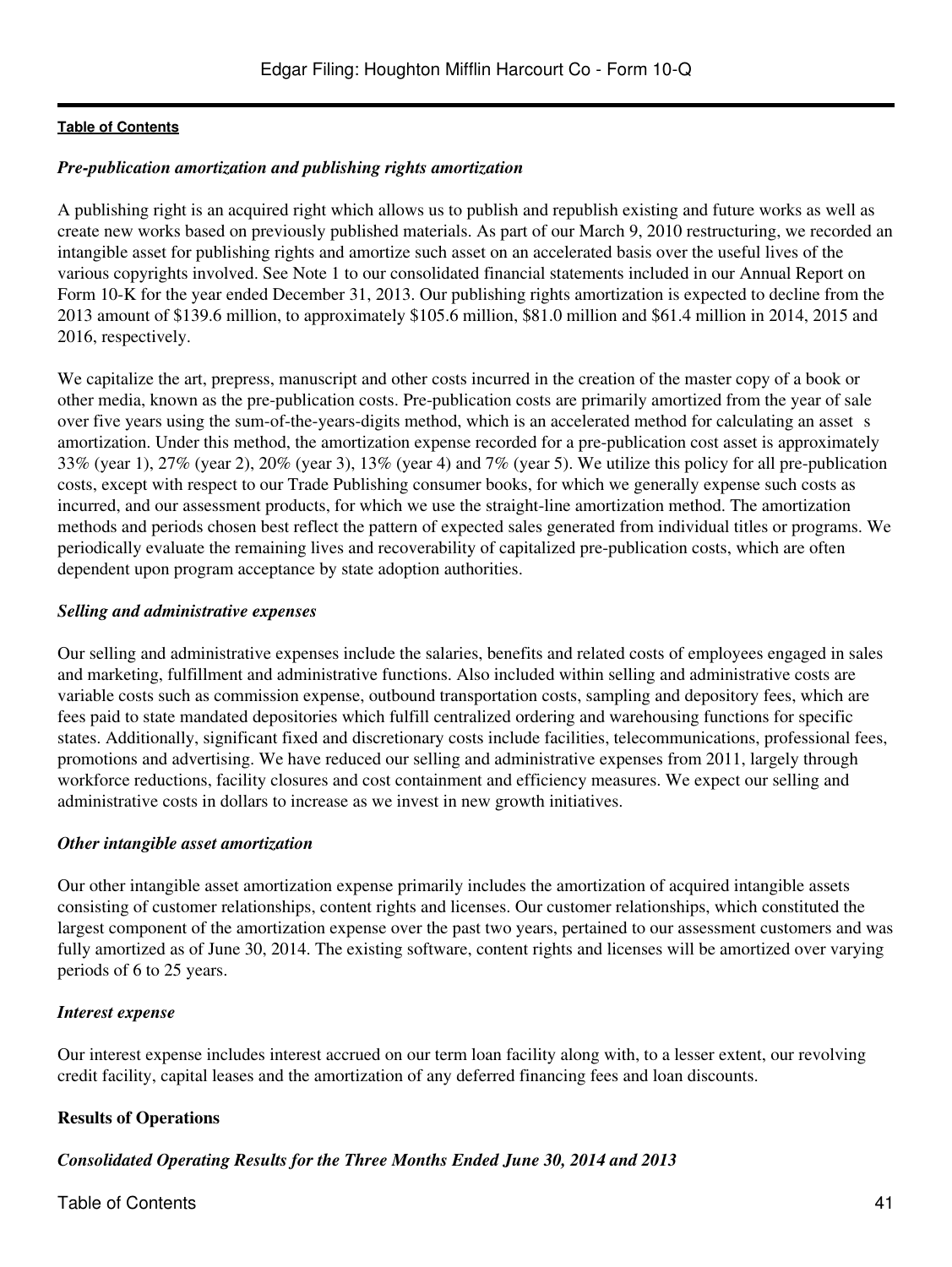|                                            |               | <b>For the Three</b><br><b>Months Ended</b><br><b>June 30,</b><br>2014 |                           | <b>For the Three</b><br><b>Months Ended</b><br><b>June 30,</b><br>2013 | <b>Dollar</b><br>change | Percent<br><b>Change</b> |
|--------------------------------------------|---------------|------------------------------------------------------------------------|---------------------------|------------------------------------------------------------------------|-------------------------|--------------------------|
| (dollars in thousands)                     |               |                                                                        |                           |                                                                        |                         |                          |
| <b>Net sales</b>                           | $\mathcal{S}$ | 401,890                                                                | $\boldsymbol{\mathsf{S}}$ | 362,951                                                                | \$38,939                | 10.7%                    |
| <b>Costs and expenses:</b>                 |               |                                                                        |                           |                                                                        |                         |                          |
| Cost of sales, excluding pre-publication   |               |                                                                        |                           |                                                                        |                         |                          |
| and publishing rights amortization         |               | 166,796                                                                |                           | 158,756                                                                | 8,040                   | $5.1\%$                  |
| Publishing rights amortization             |               | 24,776                                                                 |                           | 33,137                                                                 | (8,361)                 | $(25.2)\%$               |
| Pre-publication amortization               |               | 32,063                                                                 |                           | 30,496                                                                 | 1,567                   | 5.1%                     |
|                                            |               |                                                                        |                           |                                                                        |                         |                          |
| Cost of sales                              |               | 223,635                                                                |                           | 222,389                                                                | 1,246                   | $0.6\%$                  |
| Selling and administrative                 |               | 152,283                                                                |                           | 133,467                                                                | 18,816                  | 14.1%                    |
| Other intangible asset amortization        |               | 3,007                                                                  |                           | 2,681                                                                  | 326                     | 12.2%                    |
| Impairment charge for investment in        |               |                                                                        |                           |                                                                        |                         |                          |
| preferred stock, pre-publication costs and |               |                                                                        |                           |                                                                        |                         |                          |
| fixed assets                               |               | 1,279                                                                  |                           | 8,500                                                                  | (7,221)                 | $(85.0)\%$               |
| Severance and other charges                |               | 3,362                                                                  |                           | 1,553                                                                  | 1,809                   | 116.5%                   |
|                                            |               |                                                                        |                           |                                                                        |                         |                          |
| Operating income (loss)                    |               | 18,324                                                                 |                           | (5,639)                                                                | 23,963                  | <b>NM</b>                |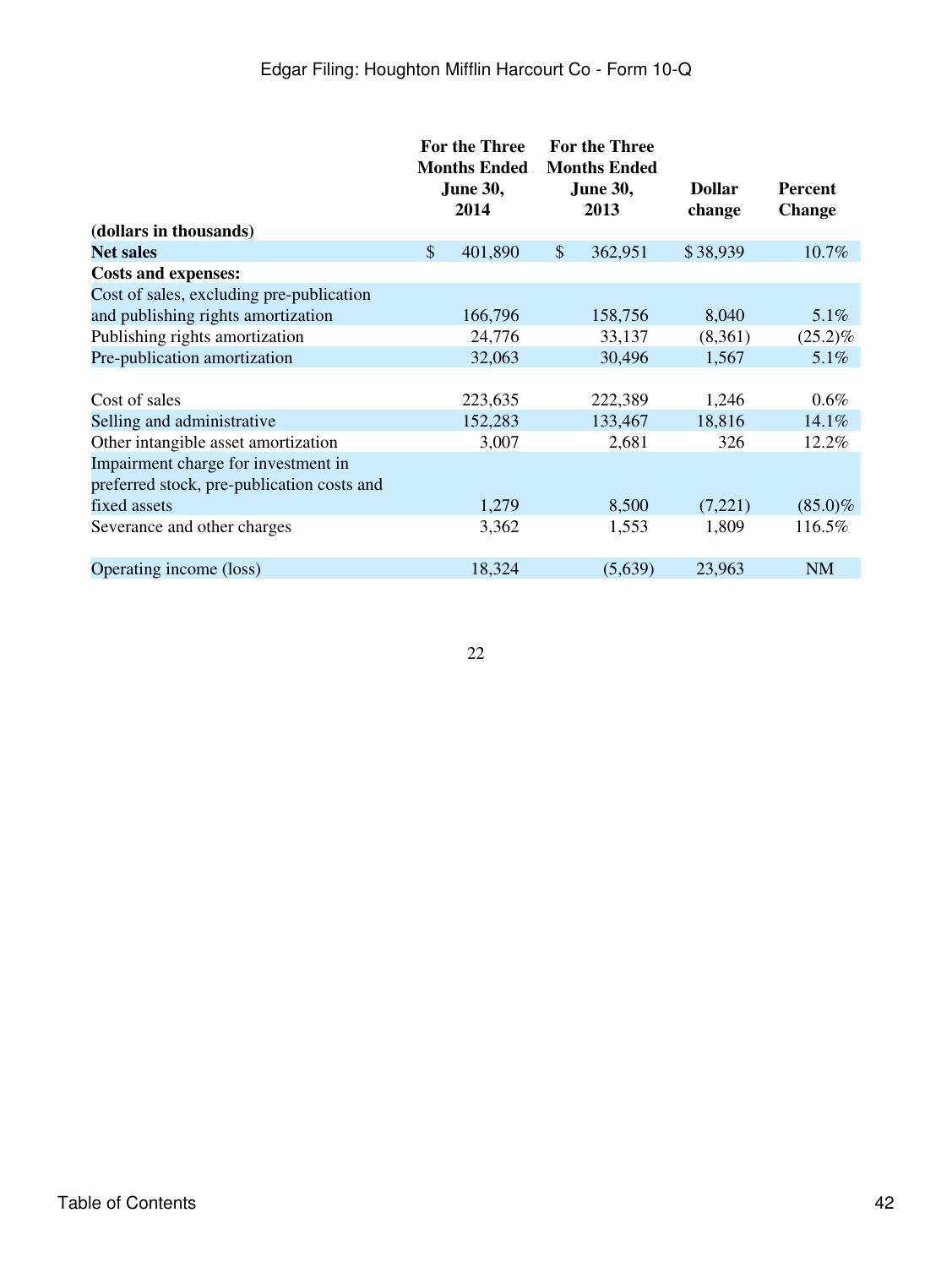|                                    | For the Three<br><b>Months Ended</b><br><b>June 30,</b><br>2014 |         | <b>For the Three</b><br><b>Months Ended</b><br><b>June 30,</b><br>2013 | <b>Dollar</b><br>change | <b>Percent</b><br><b>Change</b> |
|------------------------------------|-----------------------------------------------------------------|---------|------------------------------------------------------------------------|-------------------------|---------------------------------|
| (dollars in thousands)             |                                                                 |         |                                                                        |                         |                                 |
| Other income (expense):            |                                                                 |         |                                                                        |                         |                                 |
| Interest expense                   |                                                                 | (4,395) | (5,678)                                                                | 1,283                   | 22.6%                           |
| Change in fair value of derivative |                                                                 |         |                                                                        |                         |                                 |
| instruments                        |                                                                 | (205)   | 51                                                                     | (256)                   | <b>NM</b>                       |
| Loss on debt extinguishment        |                                                                 |         | (598)                                                                  | 598                     | <b>NM</b>                       |
|                                    |                                                                 |         |                                                                        |                         |                                 |
| Income (loss) before taxes         |                                                                 | 13,724  | (11, 864)                                                              | 25,588                  | NM                              |
| Income tax expense                 |                                                                 | 2,176   | 2,402                                                                  | (226)                   | 9.4%                            |
|                                    |                                                                 |         |                                                                        |                         |                                 |
| Net income (loss)                  | \$                                                              | 11,548  | \$<br>(14,266)                                                         | \$25,814                | <b>NM</b>                       |

#### $NM = not meaningful$

**Net sales** for the three months ended June 30, 2014 increased \$38.9 million, or 10.7%, from \$363.0 million for the same period in 2013, to \$401.9 million. The increase was largely driven by the domestic education basal business as net sales increased \$47.0 million due to large Texas Math and Science adoptions and, to a lesser extent, adoptions in California and Florida. Additionally, there was \$113.8 million of sales during the quarter that were deferred and will be recognized over time upon delivery of future obligations. Also, assessment sales increased by \$5.0 million due to the launch of a new addition to the Woodcock Johnson product line. Offsetting the aforementioned increases were lower net sales of \$6.0 million of professional services and a \$5.0 million decline in international sales primarily due to licensing revenue.

**Operating income** for the three months ended June 30, 2014 increased \$24.0 million from a loss of \$5.6 million for the same period in 2013, to an income of \$18.3 million, due primarily to the following:

An increase in sales of \$38.9 million due to the previously mentioned drivers,

Further, there was a \$7.2 million reduction in impairment costs compared to the prior year. In 2013, there were \$7.4 million of software development costs impaired and \$1.1 million of pre-publication costs impaired. In 2014, we recorded a \$1.3 million impairment charge related to an investment in preferred stock.

Further, there was a \$6.5 million reduction in net amortization expense related to publishing rights, pre-publication and other intangible assets due to our use of accelerated amortization methods,

Offsetting the aforementioned, our cost of sales, excluding pre-publication and publishing rights amortization, increased \$8.0 million of which \$17.0 million was attributed to additional volume. As a percent of sales, our cost of sales, excluding pre-publication and publishing rights amortization, decreased to 41.5% from 43.7% resulting in an approximate \$9.0 million of improved profitability. The increase in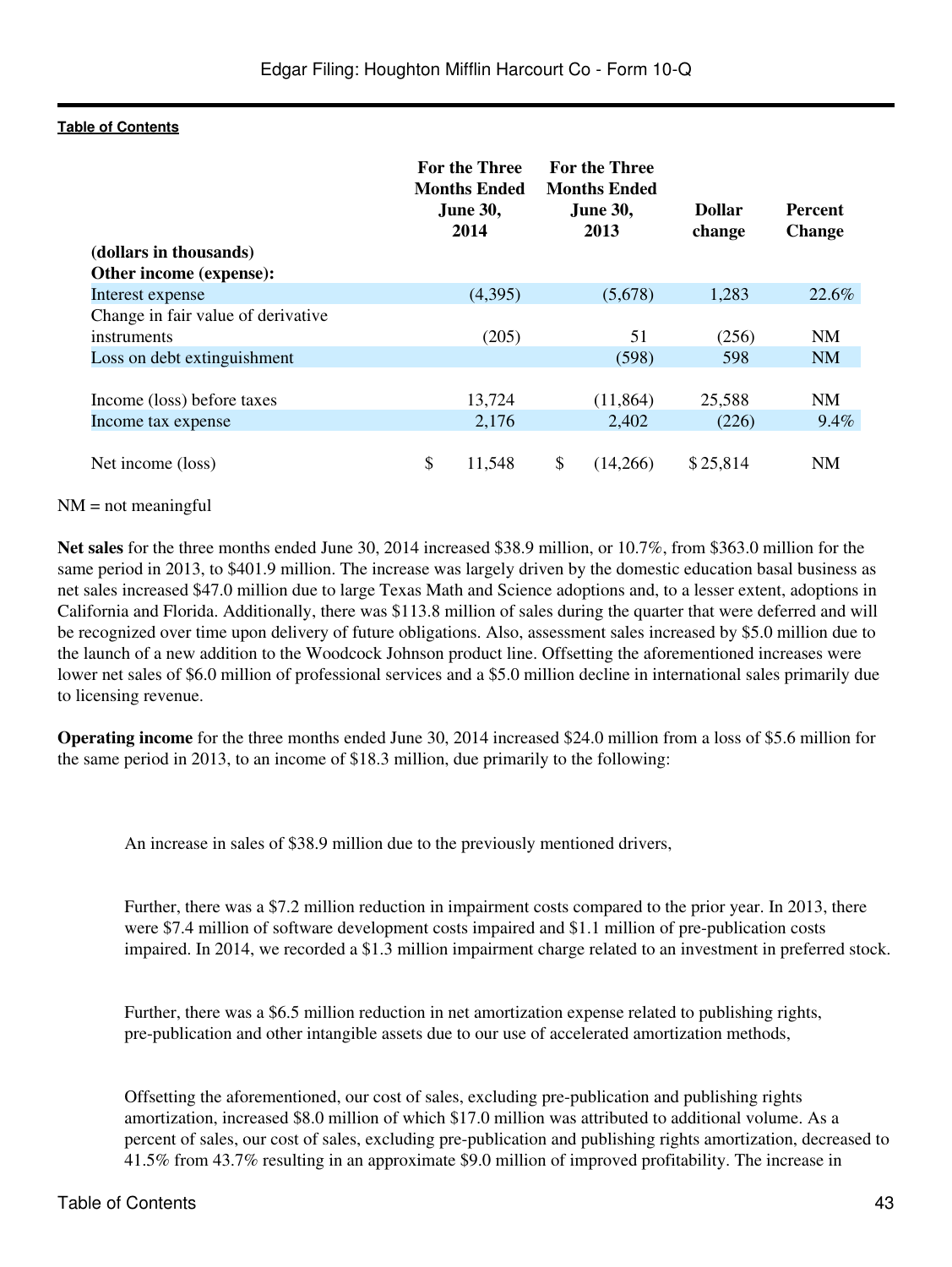product profitability was the result of the mix of basal programs sold carrying low product cost which have benefitted from economies of scale of large print runs, partially offset by a 1.4% increase in the royalty as a percent of net sales which had a negative impact on profitability of an approximate \$5.8 million,

Also, there was an increase in selling and administrative costs of \$18.8 million primarily due to increased commission costs of \$7.5 million associated with the increase in net sales, higher labor and incentive compensation of \$4.2 million, higher technology costs of \$2.8 million and a \$1.9 million increase in stock based compensation due to increased equity award issuances.

**Interest expense** for the three months ended June 30, 2014 decreased \$1.3 million, or 22.6%, to \$4.4 million from \$5.7 million for the same period in 2013, primarily as a result of Amendment No. 4 to our term loan facility, which reduced the interest rate applicable to borrowings thereunder by 1.0%.

**Change in fair value of derivative instruments** for the three months ended June 30, 2014 unfavorably changed by \$0.3 million from income of \$0.1 million to an expense of \$0.2 million. The loss on change in fair value of derivative instruments was related to unfavorable foreign exchange forward and option contracts executed on the Euro.

**Income tax expense** for the three months ended June 30, 2014 decreased \$0.2 million from \$2.4 million for 2013, to \$2.2 million. For both periods, the income tax expense was impacted by certain discrete tax items including the accrual of potential interest and penalties on uncertain tax positions. Including the tax effects of these discrete tax items, the effective rate was 15.9% and 20.2% for the three months ended June 30, 2014 and 2013, respectively.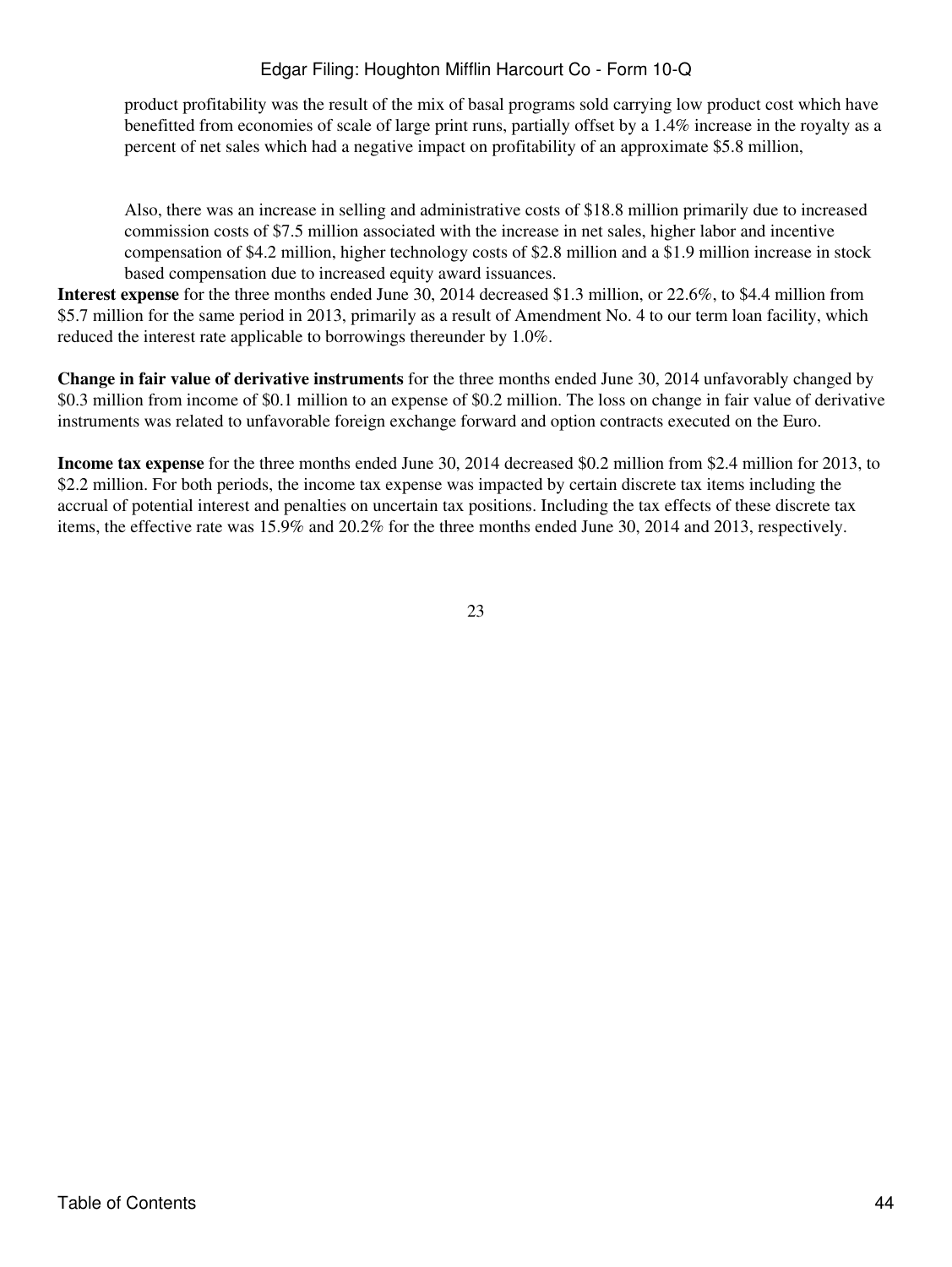#### *Consolidated Operating Results for the Six Months Ended June 30, 2014 and 2013*

|                                            |               | For the Six<br><b>Months Ended</b><br><b>June 30,</b><br>2014 |                           | For the Six<br><b>Months Ended</b><br>June 30,<br>2013 | <b>Dollar</b><br>change | <b>Percent</b><br><b>Change</b> |
|--------------------------------------------|---------------|---------------------------------------------------------------|---------------------------|--------------------------------------------------------|-------------------------|---------------------------------|
| (dollars in thousands)                     |               |                                                               |                           |                                                        |                         |                                 |
| <b>Net sales</b>                           | $\mathcal{S}$ | 555,823                                                       | $\boldsymbol{\mathsf{S}}$ | 529,545                                                | \$26,278                | 5.0%                            |
| <b>Costs and expenses:</b>                 |               |                                                               |                           |                                                        |                         |                                 |
| Cost of sales, excluding pre-publication   |               |                                                               |                           |                                                        |                         |                                 |
| and publishing rights amortization         |               | 259,444                                                       |                           | 245,816                                                | 13,628                  | 5.5%                            |
| Publishing rights amortization             |               | 55,527                                                        |                           | 72,587                                                 | (17,060)                | $(23.5)\%$                      |
| Pre-publication amortization               |               | 61,037                                                        |                           | 56,653                                                 | 4,384                   | 7.7%                            |
|                                            |               |                                                               |                           |                                                        |                         |                                 |
| Cost of sales                              |               | 376,008                                                       |                           | 375,056                                                | 952                     | 0.3%                            |
| Selling and administrative                 |               | 289,293                                                       |                           | 263,703                                                | 25,590                  | 9.7%                            |
| Other intangible asset amortization        |               | 5,952                                                         |                           | 13,433                                                 | (7,481)                 | (55.7)%                         |
| Impairment charge for investment in        |               |                                                               |                           |                                                        |                         |                                 |
| preferred stock, pre-publication costs and |               |                                                               |                           |                                                        |                         |                                 |
| fixed assets                               |               | 1,279                                                         |                           | 8,500                                                  | (7,221)                 | $(85.0)\%$                      |
| Severance and other charges                |               | 5,119                                                         |                           | 3,481                                                  | 1,638                   | 47.1%                           |
| <b>Operating loss</b>                      |               | (121, 828)                                                    |                           | (134, 628)                                             | 12,800                  | 9.5%                            |
| Other income (expense):                    |               |                                                               |                           |                                                        |                         |                                 |
| Interest expense                           |               | (8,692)                                                       |                           | (11, 585)                                              | 2,893                   | 25.0%                           |
| Change in fair value of derivative         |               |                                                               |                           |                                                        |                         |                                 |
| instruments                                |               | (308)                                                         |                           | (479)                                                  | 171                     | 35.7%                           |
| Loss on debt extinguishment                |               |                                                               |                           | (598)                                                  | 598                     | <b>NM</b>                       |
|                                            |               |                                                               |                           |                                                        |                         |                                 |
| Loss before taxes                          |               | (130, 828)                                                    |                           | (147,290)                                              | 16,462                  | 11.2%                           |
| Income tax expense                         |               | 3,959                                                         |                           | 4,357                                                  | (398)                   | 9.1%                            |
|                                            |               |                                                               |                           |                                                        |                         |                                 |
| Net loss                                   | \$            | (134, 787)                                                    | \$                        | (151, 647)                                             | \$16,860                | 11.1%                           |

#### $NM = not meaningful$

**Net sales** for the six months ended June 30, 2014 increased \$26.3 million, or 5.0%, from \$529.5 million for the same period in 2013, to \$555.8 million. The increase was largely driven by the domestic education basal business as net sales increased \$48.0 million due to large Texas Math and Science adoptions and, to a lesser extent, adoptions in California and Florida. Additionally, there was \$104.3 million of sales for the first six months of 2014 that were deferred and will be recognized over time rather than immediately. There were also higher net sales of \$6.0 million of the Heinemann Leveled Literacy Intervention product line. Offsetting the increase was a \$9.7 million decrease in Trade Publishing net sales as the prior year period benefitted from strong net sales of backlist titles associated with the theatrical releases of *The Hobbit* and *Life of Pi*, which did not occur in the current period. Additionally, net sales of professional development and professional services in the domestic education market decreased by \$11.0 million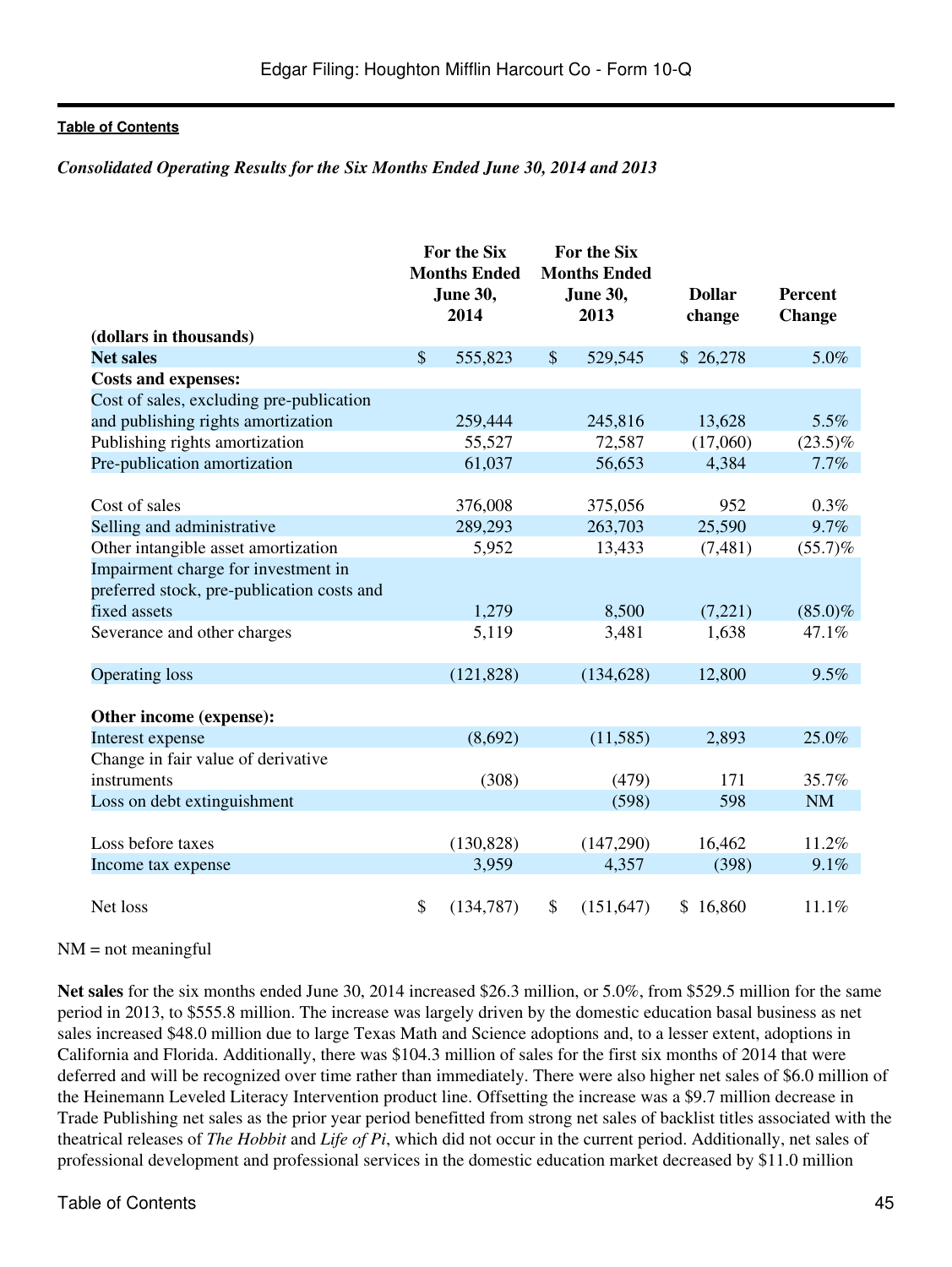primarily due to the prior year period benefitting \$8.0 million from the completion of a contract that led to the recognition of revenue previously deferred along with \$2.0 million in lower net sales from professional workshops.

**Operating loss** for the six months ended June 30, 2014 improved \$12.8 million, or 9.5%, from a loss of \$134.6 million for the same period in 2013, to a loss of \$121.8 million, due primarily to the following:

An increase in sales of \$26.3 million due to the previously mentioned drivers,

Further, there was a \$20.2 million reduction in amortization expense related to publishing rights, pre-publication and other intangible assets due to our use of accelerated amortization methods,

Further, there was a \$7.2 million reduction in impairment costs compared to the prior year. In 2013, there were \$7.4 million of software development costs impaired and \$1.1 million of pre-publication costs impaired. In 2014, we recorded a \$1.3 million impairment charge related to an investment in preferred stock.

Offsetting the aforementioned, our cost of sales, excluding pre-publication and publishing rights amortization, increased \$13.6 million of which \$12.2 million was attributed to additional volume. As a percent of sales, our cost of sales, excluding pre-publication and publishing rights amortization increased to 46.7% from 46.4% resulting in an approximate \$1.4 million decline in profitability. The decrease in product profitability was the result of the mix of basal programs sold carrying low product cost which have benefitted from economies of scale of large print runs, completely offset by a 1.8% increase in the royalty as a percent of net sales which had a negative impact on profitability of an approximate \$10.0 million and higher depreciation costs of \$5.0 million attributed to increased platform spend over the past several years,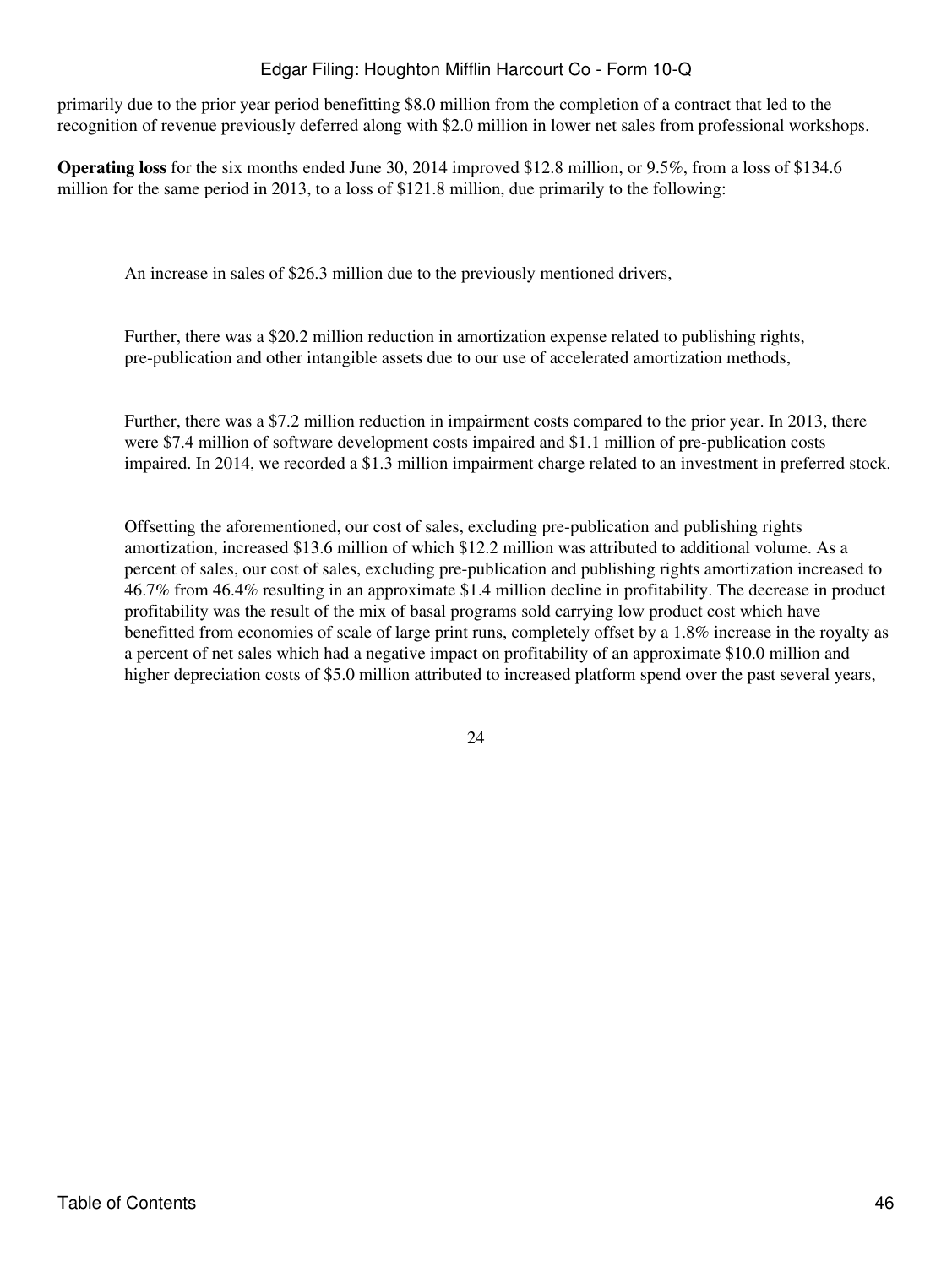Also, there was an increase in selling and administrative costs of \$25.6 million primarily due to increased commission costs of \$9.7 million associated with the increase in net sales, higher technology costs of \$5.5 million, higher labor and incentive compensation of \$5.0 million, increased outside labor of \$1.2 million to support 2014 adoptions, \$1.5 million of fees associated with the refinancing of our debt and with the registration of securities, and a \$2.7 million increase in stock based compensation due to increased equity award issuances.

**Interest expense** for the six months ended June 30, 2014 decreased \$2.9 million, or 25.0%, to \$8.7 million from \$11.6 million for the same period in 2013, primarily as a result of Amendment No. 4 to our term loan facility, which reduced the interest rate applicable to borrowings thereunder by 1.0%.

**Change in fair value of derivative instruments** for the six months ended June 30, 2014 favorably changed by \$0.2 million from an expense of \$0.5 million to an expense of \$0.3 million. The gain on change in fair value of derivative instruments was related to favorable foreign exchange forward and option contracts executed on the Euro.

**Income tax expense** for the six months ended June 30, 2014 decreased \$0.4 million from a tax expense of \$4.4 million for 2013, to a tax expense of \$4.0 million. For both periods, the income tax expense was impacted by certain discrete tax items including the accrual of potential interest and penalties on uncertain tax positions. Including the tax effects of these discrete tax items, the effective rate was 3.0% and 3.0% for the six months ended June 30, 2014 and 2013, respectively.

### **Adjusted EBITDA**

To supplement our financial statements presented in accordance with GAAP, we have presented Adjusted EBITDA in addition to our GAAP results. This information should be considered as supplemental in nature and should not be considered in isolation or as a substitute for the related financial information prepared in accordance with GAAP. Management believes that the presentation of Adjusted EBITDA provides useful information to investors regarding our results of operations because it assists both investors and management in analyzing and benchmarking the performance and value of our business. Adjusted EBITDA provides an indicator of general economic performance that is not affected by debt restructurings, fluctuations in interest rates or effective tax rates, non-cash charges, or levels of depreciation or amortization along with one-time non-recurring costs such as severance, facility closure costs, and acquisition costs. Accordingly, our management believes that this measurement is useful for comparing general operating performance from period to period. In addition, targets and positive trends in Adjusted EBITDA are used as performance measures and to determine certain compensation of management. Other companies may define Adjusted EBITDA differently and, as a result, our measure of Adjusted EBITDA may not be directly comparable to Adjusted EBITDA of other companies. Although we use Adjusted EBITDA as a financial measure to assess the performance of our business, the use of Adjusted EBITDA is limited because it does not include certain material costs, such as interest and taxes, necessary to operate our business. Adjusted EBITDA should be considered in addition to, and not as a substitute for, net earnings in accordance with GAAP as a measure of performance. Adjusted EBITDA is not intended to be a measure of liquidity or free cash flow for discretionary use. You are cautioned not to place undue reliance on Adjusted EBITDA.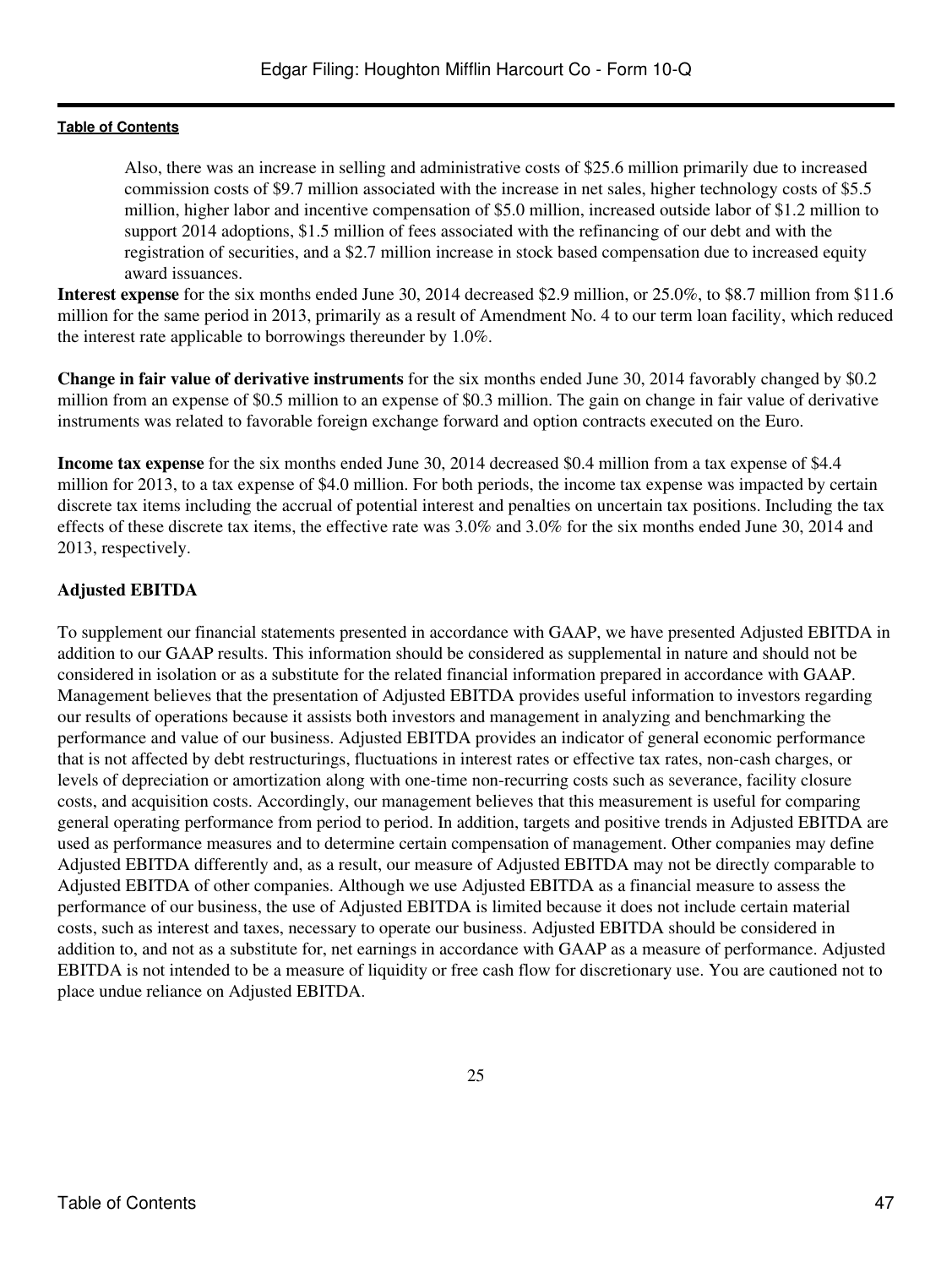Below is a reconciliation of our net income (loss) to Adjusted EBITDA for the three and six months ended June 30, 2014 and 2013:

|                                         |    | Three Months Ended June 30, Six Months Ended June 30, |              |          |              |              |
|-----------------------------------------|----|-------------------------------------------------------|--------------|----------|--------------|--------------|
|                                         |    | 2014                                                  |              | 2013     | 2014         | 2013         |
| Net income (loss)                       | \$ | 11,548                                                | $\mathbb{S}$ | (14,266) | \$(134,787)  | \$(151,647)  |
| Interest expense                        |    | 4,395                                                 |              | 5,678    | 8,692        | 11,585       |
| Provision (benefit) for income taxes    |    | 2,176                                                 |              | 2,402    | 3,959        | 4,357        |
| Depreciation expense                    |    | 18,082                                                |              | 15,884   | 35,321       | 30,225       |
| Amortization expense (1)                |    | 59,846                                                |              | 66,314   | 122,516      | 142,673      |
| Non-cash charges stock compensation     |    | 3,547                                                 |              | 1,689    | 5,944        | 3,275        |
| Non-cash charges (gain) loss on foreign |    |                                                       |              |          |              |              |
| currency hedge                          |    | 205                                                   |              | (51)     | 308          | 479          |
| Asset impairment charges                |    | 1,279                                                 |              | 8,500    | 1,279        | 8,500        |
| Purchase accounting adjustments (2)     |    | 1,016                                                 |              | 2,812    | 1,591        | 4,878        |
| Fees, expenses or charges for equity    |    |                                                       |              |          |              |              |
| offerings, debt or acquisitions         |    | 1,576                                                 |              | 1,497    | 3,690        | 1,764        |
| Restructuring                           |    | 2,207                                                 |              | 1,539    | 2,412        | 1,539        |
| Severance separation costs and facility |    |                                                       |              |          |              |              |
| closures $(3)$                          |    | 3,362                                                 |              | 4,553    | 5,119        | 6,481        |
| Debt extinguishment loss                |    |                                                       |              | 598      |              | 598          |
|                                         |    |                                                       |              |          |              |              |
| <b>Adjusted EBITDA</b>                  | S  | 109,239                                               | \$           | 97,149   | \$<br>56,044 | \$<br>64,707 |

- (1) Includes pre-publication amortization of \$32,063, and \$30,496 for the three months ended June 30, 2014 and 2013, respectively, and \$61,037 and \$56,653 for the six months ended June 30, 2014 and 2013, respectively.
- (2) Represents certain non-cash accounting adjustments, most significantly relating to deferred revenue and inventory costs.
- (3) Represents costs associated with restructuring. Included in such costs are severance and vacancy of excess facilities.

#### **Segment Operating Results**

# *Results of OperationsComparing Three Months Ended June 30, 2014 and 2013*

*Education*

|                     |           | <b>Three Months Ended</b><br><b>June 30,</b> |                         |                          |  |
|---------------------|-----------|----------------------------------------------|-------------------------|--------------------------|--|
|                     | 2014      | 2013                                         | <b>Dollar</b><br>change | <b>Percent</b><br>change |  |
| Net sales           | \$364,618 | \$323,733                                    | \$40,885                | 12.6%                    |  |
| Costs and expenses: |           |                                              |                         |                          |  |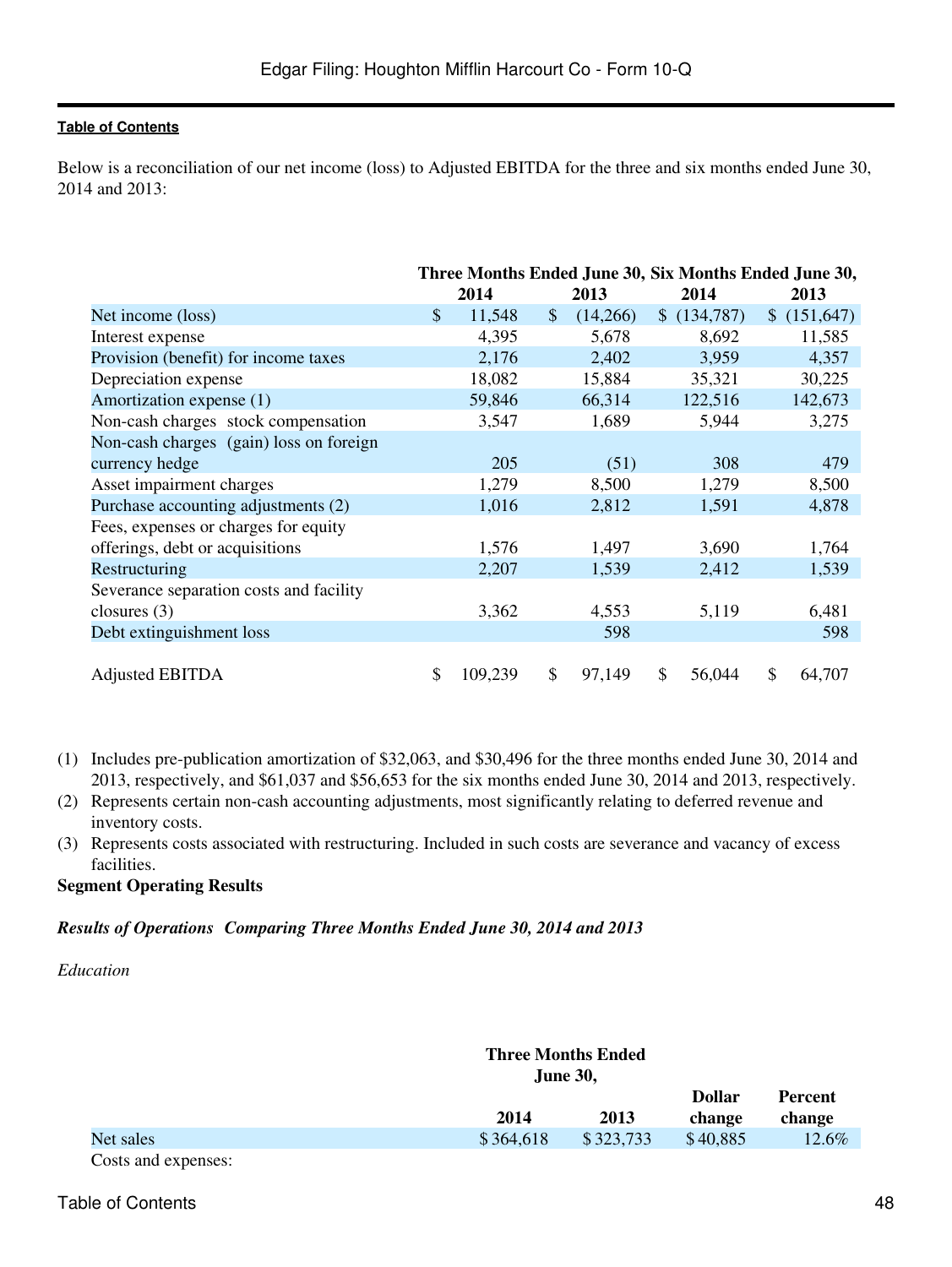| Cost of sales, excluding pre-publication and       |               |                          |          |            |
|----------------------------------------------------|---------------|--------------------------|----------|------------|
| publishing rights amortization                     | 142,061       | 130,777                  | 11,284   | 8.6%       |
| Publishing rights amortization                     | 21,998        | 30,015                   | (8,017)  | $(26.7)\%$ |
| Pre-publication amortization                       | 31,843        | 30,215                   | 1,628    | 5.4%       |
|                                                    |               |                          |          |            |
| Cost of sales                                      | 195,902       | 191,007                  | 4,895    | $2.6\%$    |
| Selling and administrative                         | 121,129       | 109,377                  | 11,752   | 10.7%      |
| Other intangible asset amortization                | 2,468         | 2,221                    | 247      | 11.1%      |
| Impairment charge for pre-publication costs, fixed |               |                          |          |            |
| assets and cost method investments                 | 1,279         | 8,500                    | (7,221)  | $(85.0)\%$ |
|                                                    |               |                          |          |            |
| Operating income (loss)                            | 43,840<br>\$. | 12,628<br>$\mathbb{S}^-$ | \$31,212 | NM         |
| Net income                                         | \$43,840      | 12,628<br>$\mathbb{S}^-$ | \$31,212 | <b>NM</b>  |
|                                                    |               |                          |          |            |
| Adjustments from net income (loss) to Education    |               |                          |          |            |
| segment Adjusted EBITDA                            |               |                          |          |            |
| Depreciation expense                               | 16,874        | 13,890                   | 2,984    | 21.5%      |
| Amortization expense                               | 56,307        | 62,451                   | (6,144)  | (9.8)%     |
| Non-cash charges asset impairment charges          | 1,279         | 8,500                    | (7,221)  | $(85.0)\%$ |
| Purchase accounting adjustments                    | 1,016         | 2,591                    | (1,575)  | $(60.8)\%$ |
|                                                    |               |                          |          |            |
| <b>Education segment Adjusted EBITDA</b>           | \$119,316     | \$100,060                | \$19,256 | 19.2%      |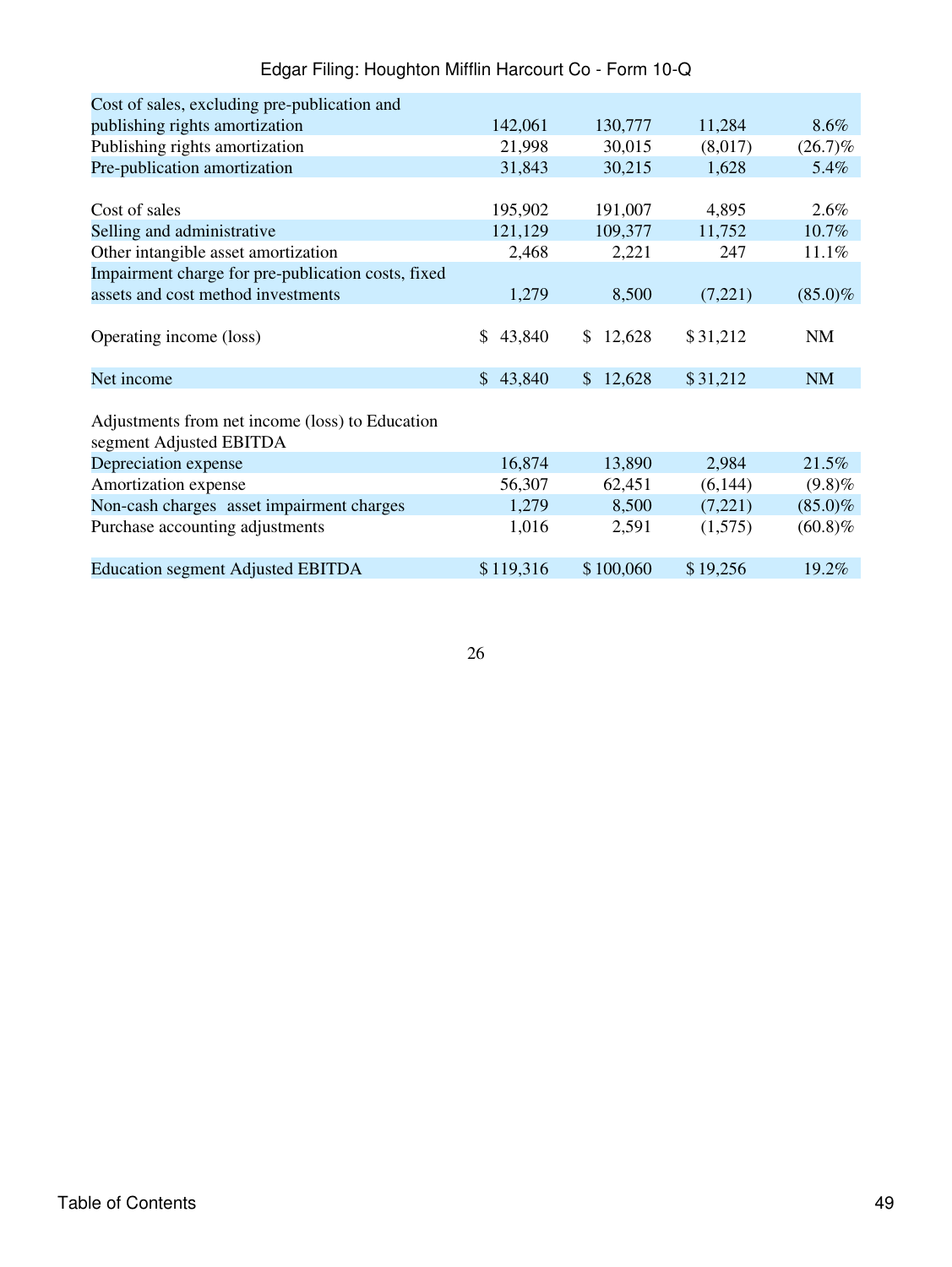|                                                          | <b>Three Months Ended</b><br><b>June 30,</b> |          |                         |                          |
|----------------------------------------------------------|----------------------------------------------|----------|-------------------------|--------------------------|
|                                                          | 2014                                         | 2013     | <b>Dollar</b><br>change | <b>Percent</b><br>change |
| Education segment Adjusted EBITDA as a % of net<br>sales | $32.7\%$                                     | $30.9\%$ |                         |                          |

#### $NM = not meaningful$

Our Education segment net sales for the three months ended June 30, 2014 increased \$40.9 million, or 12.6%, from \$323.7 million for the same period in 2013, to \$364.6 million. The increase was largely driven by the domestic education basal business as net sales increased \$47.0 million due to large Texas Math and Science adoptions and, to a lesser extent, adoptions in California and Florida. Additionally, there was \$113.8 million of sales during the quarter that were deferred and will be recognized over time rather than immediately. Also, assessment sales increased by \$5.0 million due to the launch of a new addition to the Woodcock Johnson product line. Offsetting the aforementioned increases were lower net sales of \$6.0 million of professional services and a \$5.0 million decline in international sales primarily due to licensing revenue.

Our Education segment cost of sales for the three months ended June 30, 2014, increased \$4.9 million, or 2.6%, from \$191.0 million for the same period in 2013, to \$195.9 million. The increase was attributed to a \$11.3 million increase in cost of sales, excluding pre-publication and publishing rights amortization of which \$16.5 million was attributed to additional volume. As a percent of sales, our cost of sales, excluding pre-publication and publishing rights amortization, decreased to 39.0% from 40.4% resulting in an approximate \$5.2 million of improved profitability. The increase in product profitability was the result of the mix of basal programs sold carrying low product cost which have benefitted from economies of scale of large print runs, partially offset by an increase in the royalty as a percent of net sales and higher depreciation costs attributed to increased platform spend over the past several years. Further, there was a \$8.0 million reduction in amortization expense related to publishing rights due to our use of accelerated amortization methods.

Our Education segment selling and administrative expense for the three months ended June 30, 2014, increased \$11.8 million, or 10.7%, from \$109.4 million for the same period in 2013, to \$121.1 million. The increase was primarily due increased commission costs of \$7.5 million associated with the increase in net sales and a \$1.9 million increase in transportation, samples and depository fees due to sales mix.

Our Education segment Adjusted EBITDA for the three months ended June 30, 2014, increased \$19.3 million, or 19.2%, from \$100.1 million for the same period in 2013, to \$119.3 million. Our Education segment Adjusted EBITDA excludes depreciation, amortization, impairment charges and purchase accounting adjustments. The purchase accounting adjustments for both 2014 and 2013 related to adjustments to deferred revenue for the 2010 restructuring where we adjusted our balance sheet to fair value. The purchase accounting adjustments will gradually decrease each year. The increase in our Education segment Adjusted EBITDA as a percentage of net sales, from 30.9% of net sales for the three months ended June 30, 2013 to 32.7% for the same period in 2014, was due to the identified factors impacting net sales, cost of sales and selling and administrative expense after removing those items not included in Education segment Adjusted EBITDA.

*Trade Publishing*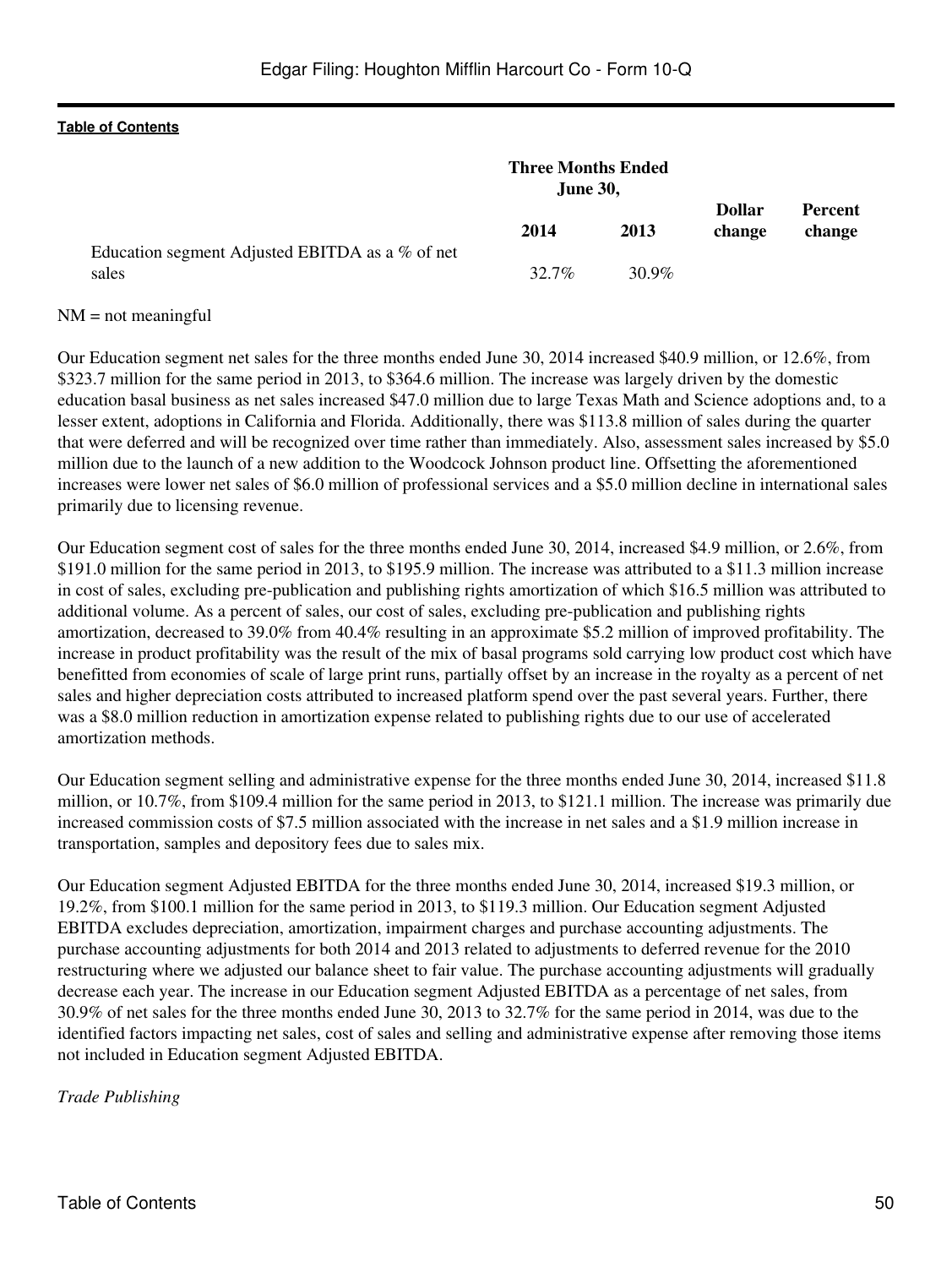|                                              | <b>Three Months</b> |           |               |            |  |  |  |
|----------------------------------------------|---------------------|-----------|---------------|------------|--|--|--|
|                                              | <b>Ended</b>        |           |               |            |  |  |  |
|                                              | <b>June 30,</b>     |           |               |            |  |  |  |
|                                              |                     |           | <b>Dollar</b> | Percent    |  |  |  |
|                                              | 2014                | 2013      | change        | change     |  |  |  |
| Net sales                                    | \$37,272            | \$39,218  | \$(1,946)     | $(5.0)\%$  |  |  |  |
| Costs and expenses:                          |                     |           |               |            |  |  |  |
| Cost of sales, excluding pre-publication and |                     |           |               |            |  |  |  |
| publishing rights amortization               | 24,735              | 24,979    | (244)         | $(1.0)\%$  |  |  |  |
| Publishing rights amortization               | 2,778               | 3,122     | (344)         | $(11.0)\%$ |  |  |  |
| Pre-publication amortization                 | 220                 | 281       | (61)          | $(21.7)\%$ |  |  |  |
|                                              |                     |           |               |            |  |  |  |
| Cost of sales                                | 27,733              | 28,382    | (649)         | $(2.3)\%$  |  |  |  |
| Selling and administrative                   | 10,751              | 9,930     | 821           | 8.3%       |  |  |  |
| Other intangible asset amortization          | 539                 | 460       | 79            | 17.2%      |  |  |  |
|                                              |                     |           |               |            |  |  |  |
| Operating income (loss)                      | \$(1,751)           | 446<br>\$ | \$(2,197)     | <b>NM</b>  |  |  |  |
|                                              |                     |           |               |            |  |  |  |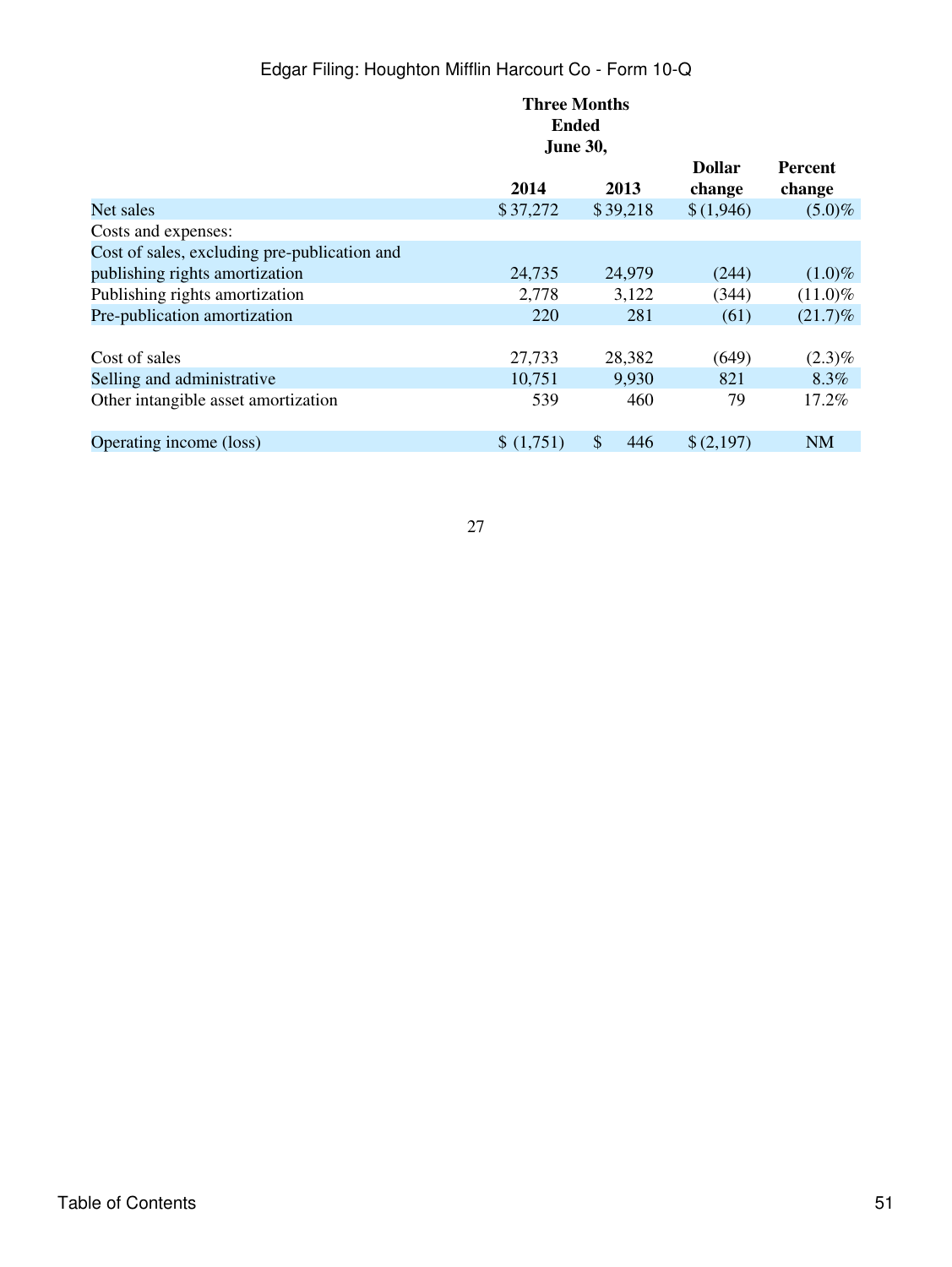|                                                                                   | <b>Three Months</b><br><b>Ended</b><br><b>June 30,</b> |                   |                                      |                                |
|-----------------------------------------------------------------------------------|--------------------------------------------------------|-------------------|--------------------------------------|--------------------------------|
| Net income (loss)                                                                 | 2014<br>\$(1,751)                                      | 2013<br>\$<br>446 | <b>Dollar</b><br>change<br>\$(2,197) | Percent<br>change<br><b>NM</b> |
| Adjustments from net income (loss) to Trade<br>Publishing segment Adjusted EBITDA |                                                        |                   |                                      |                                |
| Depreciation expense                                                              | 152                                                    | 118               | 34                                   | 28.8%                          |
| Amortization expense                                                              | 3,539                                                  | 3,863             | (324)                                | $(8.4)\%$                      |
| Purchase accounting adjustments                                                   |                                                        | 221               | (221)                                | <b>NM</b>                      |
| Trade Publishing segment Adjusted EBITDA                                          | \$1,940                                                | \$4,648           | \$(2,708)                            | $(58.3)\%$                     |
| Trade Publishing segment Adjusted EBITDA as a %<br>of net sales                   | 5.2%                                                   | 11.9%             |                                      |                                |

#### $NM = not meaningful$

Our Trade Publishing segment net sales for the three months ended June 30, 2014, decreased \$1.9 million, or 5.0%, from \$39.2 million for the same period in 2013, to \$37.3 million. The decrease was largely driven by a lack of movie tie-in titles as the prior year period benefitted from strong net sales of backlist titles associated with the theatrical releases of *The Hobbit* and *Life of Pi*, which did not occur in the current period.

Our Trade Publishing segment cost of sales for the three months ended June 30, 2014, decreased \$0.6 million, or 2.3%, from \$28.4 million for the same period in 2013, to \$27.7 million. The decrease is primarily related to decreased sales and lower amortization expense of \$0.3 million related to publishing rights, which was lower due to our use of accelerated amortization methods, partially offset by higher production costs due to mix and lower e-book sales.

Our Trade Publishing segment selling and administrative expense for the three months ended June 30, 2014, increased \$0.8 million, or 8.3%, from \$9.9 million for the same period in 2013, to \$10.8 million. The increase was primarily related to higher costs across the labor and discretionary costs groups.

Our Trade Publishing segment Adjusted EBITDA for the three months ended March 31, 2014, decreased \$2.7 million, or 58.3%, from \$4.6 million for the same period in 2013, to \$1.9 million. Our Trade Publishing segment Adjusted EBITDA excludes depreciation, amortization, impairment charges and purchase accounting adjustments. Our Trade Publishing segment Adjusted EBITDA as a percentage of net sales was 5.2% for the three months ended June 30, 2014, which was down from 11.9% for the same period in 2013 due to the identified factors impacting, cost of sales and selling and administrative expenses after removing those items not included in segment Adjusted EBITDA.

*Corporate and Other*

**Three Months Ended June 30, 2014 2013**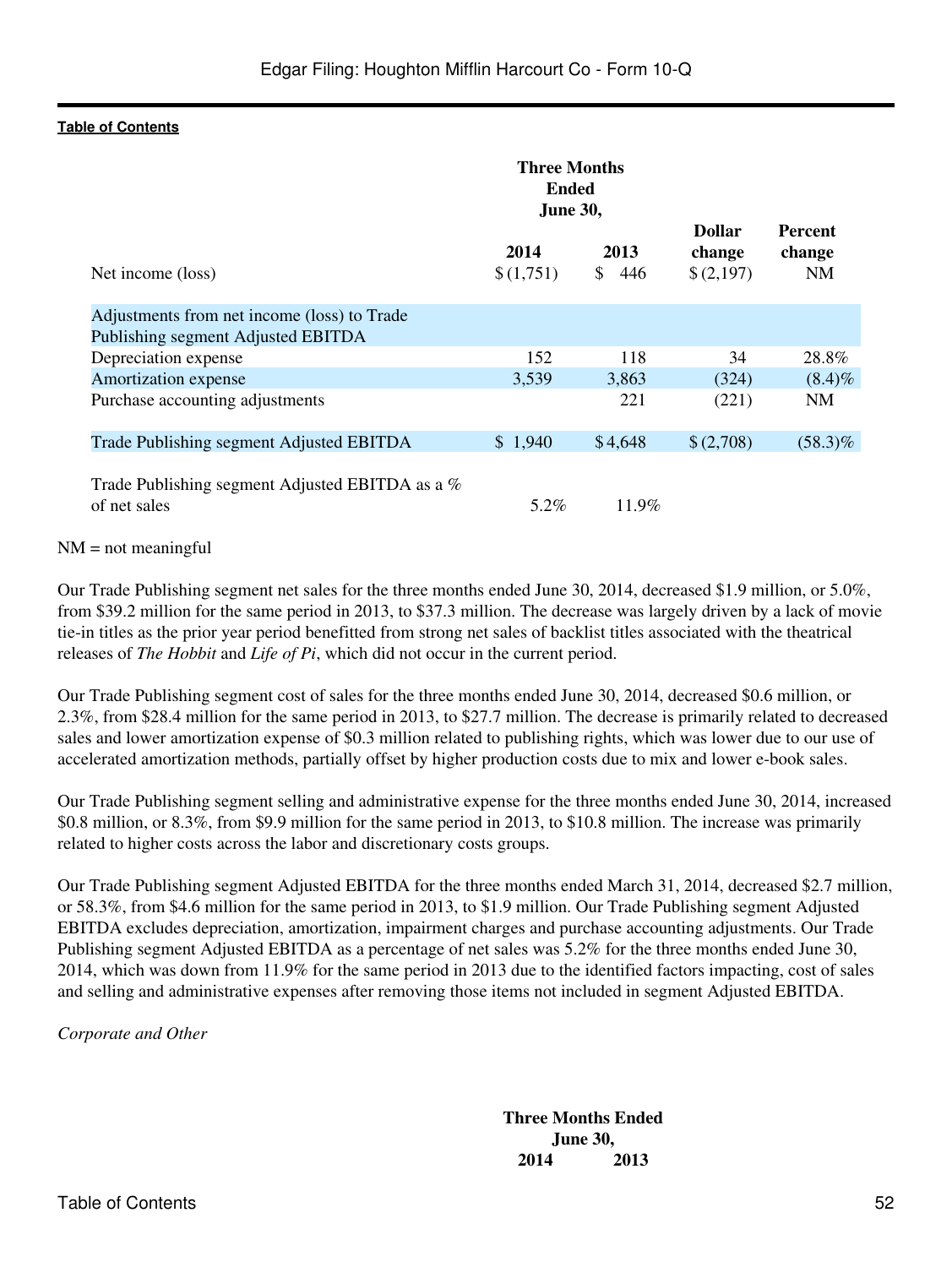|                                                         |            |            | <b>Dollar</b><br>change   | <b>Percent</b><br>change |
|---------------------------------------------------------|------------|------------|---------------------------|--------------------------|
| Net sales                                               | \$         | \$         | $\boldsymbol{\mathsf{S}}$ | <b>NM</b>                |
| Costs and expenses:                                     |            |            |                           |                          |
| Cost of sales, excluding pre-publication and publishing |            |            |                           |                          |
| rights amortization                                     |            | 3,000      | (3,000)                   | <b>NM</b>                |
| Publishing rights amortization                          |            |            |                           | <b>NM</b>                |
| Pre-publication amortization                            |            |            |                           | <b>NM</b>                |
|                                                         |            |            |                           |                          |
| Cost of sales                                           |            | 3,000      | (3,000)                   | <b>NM</b>                |
| Selling and administrative                              | 20,403     | 14,160     | 6,243                     | 44.1%                    |
| Severance and other charges                             | 3,362      | 1,553      | 1,809                     | NM                       |
|                                                         |            |            |                           |                          |
| Operating income (loss)                                 | \$(23,765) | \$(18,713) | \$ (5,052)                | $(27.0)\%$               |
|                                                         |            |            |                           |                          |
| Interest expense                                        | (4,395)    | (5,678)    | 1,283                     | 22.6%                    |
| Change in fair value of derivative instruments          | (205)      | 51         | (256)                     | <b>NM</b>                |
| Loss on extinguishment of debt                          |            | (598)      | 598                       | <b>NM</b>                |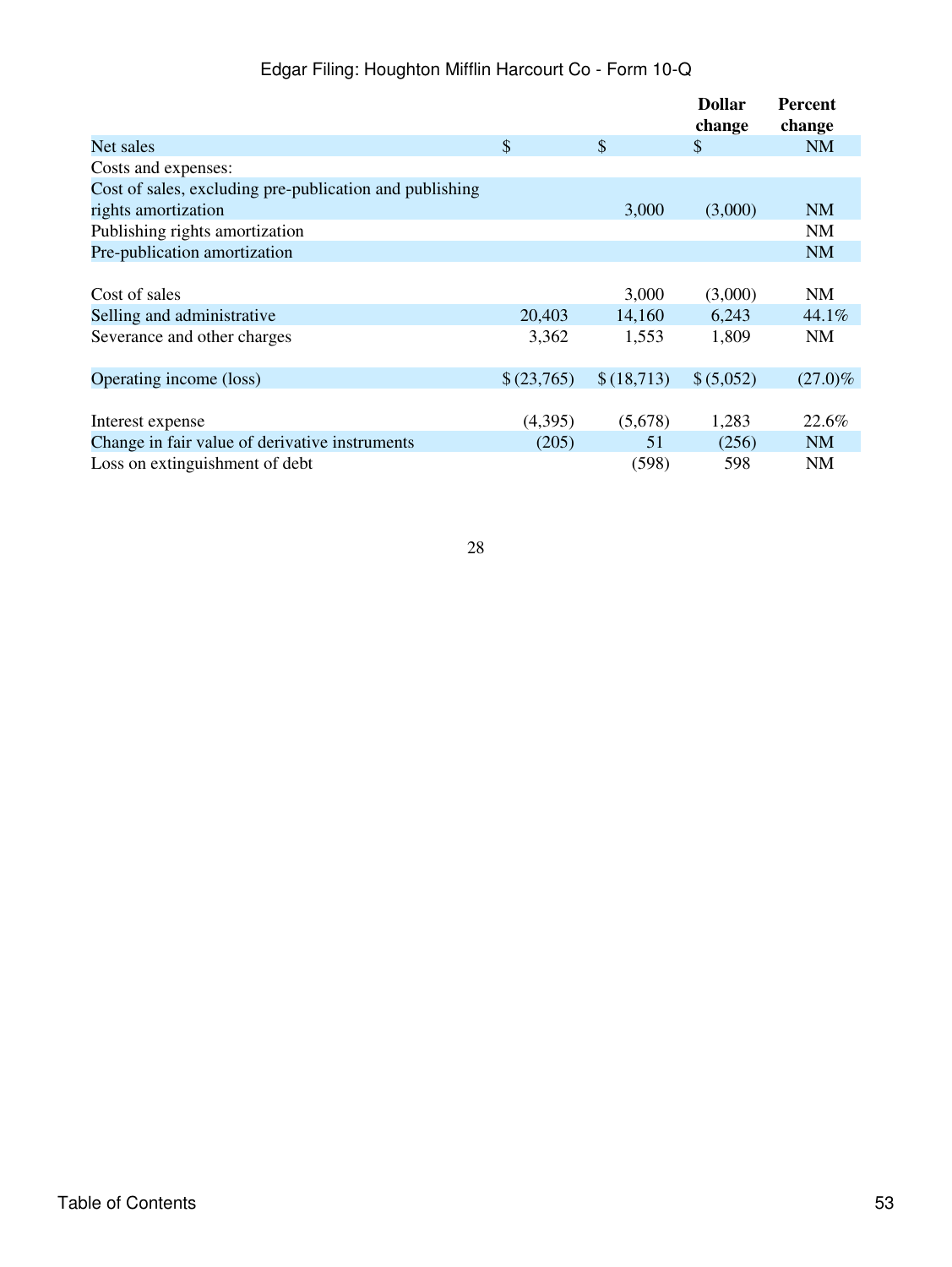|                                                                                      | <b>Three Months Ended</b><br><b>June 30,</b> |               |               |            |
|--------------------------------------------------------------------------------------|----------------------------------------------|---------------|---------------|------------|
|                                                                                      |                                              |               | <b>Dollar</b> | Percent    |
|                                                                                      | 2014                                         | 2013          | change        | change     |
| Income (loss) before taxes                                                           | (28, 365)                                    | (24, 938)     | (3,427)       | $(13.7)\%$ |
| Income tax expense                                                                   | 2,176                                        | 2,402         | (226)         | $9.4\%$    |
| Net income (loss)                                                                    | \$ (30,541)                                  | \$(27,340)    | \$(3,201)     | $(11.7)\%$ |
| Adjustments from net income (loss) to Corporate and<br>Other segment Adjusted EBITDA |                                              |               |               |            |
| Interest expense                                                                     | 4,395                                        | 5,678         | (1,283)       | $(22.6)\%$ |
| Provision (benefit) for income taxes                                                 | 2,176                                        | 2,402         | (226)         | $(9.4)\%$  |
| Depreciation expense                                                                 | 1,056                                        | 1,876         | (820)         | $(43.7)\%$ |
| Non-cash charges (gain) loss on foreign currency hedge                               | 205                                          | (51)          | 256           | <b>NM</b>  |
| Non-cash charges stock compensation                                                  | 3,547                                        | 1,689         | 1,858         | 110.0%     |
| Fees, expenses or charges for equity offerings, debt or<br>acquisitions              | 1,576                                        | 1,497         | 79            | 5.3%       |
| Restructuring                                                                        | 2,207                                        | 1,539         | 668           | 43.4%      |
| Severance, separation costs and facility closures                                    | 3,362                                        | 4,553         | (1,191)       | $(26.2)\%$ |
| Debt extinguishment loss                                                             |                                              | 598           | (598)         | <b>NM</b>  |
| Corporate and Other segment Adjusted EBITDA                                          | \$(12,017)                                   | (7,559)<br>\$ | \$(4,458)     | $(59.0)\%$ |

#### $NM = not meaningful$

The Corporate and Other category represents certain general overhead costs not fully allocated to the business segments such as legal, accounting, treasury, human resources, technology and executive functions.

Our selling and administrative expense for the Corporate and Other category for three months ended June 30, 2014, increased \$6.2 million, or 44.1%, from \$14.2 million for the same period in 2013, to \$20.4 million. The increase was attributed to higher consulting and professional fees of \$3.3 million and a \$1.9 million increase in equity compensation charges.

Adjusted EBITDA for the Corporate and Other category for the three months ended June 30, 2014, decreased \$4.5 million, or 59.0%, from a loss of \$7.6 million for the same period in 2013, to a loss of \$12.0 million. Our Adjusted EBITDA for the Corporate and Other category excludes depreciation, equity compensation charges, initial public offering costs, acquisition related activity, restructuring costs, severance and facility costs. The increase in our Adjusted EBITDA for the Corporate and Other category was due to the factors described above after removing those items not included in Adjusted EBITDA for the Corporate and Other category.

# *Results of OperationsComparing Six Months Ended June 30, 2014 and 2013*

# *Education*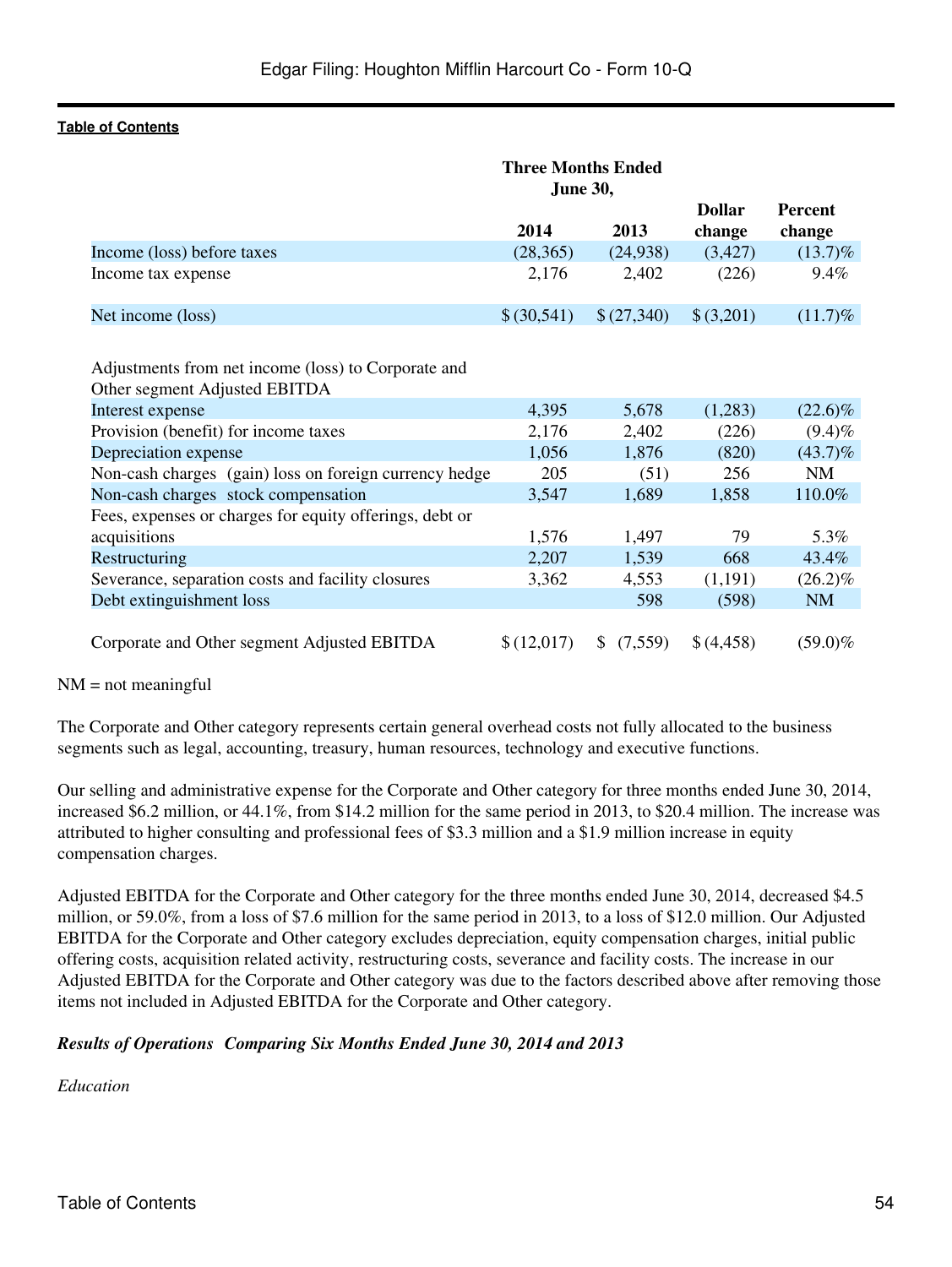|                                              |            | <b>Six Months Ended</b><br><b>June 30,</b> |                         |                          |
|----------------------------------------------|------------|--------------------------------------------|-------------------------|--------------------------|
|                                              | 2014       | 2013                                       | <b>Dollar</b><br>change | <b>Percent</b><br>change |
| Net sales                                    | \$486,492  | \$450,560                                  | \$35,932                | $8.0\%$                  |
| Costs and expenses:                          |            |                                            |                         |                          |
| Cost of sales, excluding pre-publication and |            |                                            |                         |                          |
| publishing rights amortization               | 212,189    | 194,703                                    | 17,486                  | $9.0\%$                  |
| Publishing rights amortization               | 49,745     | 66,093                                     | (16,348)                | $(24.7)\%$               |
| Pre-publication amortization                 | 60,618     | 56,112                                     | 4,506                   | $8.0\%$                  |
|                                              |            |                                            |                         |                          |
| Cost of sales                                | 322,552    | 316,908                                    | 5,644                   | 1.8%                     |
| Selling and administrative                   | 228,838    | 213,601                                    | 15,237                  | 7.1%                     |
| Other intangible asset amortization          | 4,873      | 12,513                                     | (7,640)                 | $(61.1)\%$               |
| Impairment charge for pre-publication costs, |            |                                            |                         |                          |
| fixed assets and cost method investments     | 1,279      | 8,500                                      | (7,221)                 | $(85.0)\%$               |
| Operating income (loss)                      | \$(71,050) | \$(100,962)                                | \$29,912                | 29.6%                    |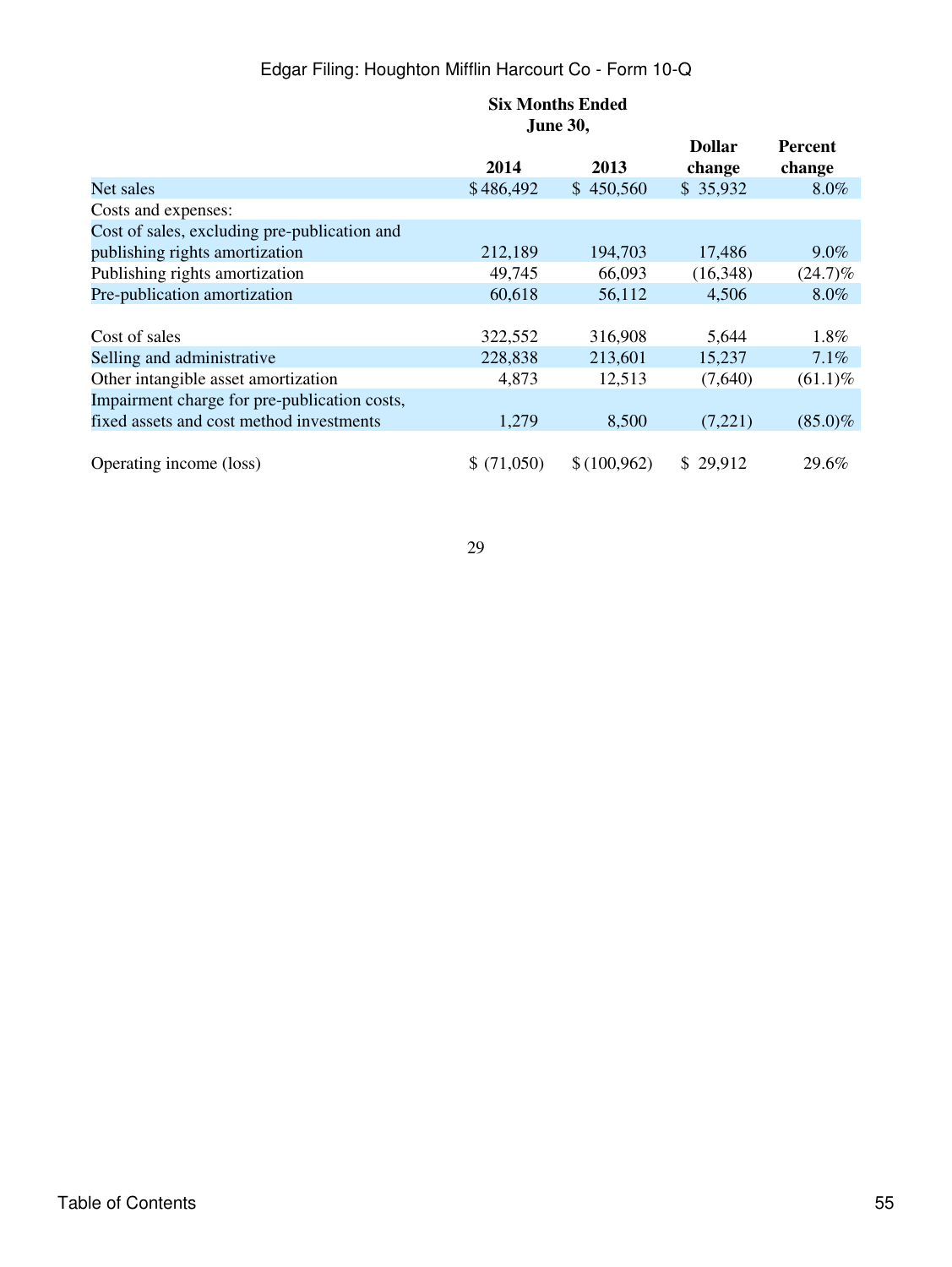|                                                                                   | <b>Six Months Ended</b><br><b>June 30,</b> |                        |                         |                          |
|-----------------------------------------------------------------------------------|--------------------------------------------|------------------------|-------------------------|--------------------------|
|                                                                                   | 2014                                       | 2013                   | <b>Dollar</b><br>change | <b>Percent</b><br>change |
| Net income (loss)                                                                 | \$(71,050)                                 | \$(100,962)            | \$29,912                | 29.6%                    |
| Adjustments from net income (loss) to<br><b>Education segment Adjusted EBITDA</b> |                                            |                        |                         |                          |
| Depreciation expense                                                              | 32,034                                     | 26,534                 | 5,500                   | 20.7%                    |
| Amortization expense                                                              | 115,235                                    | 134,718                | (19, 483)               | $(14.5)\%$               |
| Non-cash charges asset impairment charges                                         | 1,279                                      | 8,500                  | (7,221)                 | $(85.0)\%$               |
| Purchase accounting adjustments                                                   | 1,591                                      | 4,657                  | (3,066)                 | $(65.8)\%$               |
| <b>Education segment Adjusted EBITDA</b>                                          | \$79,089                                   | 73,447<br>$\mathbb{S}$ | <sup>\$</sup><br>5,642  | $7.7\%$                  |
| Education segment Adjusted EBITDA as a % of<br>net sales                          | 16.3%                                      | 16.3%                  |                         |                          |

#### $NM = not meaningful$

Our Education segment net sales for the six months ended June 30, 2014 increased \$35.9 million, or 8.0%, from \$450.6 million for the same period in 2013, to \$486.5 million. The increase was largely driven by the domestic education basal business in which net sales increased \$48.0 million due to large Texas Math and Science adoptions and, to a lesser extent, adoptions in California and Florida. Additionally, there was \$104.3 million of sales for the first six months of 2014 that were deferred and will be recognized over time rather than immediately. There were also higher net sales of \$6.0 million of the Heinemann Leveled Literacy Intervention product line. Offsetting the increase was a \$11.0 million decline in net sales of professional development and professional services in the domestic education market primarily due to the prior year period benefitting \$8.0 million from the completion of a contract that led to the recognition of revenue previously deferred along with \$2.0 million in lower net sales from professional workshops.

Our Education segment cost of sales for the six months ended June 30, 2014, increased \$5.6 million, or 1.8%, from \$316.9 million for the same period in 2013, to \$322.6 million. The increase was attributed to a \$17.5 million increase in cost of sales, excluding pre-publication and publishing rights amortization of which \$15.5 million was attributed to additional volume. As a percent of sales, our cost of sales, excluding pre-publication and publishing rights amortization increased to 43.6% from 43.2% resulting in an approximate \$2.0 million of decrease in profitability. The decrease in product profitability was the result of the mix of basal programs sold carrying low product cost which have benefitted from economies of scale of large print runs, being offset by a 2.3% increase in the royalty as a percent of net sales which had a negative impact on profitability of an approximate \$11.2 million.

Our Education segment selling and administrative expense for the six months ended June 30, 2014, increased \$15.2 million, or 7.1%, from \$213.6 million for the same period in 2013, to \$228.8 million. The increase was primarily due to increased commission costs of \$11.6 million associated with the increase in net sales and an increase attributed to higher technology cost, higher labor costs and increased outside labor to support 2014 adoptions.

Our Education segment Adjusted EBITDA for the six months ended June 30, 2014, increased \$5.6 million, or 7.7%, from an income of \$73.4 million for the same period in 2013, to an income of \$79.1 million. Our Education segment Adjusted EBITDA excludes depreciation, amortization, impairment charges and purchase accounting adjustments.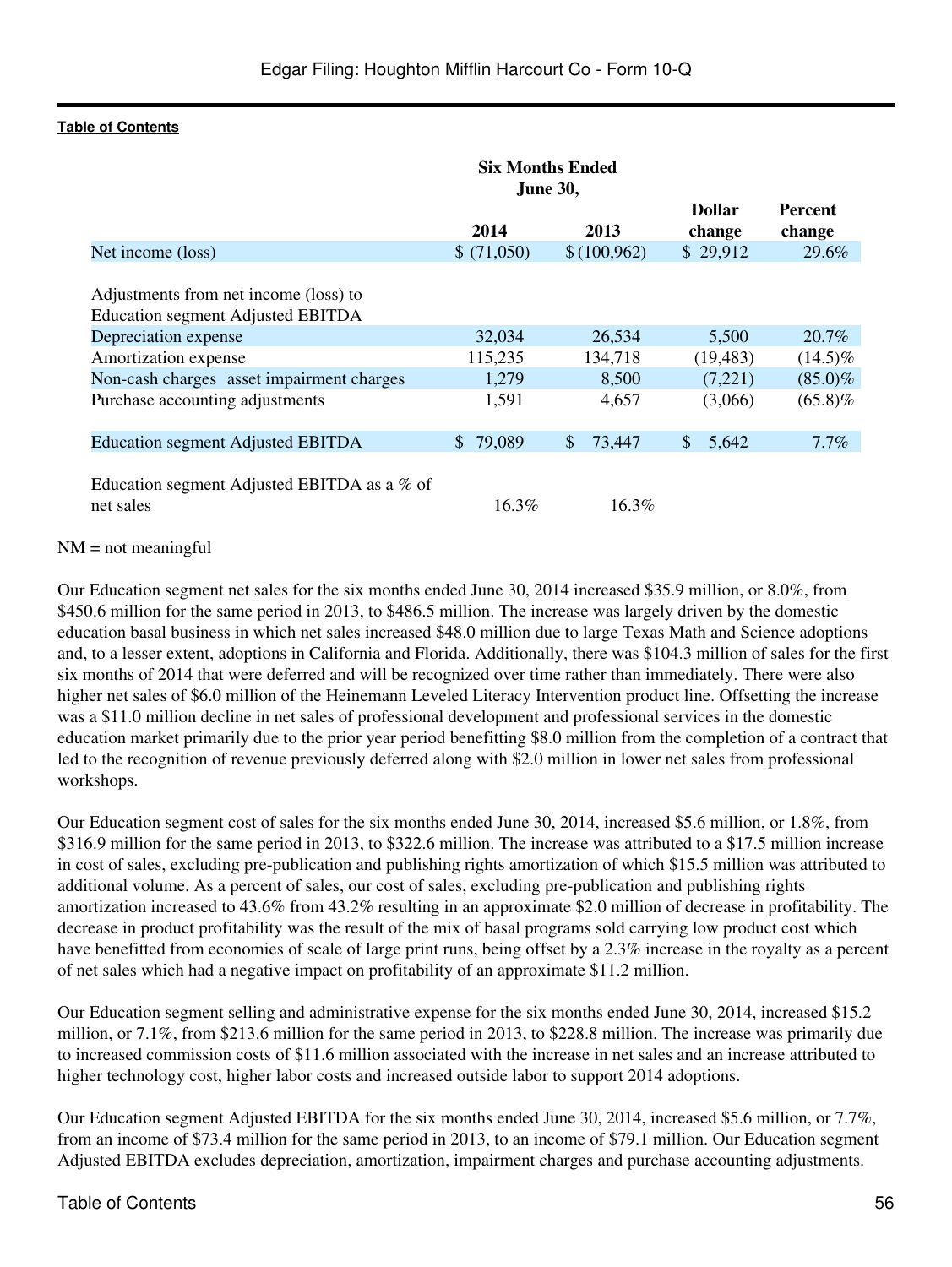The purchase accounting adjustments for both 2014 and 2013 related to adjustments to deferred revenue for the 2010 restructuring where we adjusted our balance sheet to fair value. The purchase accounting adjustments will gradually decrease each year. Our Education segment Adjusted EBITDA as a percentage of net sales was 16.3% of net sales for the six months ended June 30, 2013 and 2014, was due to the identified factors impacting net sales, cost of sales and selling and administrative expense after removing those items not included in Education segment Adjusted EBITDA.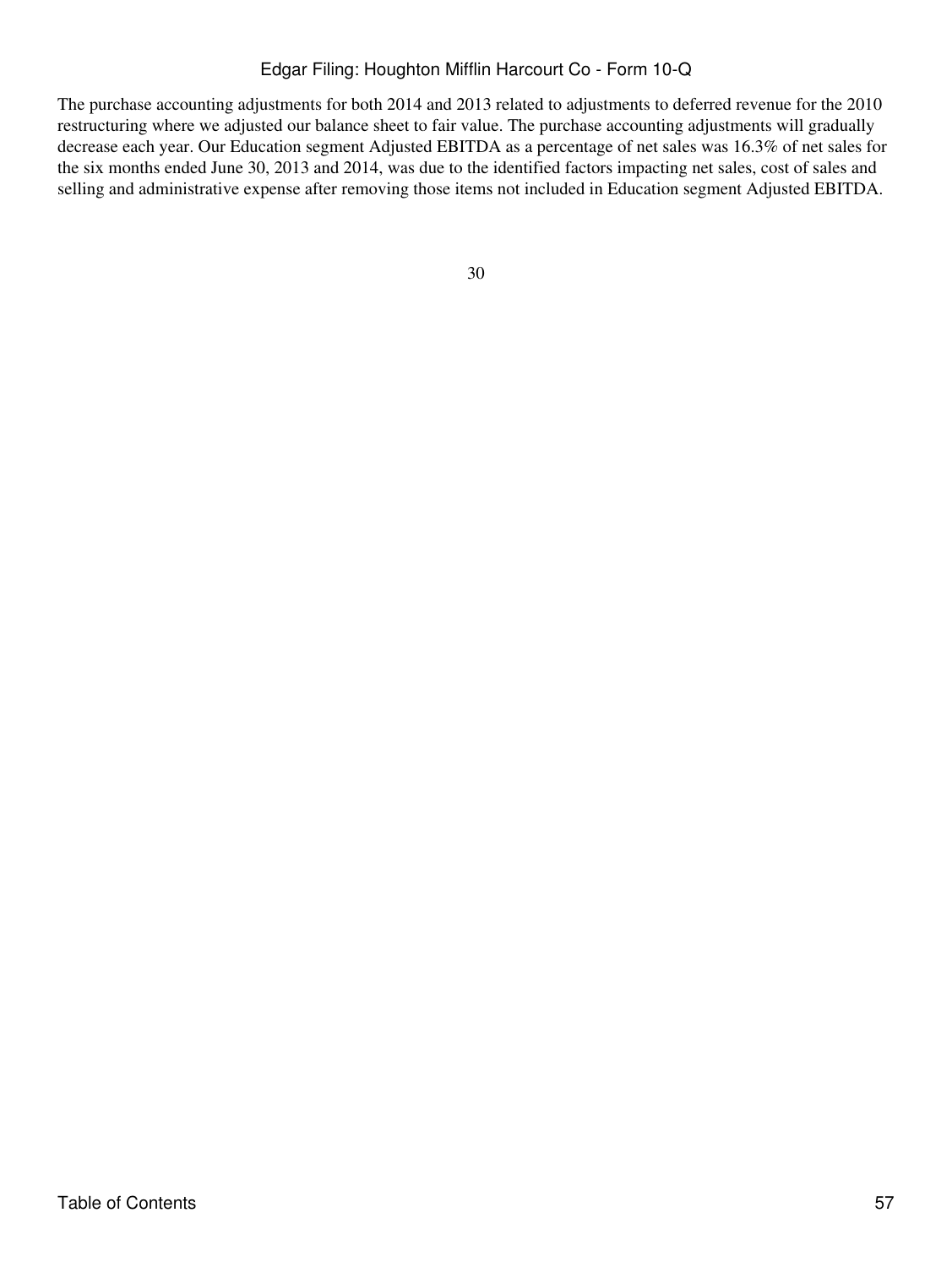### *Trade Publishing*

|                                                      | <b>Six Months Ended</b> |          |               |                |
|------------------------------------------------------|-------------------------|----------|---------------|----------------|
|                                                      | June 30,                |          | 2014 vs. 2013 |                |
|                                                      |                         |          | <b>Dollar</b> | <b>Percent</b> |
|                                                      | 2014                    | 2013     | change        | change         |
| Net sales                                            | \$69,331                | \$78,985 | \$ (9,654)    | $(12.2)\%$     |
| Costs and expenses:                                  |                         |          |               |                |
| Cost of sales, excluding pre-publication and         |                         |          |               |                |
| publishing rights amortization                       | 47,255                  | 48,113   | (858)         | $(1.8)\%$      |
| Publishing rights amortization                       | 5,782                   | 6,494    | (712)         | $(11.0)\%$     |
| Pre-publication amortization                         | 419                     | 541      | (122)         | $(22.6)\%$     |
|                                                      |                         |          |               |                |
| Cost of sales                                        | 53,456                  | 55,148   | (1,692)       | $(3.1)\%$      |
| Selling and administrative                           | 21,731                  | 20,020   | 1,711         | 8.5%           |
| Other intangible asset amortization                  | 1,079                   | 920      | 159           | 17.3%          |
|                                                      |                         |          |               |                |
| Operating income (loss)                              | \$ (6,935)              | \$2,897  | \$ (9,832)    | <b>NM</b>      |
|                                                      |                         |          |               |                |
| Net income (loss)                                    | \$ (6,935)              | \$2,897  | \$<br>(9,832) | <b>NM</b>      |
|                                                      |                         |          |               |                |
| Adjustments from net income (loss) to Education      |                         |          |               |                |
| segment Adjusted EBITDA                              |                         |          |               |                |
| Depreciation expense                                 | 276                     | 235      | 41            | 17.4%          |
| Amortization expense                                 | 7,281                   | 7,955    | (674)         | $(8.5)\%$      |
| Fees, expenses or charges for equity offerings, debt |                         |          |               |                |
| or acquisitions                                      |                         |          |               | <b>NM</b>      |
| Purchase accounting adjustments                      |                         | 221      | (221)         | <b>NM</b>      |
|                                                      |                         |          |               |                |
| <b>Education segment Adjusted EBITDA</b>             | \$<br>622               | \$11,308 | \$(10,686)    | $(94.5)\%$     |
|                                                      |                         |          |               |                |
| Education segment Adjusted EBITDA as a % of          |                         |          |               |                |
| net sales                                            | 0.9%                    | 14.3%    |               |                |

#### $NM = not meaningful$

Our Trade Publishing segment net sales for the six months ended June 30, 2014, decreased \$9.7 million, or 12.2%, from \$79.0 million for the same period in 2013, to \$69.3 million. The decrease was largely driven by a decrease in Trade Publishing net sales as the prior year period benefitted from strong net sales of backlist titles associated with the theatrical releases of *The Hobbit* and *Life of Pi*, which did not occur in the current period. Additionally, sales of front list titles were down from the prior year as the prior year benefited from successful front list titles such as *Francona.*

Our Trade Publishing segment cost of sales for the six months ended June 30, 2014, decreased \$1.7 million, or 3.1%, from \$55.1 million for the same period in 2013, to \$53.5 million. The decrease is primarily related to decreased sales and lower amortization expense of \$0.7 million related to publishing rights, which was lower due to our use of accelerated amortization methods.

# Table of Contents 58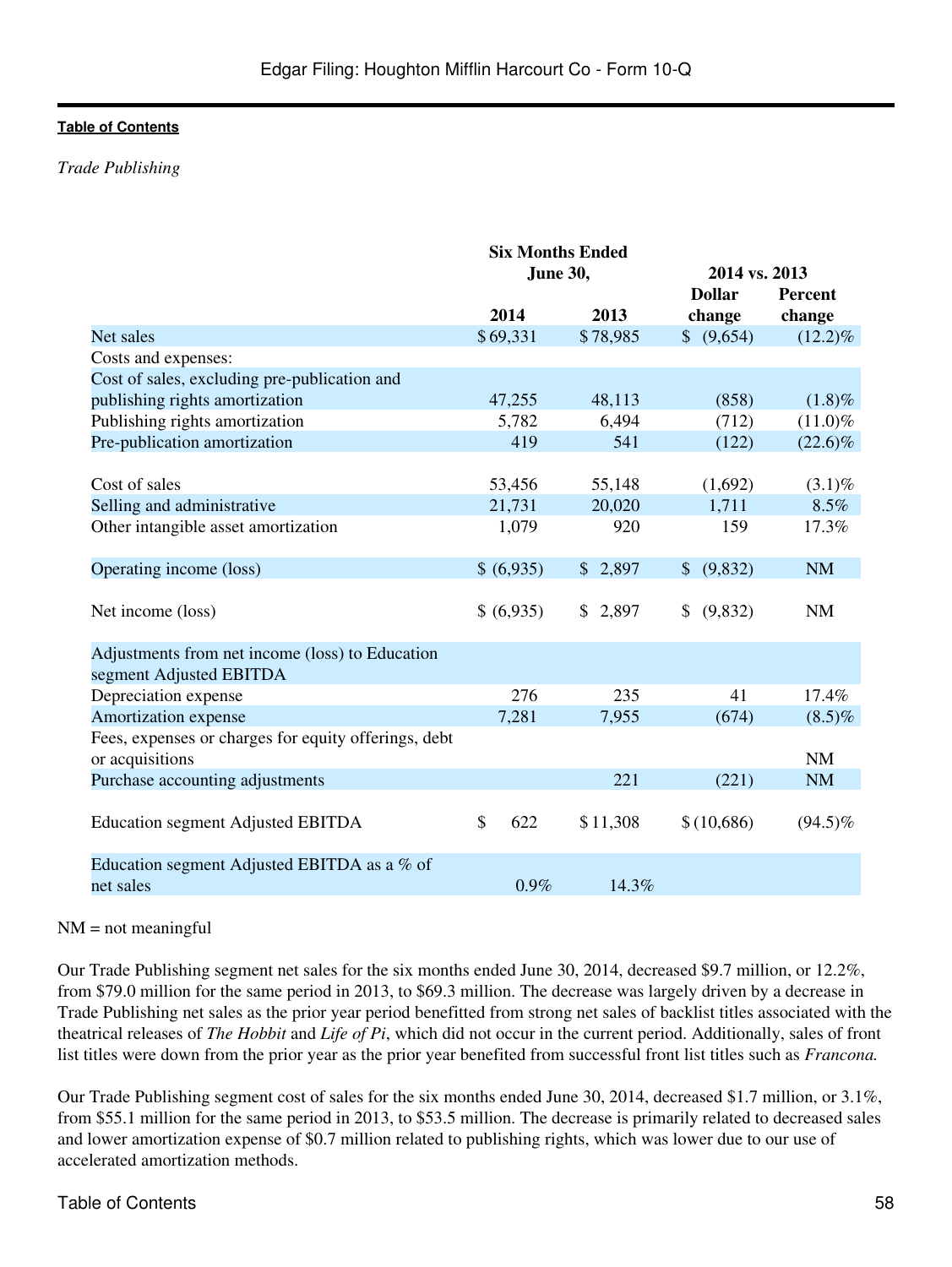Our Trade Publishing segment selling and administrative expense for the six months ended June 30, 2014, increased \$1.7 million, or 8.5%, from \$20.0 million for the same period in 2013, to \$21.7 million. The increase was primarily related to higher promotional expenses and development costs.

Our Trade Publishing segment Adjusted EBITDA for the six months ended June 30, 2014, decreased \$10.7 million, or 94.5%, from \$11.3 million for the same period in 2013, to \$0.6 million. Our Trade Publishing segment Adjusted EBITDA excludes depreciation, amortization, impairment charges and purchase accounting adjustments. Our Trade Publishing segment Adjusted EBITDA as a percentage of net sales was 0.9% for the six months ended June 30, 2014, which was down from 14.3% for the same period in 2013 due to the identified factors impacting, cost of sales and selling and administrative expenses after removing those items not included in segment adjusted EBITDA.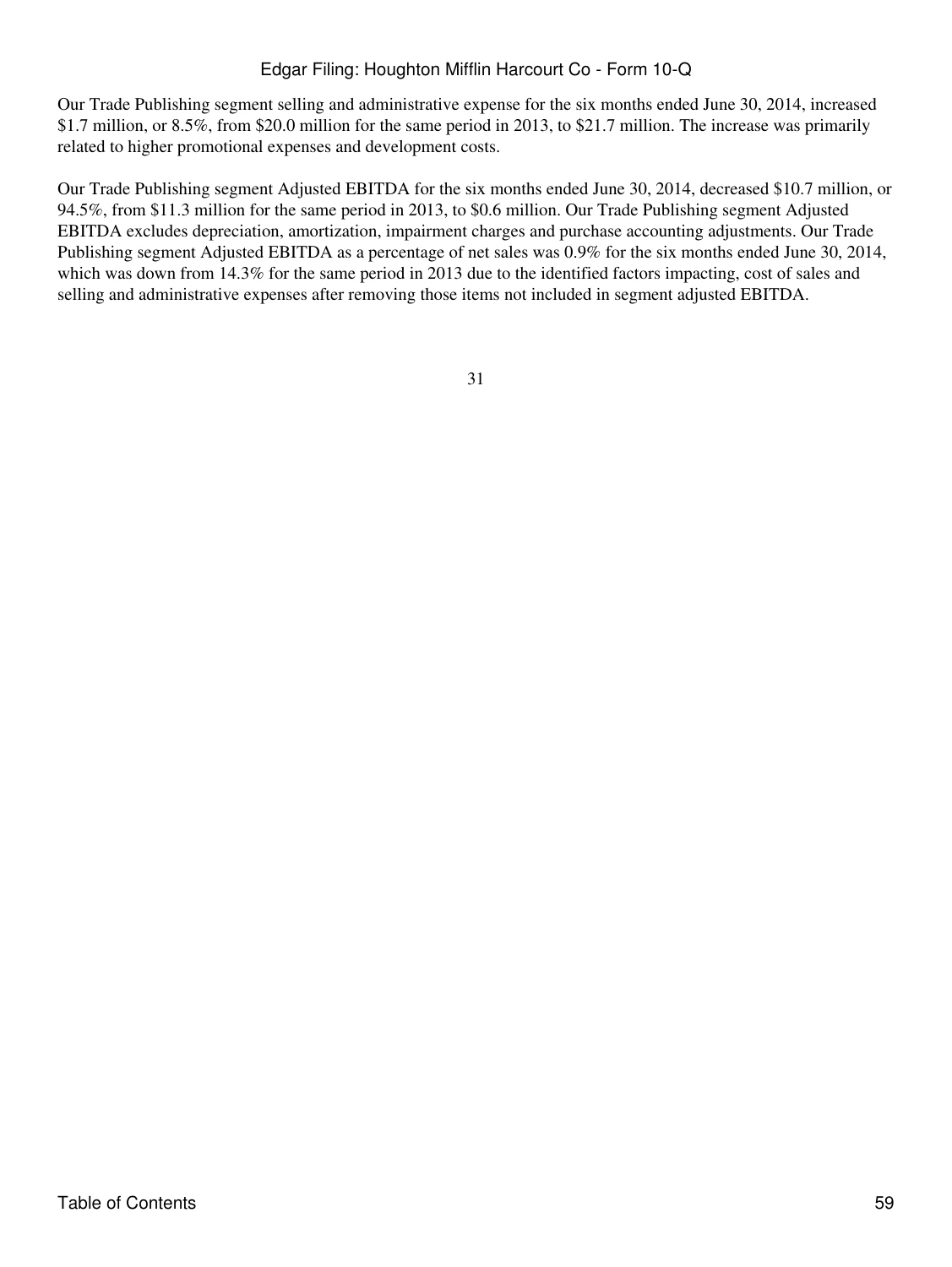# *Corporate and Other*

|                                                         | <b>Six Months Ended</b> |             |               |                |
|---------------------------------------------------------|-------------------------|-------------|---------------|----------------|
|                                                         | June 30,                |             |               |                |
|                                                         |                         |             | <b>Dollar</b> | <b>Percent</b> |
|                                                         | 2014                    | 2013        | change        | change         |
| Net sales                                               | \$                      | \$          | $\mathcal{S}$ | <b>NM</b>      |
| Costs and expenses:                                     |                         |             |               |                |
| Cost of sales, excluding pre-publication and publishing |                         |             |               |                |
| rights amortization                                     |                         | 3,000       | (3,000)       | <b>NM</b>      |
| Publishing rights amortization                          |                         |             |               | <b>NM</b>      |
| Pre-publication amortization                            |                         |             |               | NM             |
|                                                         |                         |             |               |                |
| Cost of sales                                           |                         | 3,000       | (3,000)       | <b>NM</b>      |
| Selling and administrative                              | 38,724                  | 30,082      | 8,642         | 28.7%          |
| Severance and other charges                             | 5,119                   | 3,481       | 1,638         | 47.1%          |
|                                                         |                         |             |               |                |
| Operating income (loss)                                 | \$(43,843)              | \$(36,563)  | \$(7,280)     | $(19.9)\%$     |
|                                                         |                         |             |               |                |
| Interest expense                                        | (8,692)                 | (11,585)    | 2,893         | 25.0%          |
| Change in fair value of derivative instruments          | (308)                   | (479)       | 171           | 35.7%          |
| Loss on extinguishment of debt                          |                         | (598)       | 598           | <b>NM</b>      |
|                                                         |                         |             |               |                |
| Income (loss) before taxes                              | (52, 843)               | (49,225)    | (3,618)       | (7.3%)         |
| Income tax expense                                      | 3,959                   | 4,357       | (398)         | 9.1%           |
|                                                         |                         |             |               |                |
| Net income (loss)                                       | \$ (56,802)             | \$ (53,582) | \$(3,220)     | $(6.0\%)$      |
|                                                         |                         |             |               |                |
| Adjustments from net income (loss) to Corporate and     |                         |             |               |                |
| Other segment Adjusted EBITDA                           |                         |             |               |                |
| Interest expense                                        | 8,692                   | 11,585      | (2,893)       | $(25.0)\%$     |
| Provision (benefit) for income taxes                    | 3,959                   | 4,357       | (398)         | $(9.1)\%$      |
| Depreciation expense                                    | 3,011                   | 3,456       | (445)         | $(12.9)\%$     |
| Non-cash charges (gain) loss on foreign currency hedge  | 308                     | 479         | (171)         | (35.7)%        |
| Non-cash charges stock compensation                     | 5,944                   | 3,275       | 2,669         | 81.5%          |
| Fees, expenses or charges for equity offerings, debt or |                         |             |               |                |
| acquisitions                                            | 3,690                   | 1,764       | 1,926         | 109.2%         |
| Restructuring                                           | 2,412                   | 1,539       | 873           | 56.7%          |
| Severance, separation costs and facility closures       | 5,119                   | 6,481       | (1,362)       | $(21.0)\%$     |
| Debt extinguishment loss                                |                         | 598         | (598)         | <b>NM</b>      |
| Corporate and Other segment Adjusted EBITDA             | \$(23,667)              | \$(20,048)  | \$ (3,619)    | $(18.1)\%$     |
|                                                         |                         |             |               |                |

NM = not meaningful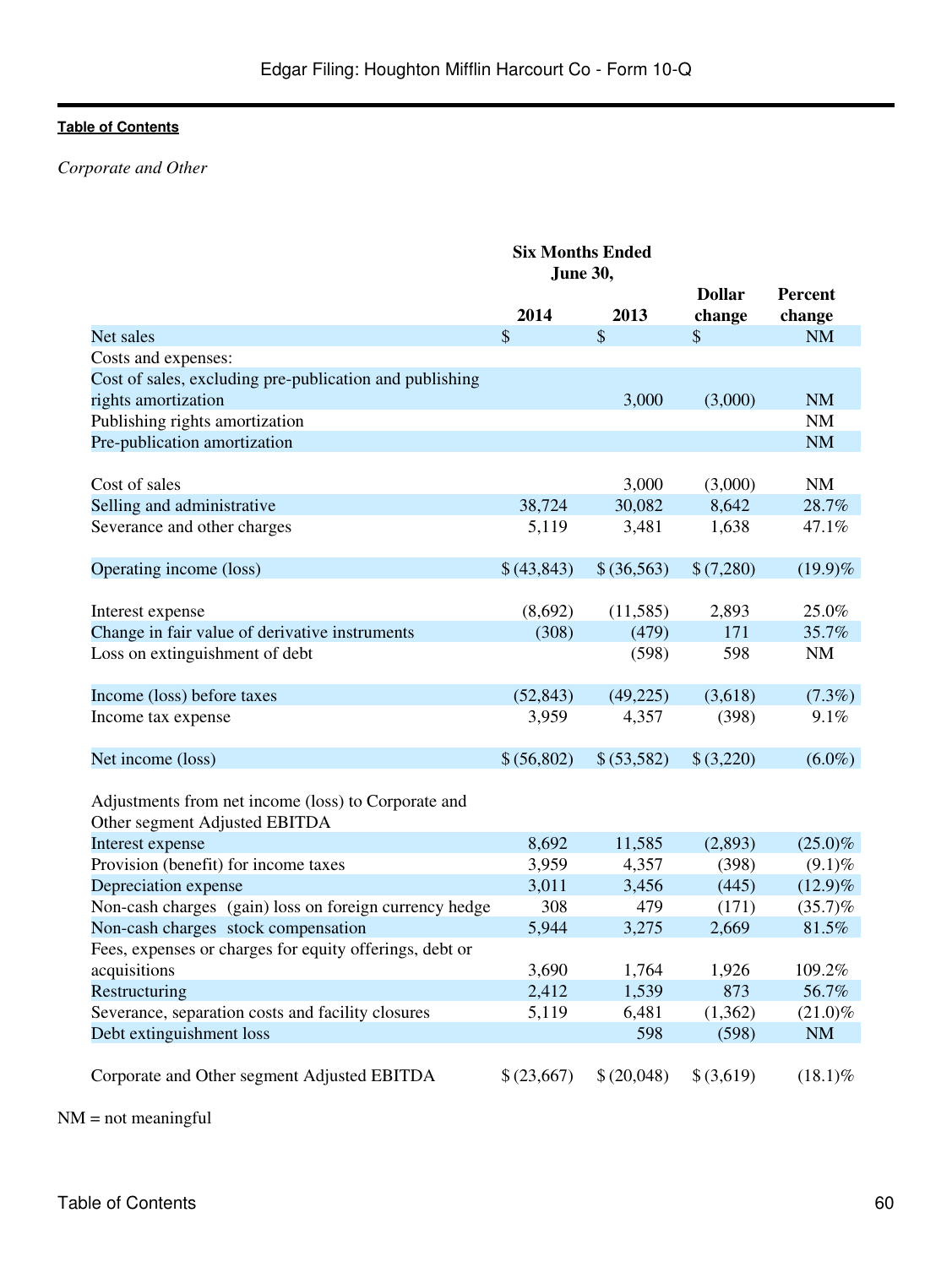The Corporate and Other category represents certain general overhead costs not fully allocated to the business segments such as legal, accounting, treasury, human resources, technology and executive functions.

Our selling and administrative expense for the Corporate and Other category for six months ended June 30, 2014, increased \$8.6 million, or 28.7%, from \$30.1 million for the same period in 2013, to \$38.7 million. The increase was attributed to higher consulting and professional fees of \$6.6 million due to costs related to Amendment No. 4 to our term loan facility along with the registration of additional securities and three business acquisitions. Further, there was a \$2.7 million increase in equity compensation charges.

Adjusted EBITDA for the Corporate and Other category for the six months ended June 30, 2014, decreased \$3.6 million, or 18.1%, from a loss of \$20.0 million for the same period in 2013, to a loss of \$23.7 million. Our Adjusted EBITDA for the Corporate and Other category excludes depreciation, equity compensation charges, initial public offering costs, acquisition related activity, restructuring costs, severance and facility costs. The increase in our Adjusted EBITDA for the Corporate and Other category was due to the factors described above after removing those items not included in Adjusted EBITDA for the Corporate and Other category.

### **Seasonality and Comparability**

Our net sales, operating profit or loss and net cash provided by or used in operations are impacted by the inherent seasonality of the academic calendar. Consequently, the performance of our businesses may not be comparable quarter to consecutive quarter and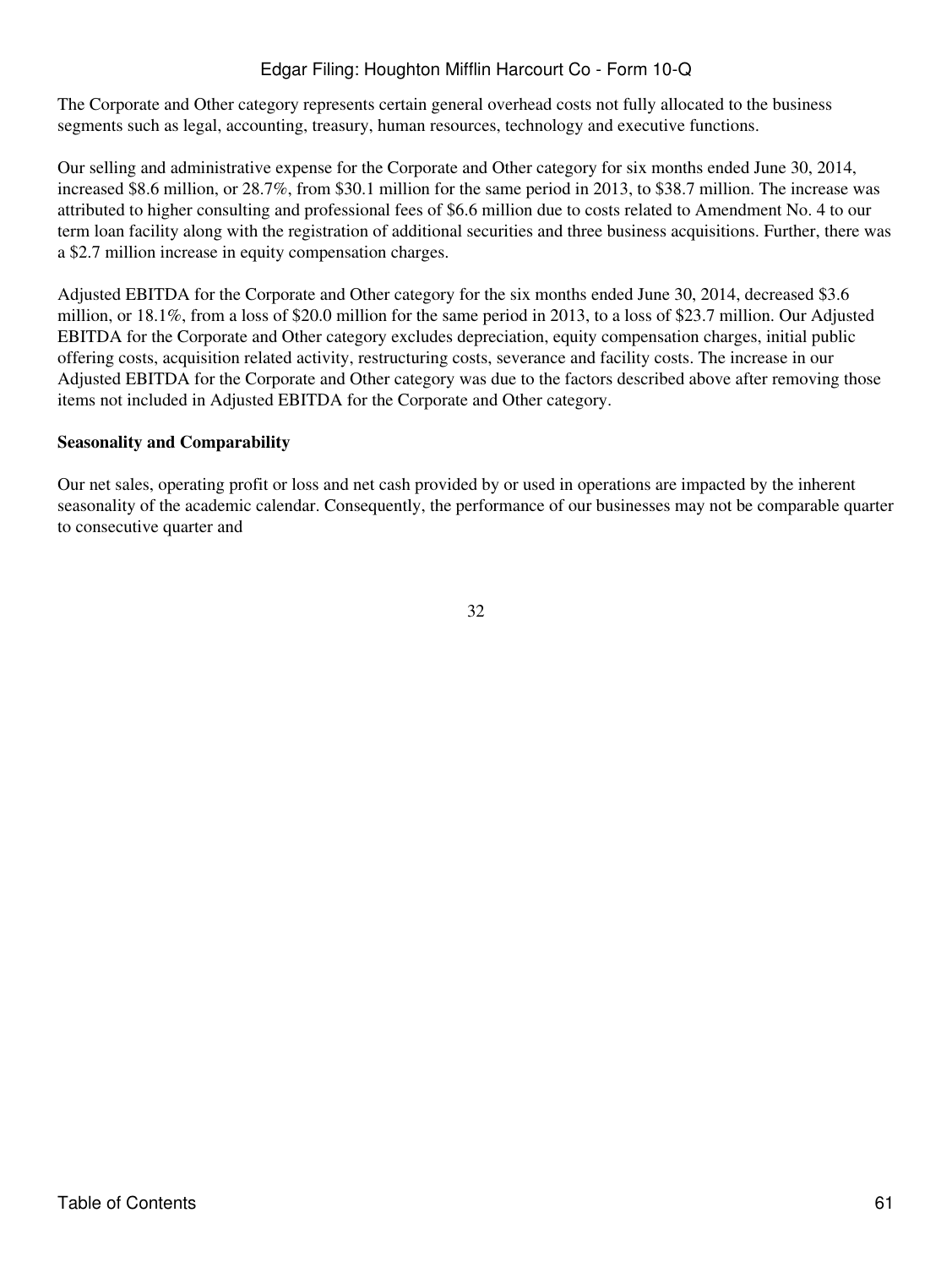should be considered on the basis of results for the whole year or by comparing results in a quarter with results in the same quarter for the previous year.

In the K-12 market, we typically receive payments for products and services from individual school districts, and, to a lesser extent, individual schools and states. In the Trade Publishing markets, payment is received for products and services from book distributors and retail booksellers. In the case of testing and assessment products and services, payment is received from the individually contracted parties.

Approximately 88% of our net sales for the year ended December 31, 2013 were derived from our Education segment, which is a markedly seasonal business. Schools conduct the majority of their purchases in the second and third quarters of the calendar year in preparation for the beginning of the school year. Thus, over the past three years, approximately 67% of our consolidated net sales were realized in the second and third quarters. Sales of K-12 instructional materials and customized testing products are also cyclical, with some years offering more sales opportunities than others. The amount of funding available at the state level for educational materials also has a significant effect on year-to-year net sales. Although the loss of a single customer would not have a material adverse effect on our business, schedules of school adoptions and market acceptance of our products can materially affect year-to-year net sales performance.

# **Liquidity and Capital Resources**

| (in thousands)                        | <b>June 30,</b><br>2014                                              | December 31,<br>2013                                                 |
|---------------------------------------|----------------------------------------------------------------------|----------------------------------------------------------------------|
| Cash and cash equivalents             | \$<br>139,429                                                        | \$<br>313,628                                                        |
| Short-term investments                | 53,587                                                               | 111,721                                                              |
| Current portion of long-term debt     | 2,500                                                                | 2,500                                                                |
| Long-term debt                        | 241,875                                                              | 243,125                                                              |
|                                       | <b>For the Six</b><br><b>Months Ended</b><br><b>June 30,</b><br>2014 | <b>For the Six</b><br><b>Months Ended</b><br><b>June 30,</b><br>2013 |
| Net cash used in operating activities | \$<br>(132, 107)                                                     | \$<br>(152,768)                                                      |

Under both the revolving credit facility and the term loan facility, Houghton Mifflin Harcourt Publishers Inc., HMH Publishers LLC and Houghton Mifflin Harcourt Publishing Company are the borrowers (collectively, the Borrowers), and Citibank, N.A. acts as both the administrative agent and the collateral agent.

The obligations under our senior secured credit facilities are guaranteed by the Company and each of its direct and indirect for profit domestic subsidiaries (other than the Borrowers) (collectively, the Guarantors) and are secured by all capital stock and other equity interests of the Borrowers and the Guarantors and substantially all of the other tangible and intangible assets of the Borrowers and the Guarantors, including without limitation, receivables, inventory, equipment, contract rights, securities, patents, trademarks, other intellectual property, cash, bank accounts and securities accounts and owned real estate. The revolving credit facility is secured by first priority liens on receivables, inventory, deposit accounts, securities accounts, instruments, chattel paper and other assets related to the foregoing (the Revolving First Lien Collateral), and second priority liens on the collateral which secures the term loan facility on a first priority basis. The term loan facility is secured by first priority liens on the capital stock and other equity interests of the Borrower and the Guarantors, equipment, owned real estate, trademarks and other intellectual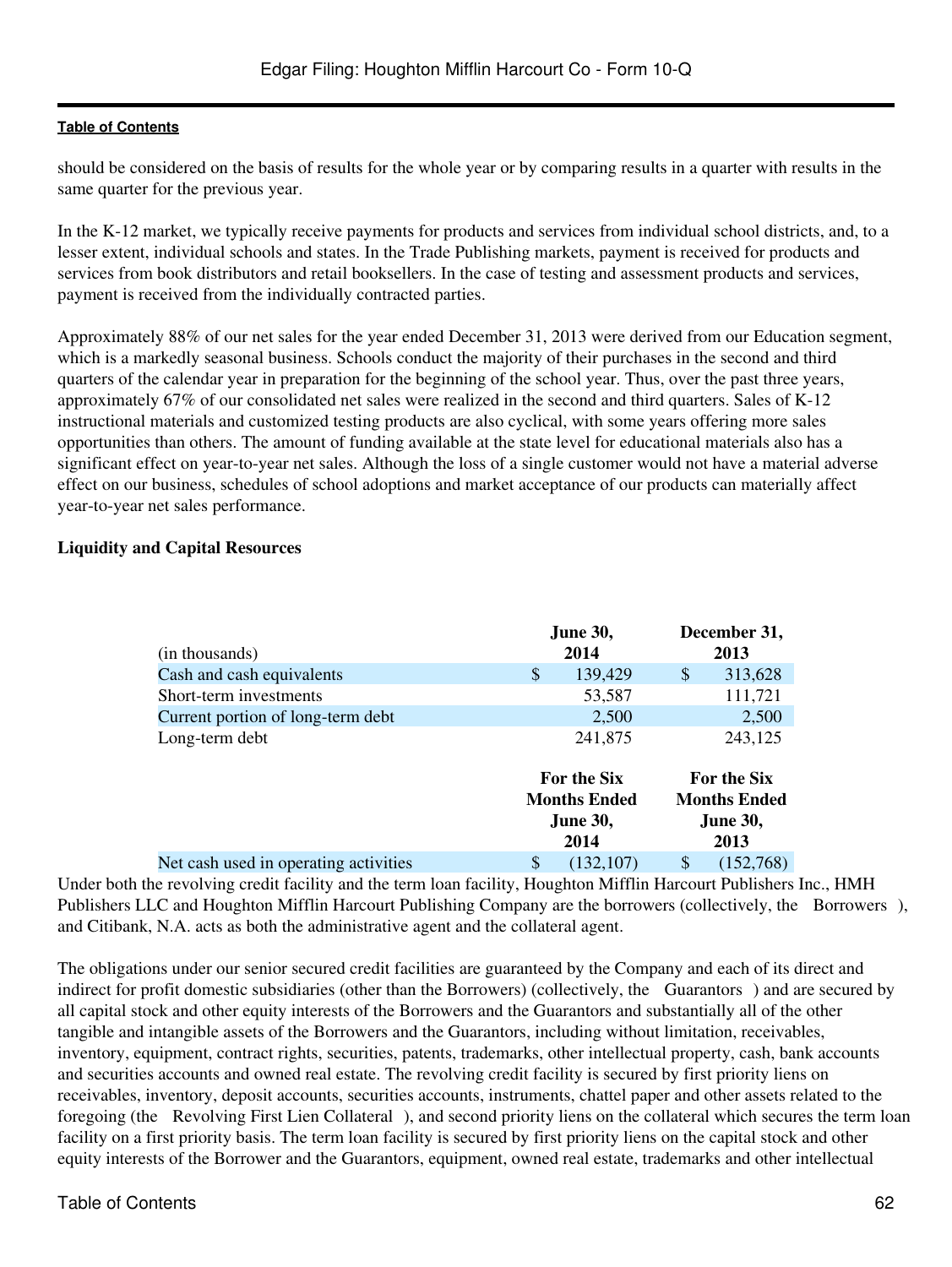property, general intangibles that are not Revolving First Lien Collateral and other assets related to the foregoing, and second priority liens on the Revolving First Lien Collateral.

Borrowings under the term loan facility are payable in equal quarterly amounts totaling 1.0% per annum of the original term loan facility amount prior to the maturity date of the term loan facility, with the remaining unpaid balance due and payable at maturity. No amortization payments are required with respect to the revolving credit facility.

The revolving credit facility is available based on a borrowing base comprised of eligible inventory and eligible receivables. Up to \$40.0 million of the revolving credit facility is available for issuances of letters of credit. The amounts of any outstanding letters of credit reduce availability under the revolving credit facility on a dollar-for-dollar basis.

The revolving credit facility has a term of five years and the interest rate for borrowings under the revolving credit facility is based on, at the Borrowers election, LIBOR or an alternate base rate, plus in each case a margin that is determined based on average daily availability. The term loan facility has a term of six years and the interest rate for borrowings under the term loan facility is based on, at the Borrowers election, LIBOR plus 3.25% per annum or the alternate base rate plus 2.25%. The LIBOR rate under the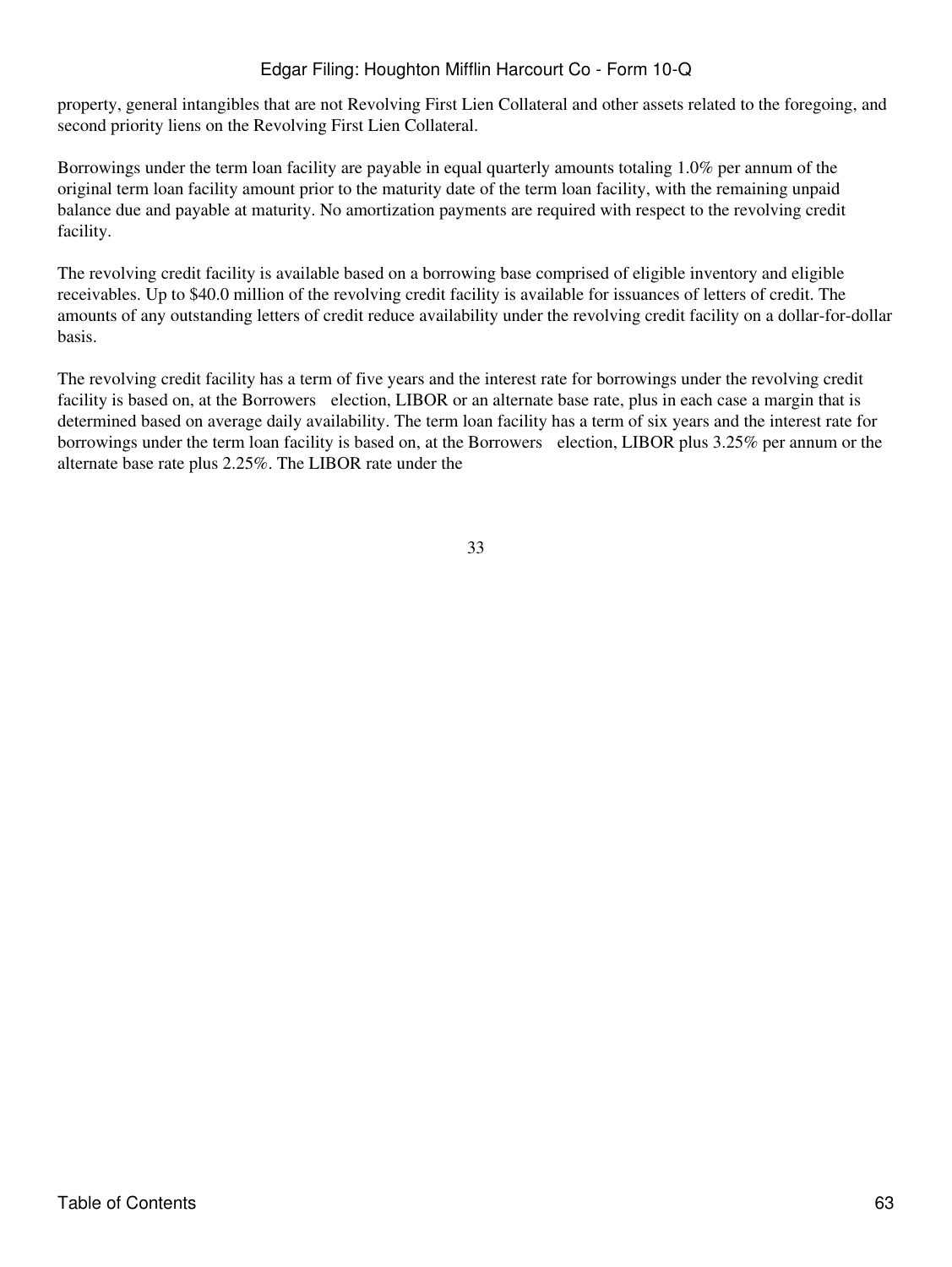term loan facility is subject to a minimum floor of 1.00%. As of June 30, 2014, the interest rate of the term loan facility was 4.25%. As of June 30, 2014, we had approximately \$244.4 million outstanding under our term loan facility and no amounts outstanding under our revolving credit facility. We had approximately \$230.7 million of borrowing availability under our revolving credit facility and approximately \$19.3 million of outstanding letters of credit as of June 30, 2014.

On January 15, 2014, we amended our term loan facility to, among other things, reduce the interest rates applicable to the loans under the term loan facility. As a result of the amendment, interest rates for loans under the term loan facility are (i) the alternate base rate plus 2.25% per annum, a reduction from the alternate base rate plus 3.25% in effect prior to the amendment, and (ii) LIBOR plus 3.25% per annum, a reduction from LIBOR plus 4.25% in effect prior to the amendment.

The term loan facility contains financial covenants based on a defined EBITDA calculation requiring the Company, on a consolidated basis, to maintain a certain minimum interest coverage ratio and a certain maximum leverage ratio. The interest coverage ratio is now 9.0 to 1.0 for fiscal quarters ending through maturity. The maximum leverage ratio is now 2.0 to 1.0 for fiscal quarters ending through maturity. The revolving credit facility contains a minimum fixed charge coverage ratio which is tested if availability is less than the greater of \$31.25 million and 15% of the lesser of the total commitment and the borrowing base then in effect, or less than \$20.0 million if certain conditions are met. We were in compliance with each of these covenants in the term loan facility as of June 30, 2014, and the minimum fixed charge coverage ratio was not applicable under the revolving credit facility. The senior secured credit facilities also contain customary restrictive covenants, including limitations on incurrence of indebtedness, incurrence of liens, transactions with affiliates, mergers, dividends and other distributions, asset dispositions and investments.

Our senior secured credit facilities contain customary events of default, subject to applicable grace periods, including for nonpayment of principal, interest or other amounts, violation of covenants, incorrectness of representations or warranties in any material respect, cross default to material indebtedness, material monetary judgments, ERISA defaults, insolvency, actual or asserted invalidity of loan documents or material security and change of control.

We had \$139.4 million of cash and cash equivalents and \$53.6 million of short-term investments at June 30, 2014. We had \$313.6 million of cash and cash equivalents and \$111.7 million of short-term investments at December 31, 2013.

We expect our net cash provided by operations combined with our cash and cash equivalents and borrowings under our revolving credit facility to provide sufficient liquidity to fund our current obligations, capital spending, debt service requirements and working capital requirements over at least the next twelve months.

# *Operating activities*

Net cash used in operating activities was \$132.1 million for the six months ended June 30, 2014, a \$20.7 million decrease from the \$152.8 million used in operating activities for the six months ended June 30, 2013. The decrease in cash used in operating activities from 2013 to 2014 was primarily driven by less profitable operations, net of depreciation and amortization, of \$1.6 million, offset by favorable net changes in operating assets and liabilities of \$22.3 million. These changes were primarily due to favorable changes in deferred revenue of \$99.0 million, favorable changes in inventories of \$8.4 million, favorable changes in accounts payable of \$14.2 million, favorable changes in royalties of \$14.8 million, and favorable net changes in other operating assets and liabilities of \$8.8 million, offset by unfavorable changes in accounts receivables of \$122.9 million.

# *Investing activities*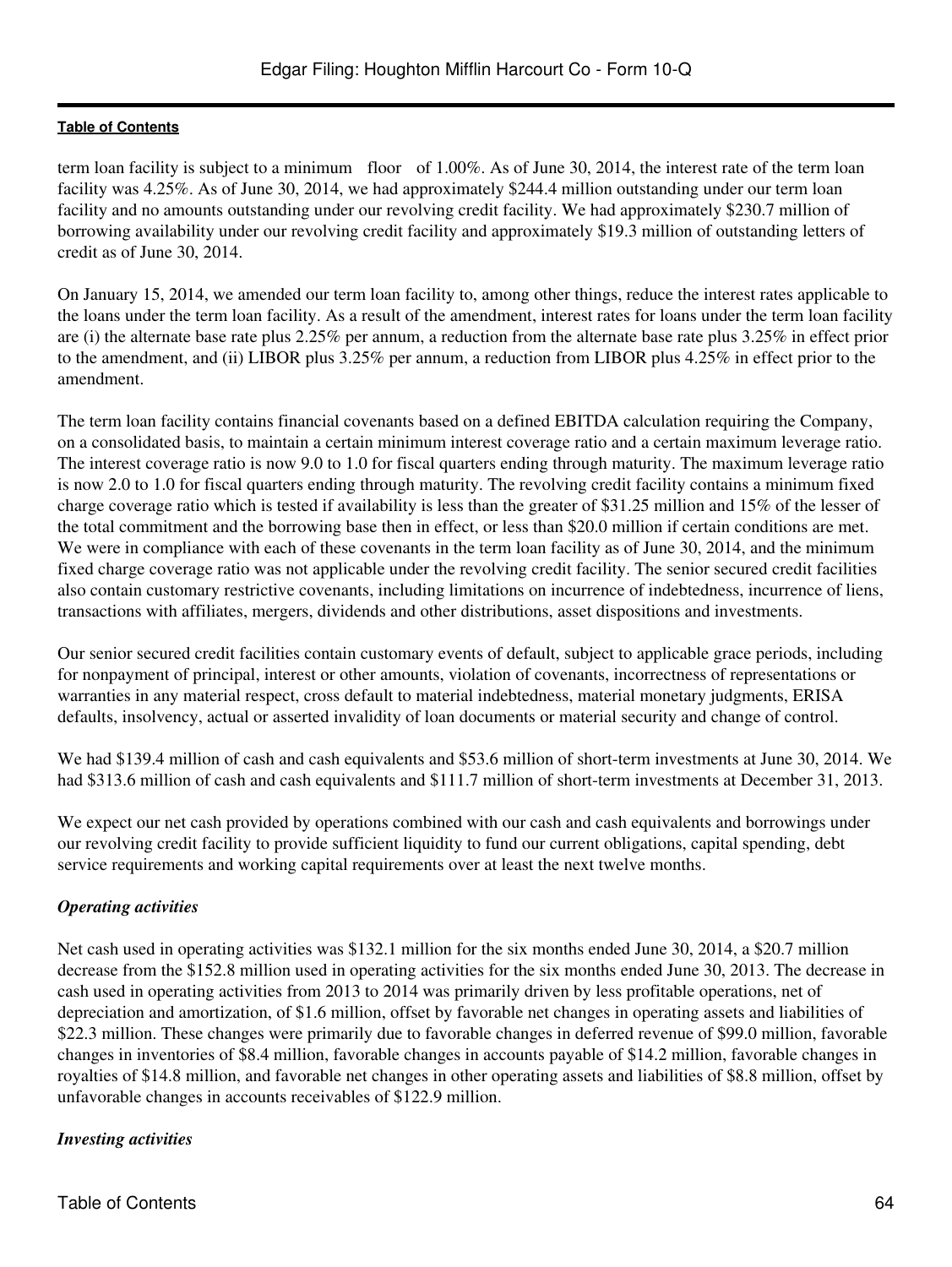Net cash used in investing activities was \$43.8 million for the six months ended June 30, 2014, a decrease of \$26.0 million from the \$69.9 million used in investing activities for the six months ended June 30, 2013. The decrease in cash investing expenditures is primarily attributed to a \$13.5 million decrease in pre-publication costs and property, plant and equipment, primarily platforms, along with an increase in net proceeds of \$19.7 million from short-term investment activity. The overall decrease was offset slightly by an increase in acquisition of business activity expenditures of \$3.8 million relating to the three acquisitions that occurred during 2014.

# *Financing activities*

Net cash provided by financing activities was \$1.7 million for the six months ended June 30, 2014, an increase of \$3.0 million from the \$1.3 million of net cash used in financing activities for the six months ended June 30, 2013. The increase was due to proceeds from stock option exercises of \$3.3 million offset by tax withholding payments related to net share settlements of restricted stock units of \$0.4 million.

# **Critical Accounting Policies**

Our financial results are affected by the selection and application of critical accounting policies and methods. There were no material changes in the three months ended June 30, 2014 to the application of critical accounting policies and estimates as described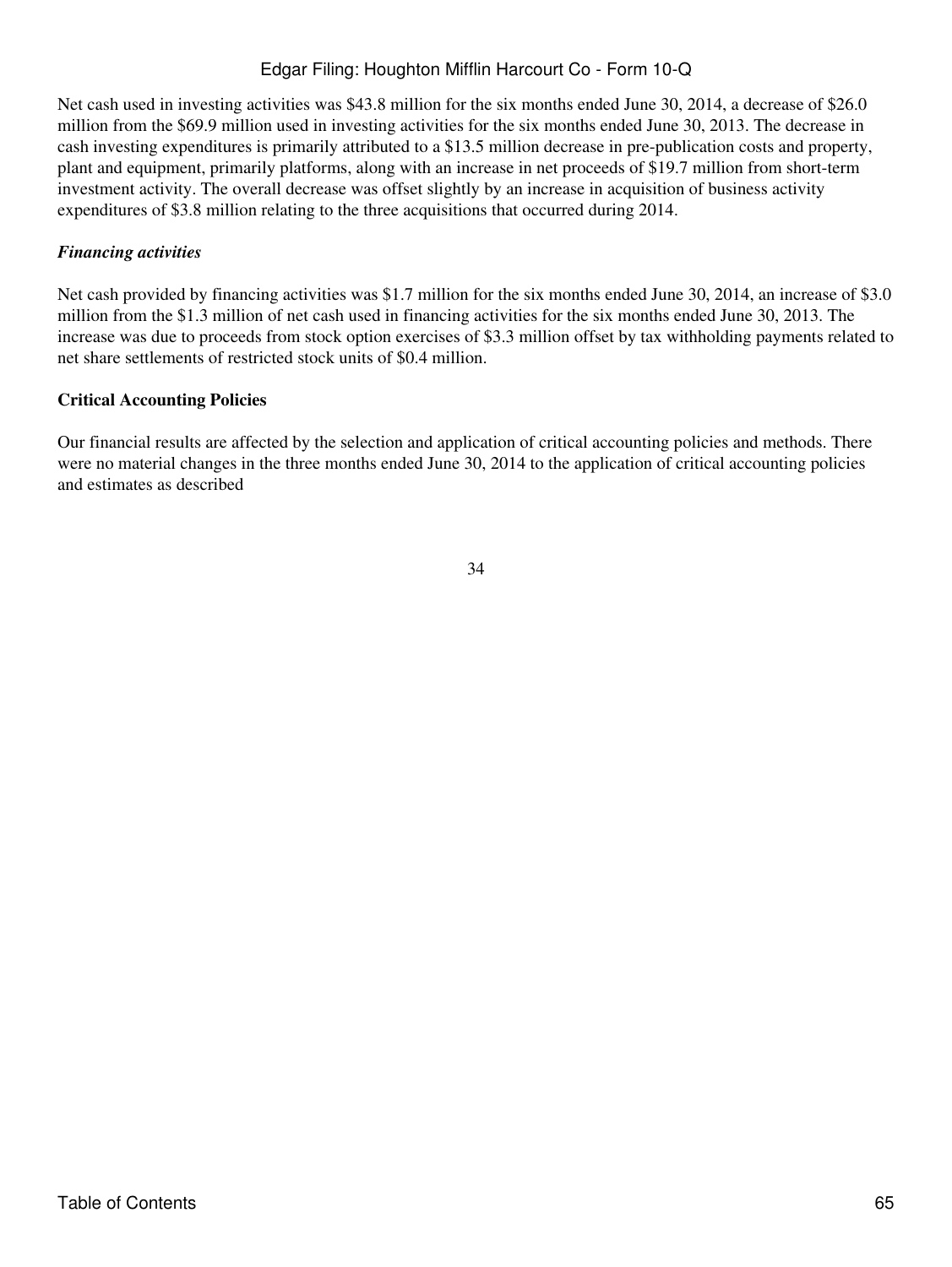in our audited financial statements for the year ended December 31, 2013, which were included in our Annual Report on Form 10-K for the year ended December 31, 2013.

### **Impact of Inflation and Changing Prices**

Although inflation is currently well below levels in prior years and has, therefore, benefited recent results, particularly in the area of manufacturing costs, there are offsetting costs. Our ability to adjust selling prices has always been limited by competitive factors and long-term contractual arrangements which either prohibit price increases or limit the amount by which prices may be increased. Further, a weak domestic economy at a time of low inflation could cause lower tax receipts at the state and local level, and the funding and buying patterns for textbooks and other educational materials could be adversely affected. Prices for paper moderated during the last three years.

The most significant assets affected by inflation include pre-publication, other property, plant and equipment and inventories. We use the weighted average cost method to value substantially all inventory. We have negotiated favorable pricing through contractual agreements with our two top print and sourcing vendors, and from our other major vendors, which has helped to stabilize our unit costs, and therefore our cost of inventories sold. Our publishing business requires a high level of investment in pre-publication for our educational and reference works, and in other property, plant and equipment. We expect to continue to commit funds to the publishing areas through both internal growth and acquisitions. We believe that by continuing to emphasize cost controls, technological improvements and quality control, we can continue to moderate the impact of inflation on our operating results and financial position.

### **Covenant Compliance**

As of June 30, 2014, we were in compliance with all of our debt covenants.

We are currently required to meet certain restrictive financial covenants as defined under our term loan facility and revolving credit facility. We have financial covenants primarily pertaining to interest coverage and maximum leverage ratios. A breach of any of these covenants, ratios, tests or restrictions, as applicable, for which a waiver is not obtained could result in an event of default, in which case our lenders could elect to declare all amounts outstanding to be immediately due and payable and result in a cross-default under other arrangements containing such provisions. A default would permit lenders to accelerate the maturity for the debt under these agreements and to foreclose upon any collateral securing the debt owed to these lenders and to terminate any commitments of these lenders to lend to us. If the lenders accelerate the payment of the indebtedness, our assets may not be sufficient to repay in full the indebtedness and any other indebtedness that would become due as a result of any acceleration. Further, in such an event, the lenders would not be required to make further loans to us, and assuming similar facilities were not established and we are unable to obtain replacement financing, it would materially affect our liquidity and results of operations.

# **Off-Balance Sheet Arrangements**

We have no off-balance sheet arrangements.

# **Recently Issued Accounting Pronouncements**

See Footnote 3 to the Notes to Consolidated Financial Statements for a discussion of recently issued accounting pronouncements.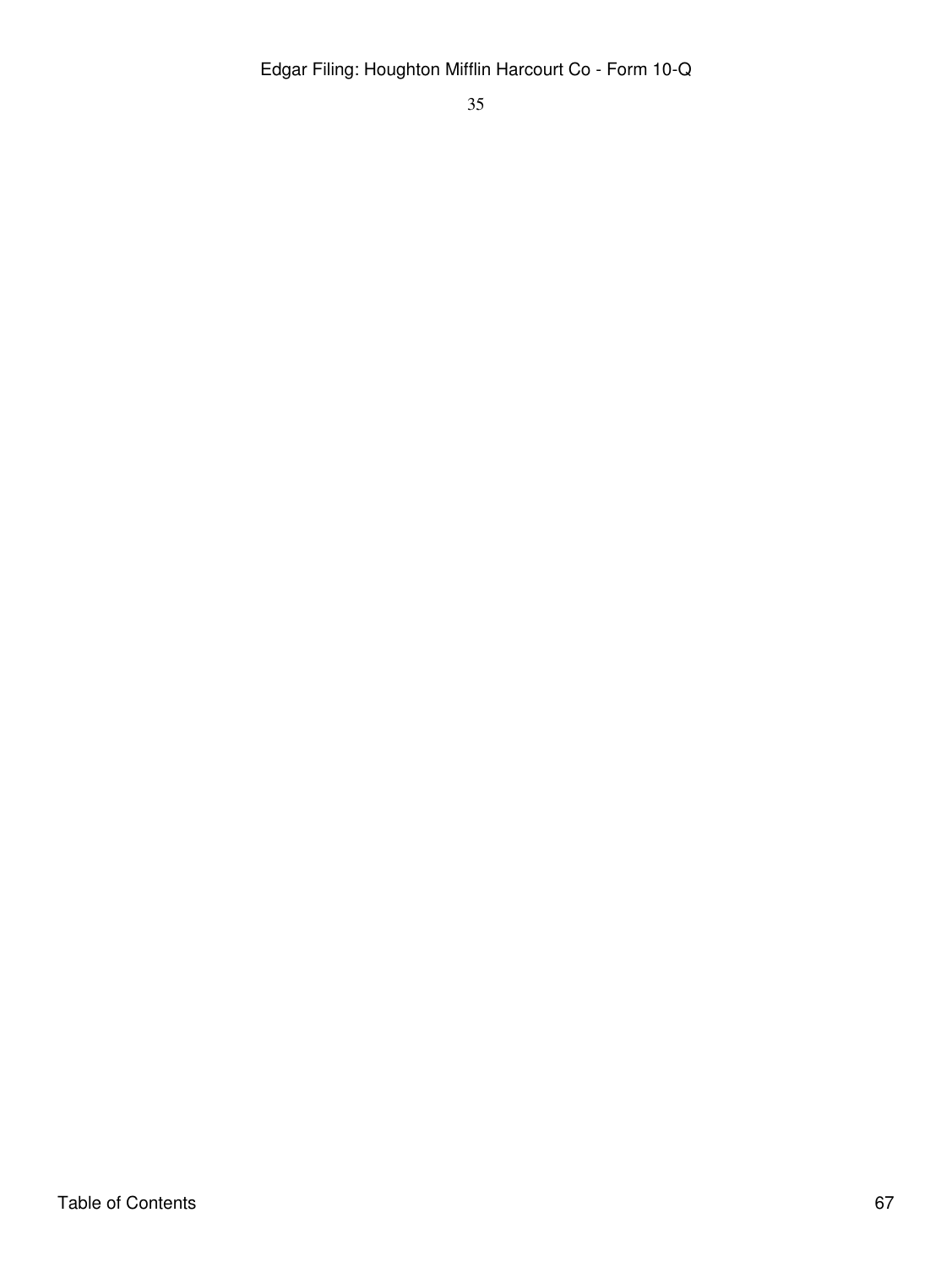# **Item 3. Quantitative and Qualitative Disclosures About Market Risk**

We are exposed to market risk from foreign currency exchange rates and interest rates, which could affect operating results, financial position and cash flows. We manage exposure to these market risks through our regular operating and financing activities and, when appropriate, through the use of derivative financial instruments. These derivative financial instruments are utilized to hedge economic exposures as well as reduce our earnings and cash flow volatility resulting from shifts in market rates. As permitted, we may designate certain of these derivative contracts for hedge accounting treatment in accordance with authoritative guidance regarding accounting for derivative instruments and hedging activities. However, certain of these instruments may not qualify for, or we may choose not to elect, hedge accounting treatment and, accordingly, the results of our operations may be exposed to some level of volatility. Volatility in our results of operations will vary with the type and amount of derivative hedges outstanding, as well as fluctuations in the currency and interest rate market during the period. Periodically, we may enter into derivative contracts, including interest rate swap agreements and interest rate caps and collars to manage interest rate exposures, and foreign currency spot, forward, swap and option contracts to manage foreign currency exposures. The fair market values of all these derivative contracts change with fluctuations in interest rates and/or currency rates and are designed so that any changes in their values are offset by changes in the values of the underlying exposures. Derivative financial instruments are held solely as risk management tools and not for trading or speculative purposes.

By their nature, all derivative instruments involve, to varying degrees, elements of market and credit risk not recognized in our financial statements. The market risk associated with these instruments resulting from currency exchange and interest rate movements is expected to offset the market risk of the underlying transactions, assets and liabilities being hedged. Our policy is to deal with counterparties having a single A or better credit rating at the time of the execution. We manage credit risk through the continuous monitoring of exposures to such counterparties.

We continue to review liquidity sufficiency by performing various stress test scenarios, such as cash flow forecasting which considers hypothetical interest rate movements. Furthermore, we continue to closely monitor current events and the financial institutions that support our credit facility, including monitoring their credit ratings and outlooks, credit default swap levels, capital raising and merger activity.

As of June 30, 2014, we have \$244.4 million of aggregate principal amount indebtedness outstanding under our term loan facility that bears interest at a variable rate. An increase or decrease of 1% in the interest rate will change our interest expense by approximately \$2.4 million on an annual basis. We also have up to \$250.0 million of borrowing availability, subject to borrowing base availability, under our revolving credit facility, and borrowings under the revolving credit facility bear interest at a variable rate. We had no borrowings outstanding under the revolving credit facility at June 30, 2014. Assuming that the revolving credit facility is fully drawn, an increase or decrease of 1% in the interest rate will change our interest expense associated with the revolving credit facility by \$2.5 million on an annual basis.

We conduct various digital development activities in Ireland, and as such, our cash flows and costs are subject to fluctuations from changes in foreign currency exchange rates. We manage our exposures to this market risk through the use of short-term foreign exchange forward and option contracts, when deemed appropriate, which were not significant as of June 30, 2014 and December 31, 2013. We do not enter into derivative transactions or use other financial instruments for trading or speculative purposes.

# **Item 4. Controls and Procedures**

Our management, with the participation of our Chief Executive Officer (CEO), and our Executive Vice President and Chief Financial Officer (CFO), evaluated the effectiveness of our disclosure controls and procedures as of June 30,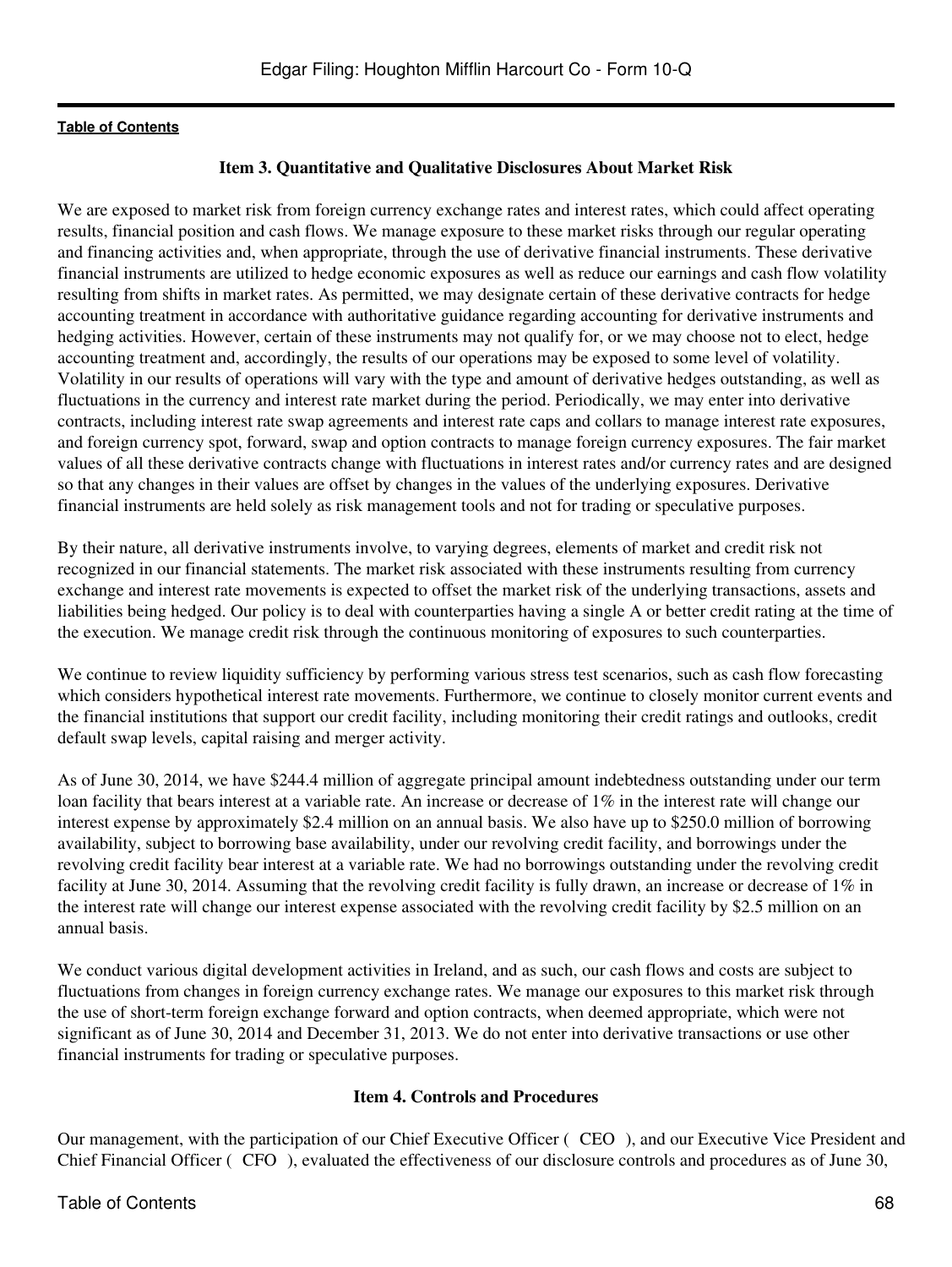2014 pursuant to Rule 13a-15(b) of the Securities Exchange Act of 1934, as amended (Exchange Act). Disclosure controls and procedures are designed to ensure that material information required to be disclosed by us in the reports that we file or submit under the Exchange Act is recorded, processed, summarized and reported within the time periods specified in the SEC s rules and forms and that such material information is accumulated and communicated to our management, including our CEO and CFO, as appropriate, to allow timely decisions regarding required disclosure. Based on their evaluation, our CEO and CFO concluded that, as of June 30, 2014, our disclosure controls and procedures were effective.

During the quarter ended June 30, 2014, there were no changes in our internal control over financial reporting that have materially affected, or are reasonably likely to materially affect, our internal control over financial reporting.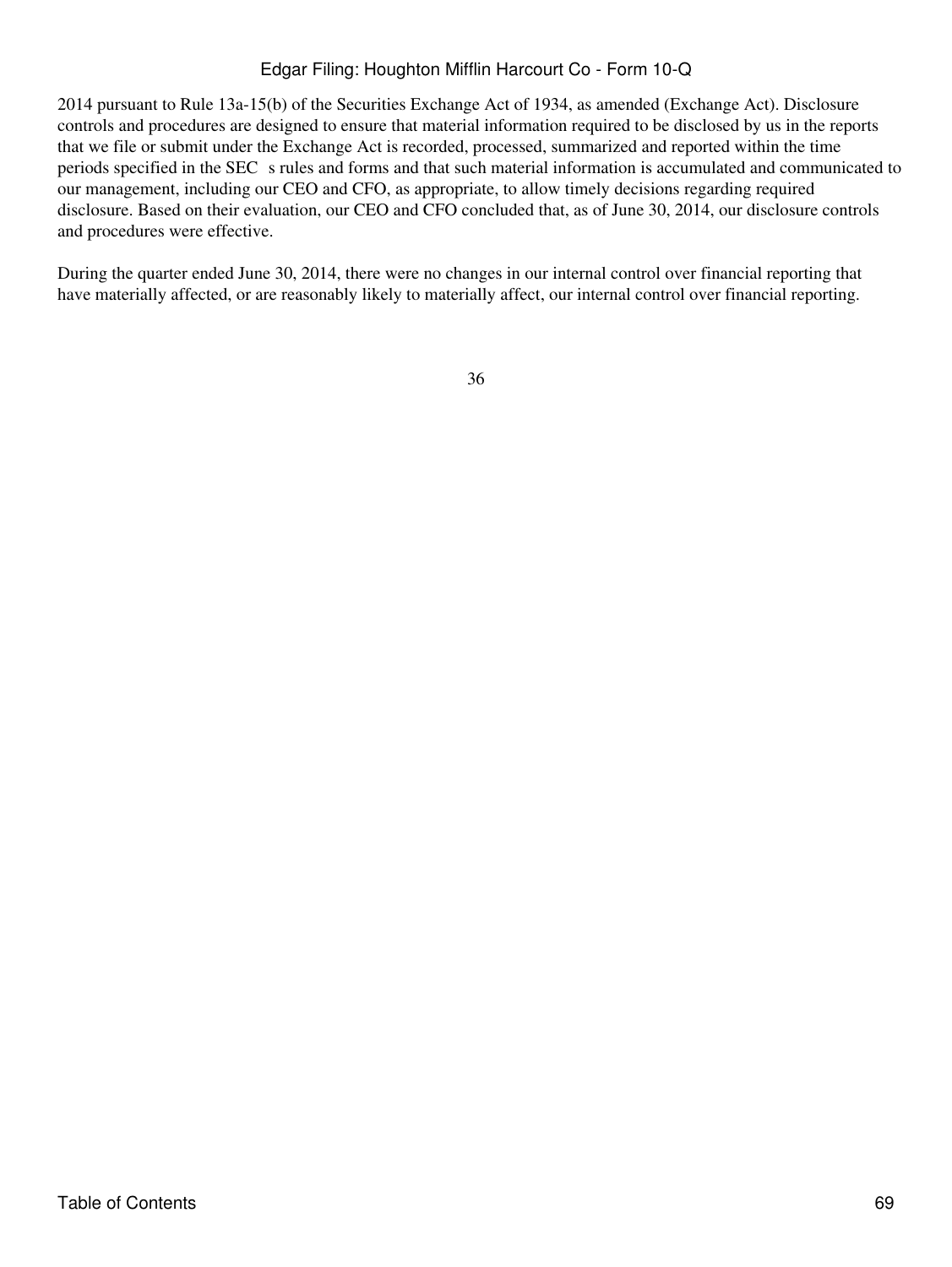### **Part II. Other Information**

#### **Item 1. Legal Proceedings**

We are involved in ordinary and routine litigation and matters incidental to our business. Specifically, there have been various settled, pending and threatened litigation that allege we exceeded the print run limitation or other restrictions in licenses granted to us to reproduce photographs in our instructional materials. While management believes that there is a reasonable possibility we may incur a loss associated with the pending and threatened litigation, we are not able to estimate such amount, but we do not expect any of these matters to have a material adverse effect on our results of operations, financial position or cash flows. We have insurance in such amounts and with such coverage and deductibles as management believes is reasonable. There can be no assurance that our liability insurance will cover all events or that the limits of coverage will be sufficient to fully cover all liabilities.

#### **Item 1A. Risk Factors**

There have been no material changes during the period covered by this Quarterly Report on Form 10-Q to the risk factors previously disclosed in our Annual Report on Form 10-K for the year ended December 31, 2013. For more information regarding the risks regarding our business and industry, please see our Annual Report on Form 10-K for the year ended December 31, 2013.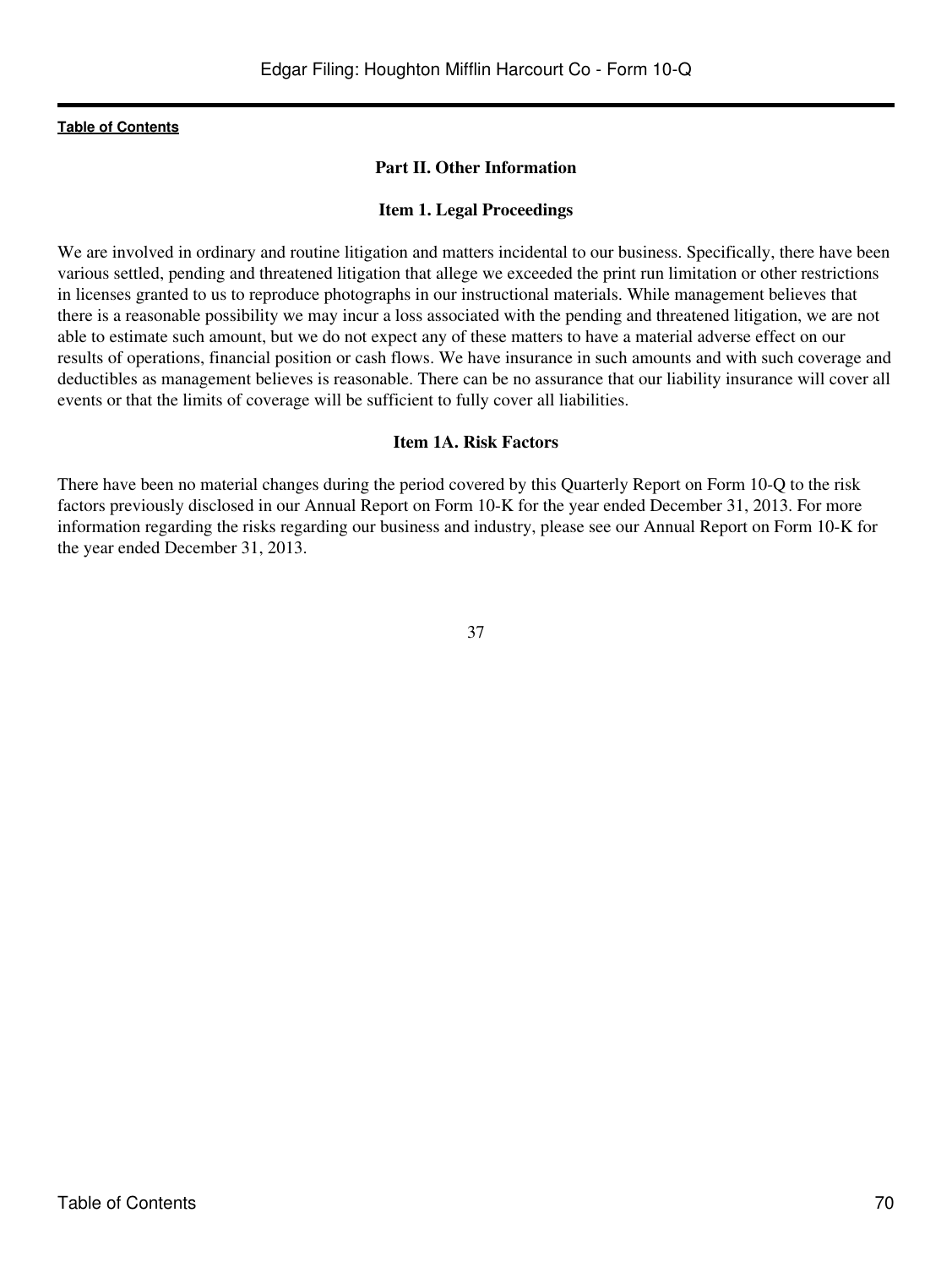# **Item 6. Exhibits**

| <b>Exhibit</b> |                                                                                                                                                                                   |
|----------------|-----------------------------------------------------------------------------------------------------------------------------------------------------------------------------------|
| No.            | <b>Description</b>                                                                                                                                                                |
| $31.1*$        | Certification of CEO Pursuant to Rule $13a-14(a)$ or $15d-14(a)$ of the Securities Exchange Act of 1934,<br>as Adopted Pursuant to Section 302 of the Sarbanes-Oxley Act of 2002. |
| $31.2*$        | Certification of CFO Pursuant to Rule 13a-14(a) or 15d-14(a) of the Securities Exchange Act of 1934,<br>as Adopted Pursuant to Section 302 of the Sarbanes-Oxley Act of 2002.     |
| $32.1*$        | Certification of CEO Pursuant to 18 U.S.C. Section 1350, as Adopted Pursuant to Section 906 of the<br>Sarbanes-Oxley Act of 2002.                                                 |
| $32.2*$        | Certification of CFO Pursuant to 18 U.S.C. Section 1350, as Adopted Pursuant to Section 906 of the<br>Sarbanes-Oxley Act of 2002.                                                 |
| 101.INS        | <b>XBRL</b> Instance Document.                                                                                                                                                    |
| 101.SCH        | <b>XBRL Taxonomy Extension Schema Document.</b>                                                                                                                                   |
| 101.CAL        | XBRL Taxonomy Extension Calculation Linkbase Document.                                                                                                                            |
| 101.DEF        | XBRL Taxonomy Extension Definition Linkbase Document.                                                                                                                             |
| 101.LAB        | XBRL Taxonomy Extension Label Linkbase Document.                                                                                                                                  |
| 101.PRE        | XBRL Taxonomy Extension Presentation Linkbase Document.                                                                                                                           |
|                |                                                                                                                                                                                   |

\* Filed herewith